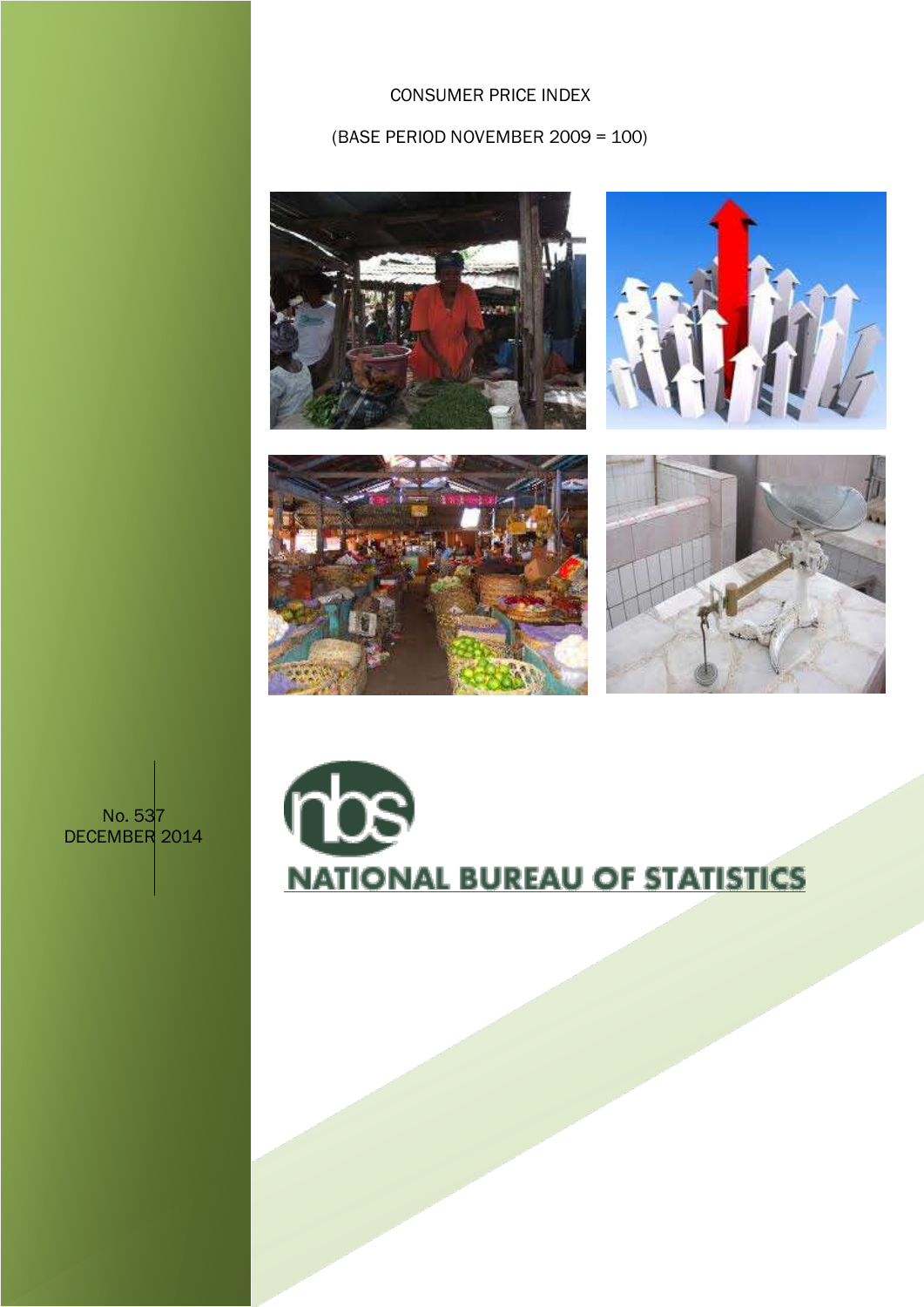# BRIEF METHODOLOGY:

The CPI measures the average change over time in prices of goods and services consumed by people for day-to-day living. The construction of the CPI combines economic theory, sampling and other statistical techniques using data from other surveys to produce a weighted measure of average price changes in the Nigerian economy. The weighting occurs to capture the importance of the selected commodities in the entire index. The production of the CPI requires skills of economists, statisticians, computer scientists, data collectors and others.

Key in the construction of the price index is the selection of the market basket of goods and services. Every month, 10,534 informants spread across the country provide price data for the computation of the CPI.The market items currentlycomprise of 740 goods and services regularly priced.

The first stage in the calculation of the CPI is the collection of prices on each item (740 goods and services) from outlets in each sector (rural or urban) for each state. Prices are then averaged for each item according to sector across the state. The next step is to use the average price to calculate the basic index for each commodity: The current year price of each commodity is compared with a base year's price to obtain a relative price.

Next we use the Laspeyres formula to compute an aggregated index for each class (which has a multitude of commodities which have similar consumption purposes): Here the sum of the product of weights

(obtained from the expenditure survey) and relative prices for each item is divided by the sum of the weight of the items in that class, and the result multiplied by 100 gives the required index number. This index number is still classified according to the urban or rural classification sector for each of the 36 states and the FCT. This yields 85 classes then 48 groups which are then reclassified into 12 Divisions to derive:

- 1. The country composite index 2. The Urban National index
- 3. The Rural National index
- 4. The Combined Urban and Rural State Composite index

The survey methodology generates 3774 all items indices for all states and the FCT.

This edition of the Statistical News contains the revised Consumer Price Index (CPI) based on Nigeria Living Standard Survey (NLSS) 2003/2004. The consumption expenditure data were re-valued to November 2009, which is the base period for the revised CPI.

The May 2003 and September 1985 based indices are being continued using factors derived from the new CPI. All of these indices will yield the same price change for any commodity group contained in all the series. A new sub index – Imported Food Index- is available in the revised CPI.

Note: The urban and rural indices were weighted with the ratio of their populations to the national i.e. 0.455 and 0.545 respectively to compute the composite indices at the 12 COICOP functions and all items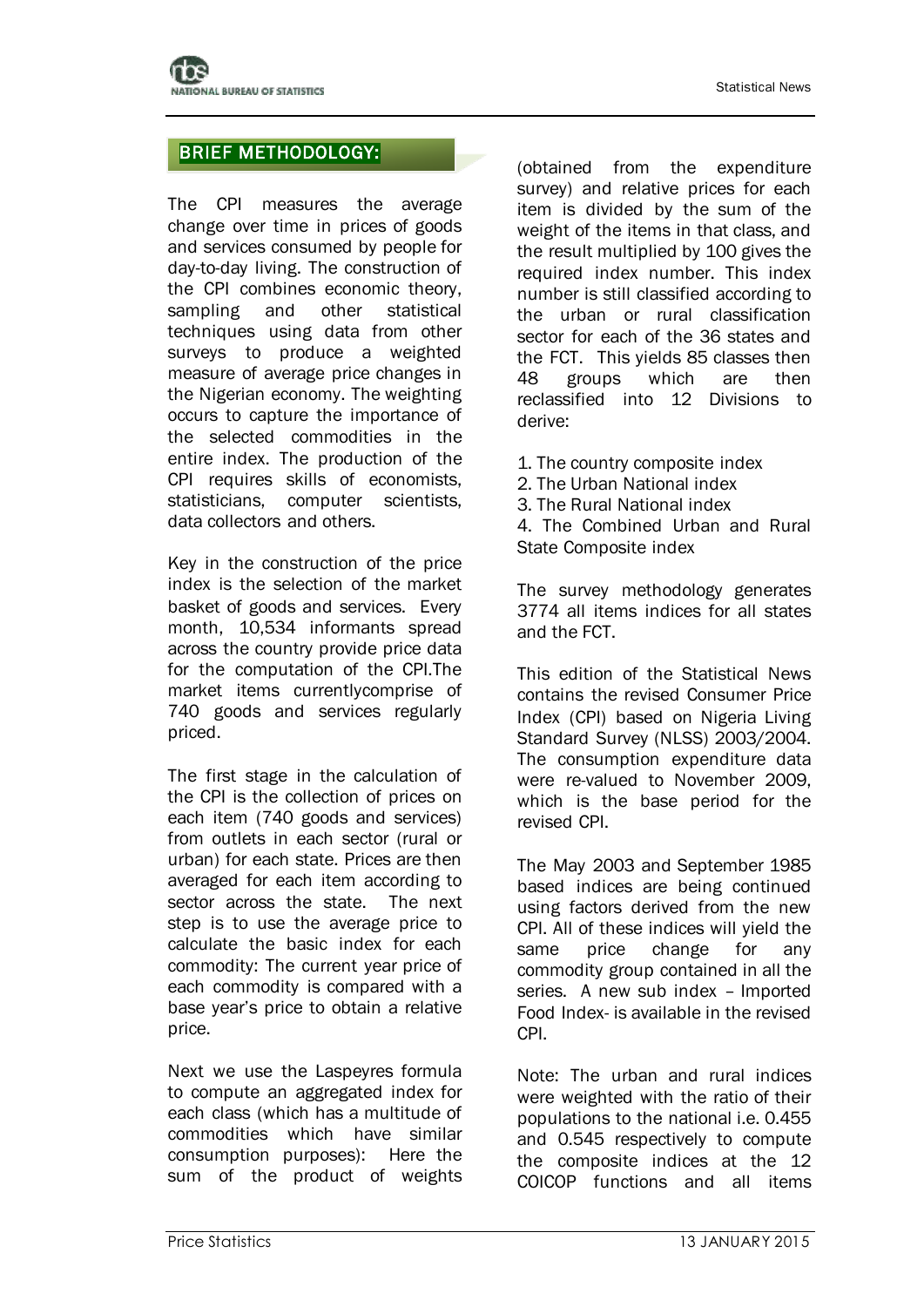

levels. This may cause variance between a recalculated all items index using the weights published on table 2 and the published all items index because the published weights

were computed only from<br>consumption expenditure survey expenditure survey result. The following breakdown highlights a non-exhaustive list of the components of the current CPI:

| <b>FOOD AND NON ALCOHOLIC BEVERAGES</b>            |
|----------------------------------------------------|
| Food                                               |
| <b>Bread and cereals</b>                           |
| Meat                                               |
| Fish                                               |
| Milk, cheese and eggs                              |
| Oils and fats                                      |
| Fruit                                              |
| Vegetables                                         |
| Potatoes, Yam & other tubers                       |
| Food products n.e.c                                |
| Coffee, tea and cocoa                              |
| Soft drinks                                        |
| ALCOHOLIC BEVERAGES, TOBACCO AND KOLA              |
| <b>Spirits</b>                                     |
| Wine                                               |
| Tobacco                                            |
| <b>Narcotics</b>                                   |
| <b>CLOTHING AND FOOTWEAR</b>                       |
| Clothing materials, other articles of clothing     |
| Garments                                           |
| Cleaning, repair and hire of clothing              |
| Shoes and other footwear                           |
| Repair and hire of footwear                        |
| HOUSING, WATER, ELECTRICITY, GAS                   |
| Actual and imputed rentals for housing             |
| Water supply                                       |
| Miscellaneous services relating to the dwelling    |
| Electricity                                        |
| Gas                                                |
| Liquid fuel                                        |
| Solid fuels                                        |
| FURNISHINGS, HOUSEHOLD EQUIPMENT                   |
| Furniture and furnishings                          |
| Carpets and other floor coverings                  |
| <b>Repair of Furniture</b>                         |
| <b>Household textiles</b>                          |
| Major household appliances whether electric or not |
| Repair of household appliances                     |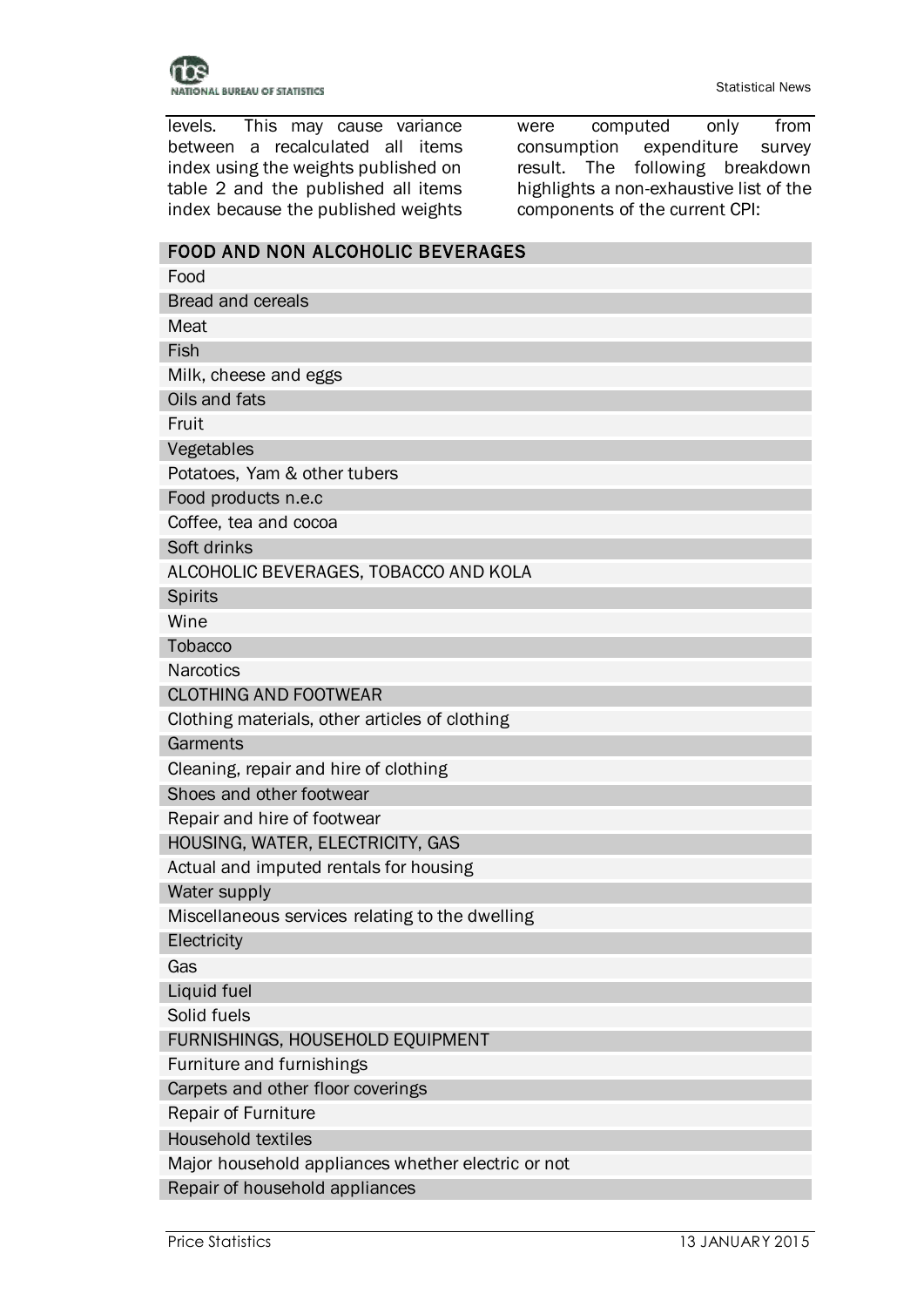

| Non-durable household goods<br>Domestic services and household services<br><b>HEALTH</b><br>Pharmaceutical products<br><b>Medical services</b><br><b>Dental services</b><br>Paramedical services<br><b>Hospital services</b> |
|------------------------------------------------------------------------------------------------------------------------------------------------------------------------------------------------------------------------------|
|                                                                                                                                                                                                                              |
|                                                                                                                                                                                                                              |
|                                                                                                                                                                                                                              |
|                                                                                                                                                                                                                              |
|                                                                                                                                                                                                                              |
|                                                                                                                                                                                                                              |
|                                                                                                                                                                                                                              |
|                                                                                                                                                                                                                              |
| <b>TRANSPORT</b>                                                                                                                                                                                                             |
| Motor cars                                                                                                                                                                                                                   |
| Motor cycles                                                                                                                                                                                                                 |
| <b>Bicycles</b>                                                                                                                                                                                                              |
| Vehicle spare parts                                                                                                                                                                                                          |
| Fuels and lubricants for personal transportation                                                                                                                                                                             |
| Maintenance and repair of personal transport                                                                                                                                                                                 |
| Passenger transport by road                                                                                                                                                                                                  |
| Passenger transport by air                                                                                                                                                                                                   |
| Passenger transport by sea and inland waterways                                                                                                                                                                              |
| <b>COMMUNICATION</b>                                                                                                                                                                                                         |
| Postal services                                                                                                                                                                                                              |
| Telephone and telefax equipment                                                                                                                                                                                              |
| Telephone and telefax services                                                                                                                                                                                               |
| <b>RECREATION AND CULTURE</b>                                                                                                                                                                                                |
| Audio-visual, photographic and information processing equipments                                                                                                                                                             |
| Photographic development                                                                                                                                                                                                     |
| <b>Musical instrument</b>                                                                                                                                                                                                    |
| Recreational and sporting services                                                                                                                                                                                           |
| Games of chance                                                                                                                                                                                                              |
| <b>EDUCATION</b>                                                                                                                                                                                                             |
| Books & stationery                                                                                                                                                                                                           |
| RESTAURANTS AND HOTELS                                                                                                                                                                                                       |
| Catering services                                                                                                                                                                                                            |
| <b>Accommodation services</b>                                                                                                                                                                                                |
| MISCELLANEOUS GOODS AND SERVICES                                                                                                                                                                                             |
| Hairdressing salons and personal grooming establishments                                                                                                                                                                     |
| Appliances, articles and products for personal care                                                                                                                                                                          |
| Jewellery, clocks and watches                                                                                                                                                                                                |
| Insurance                                                                                                                                                                                                                    |
| Other services.                                                                                                                                                                                                              |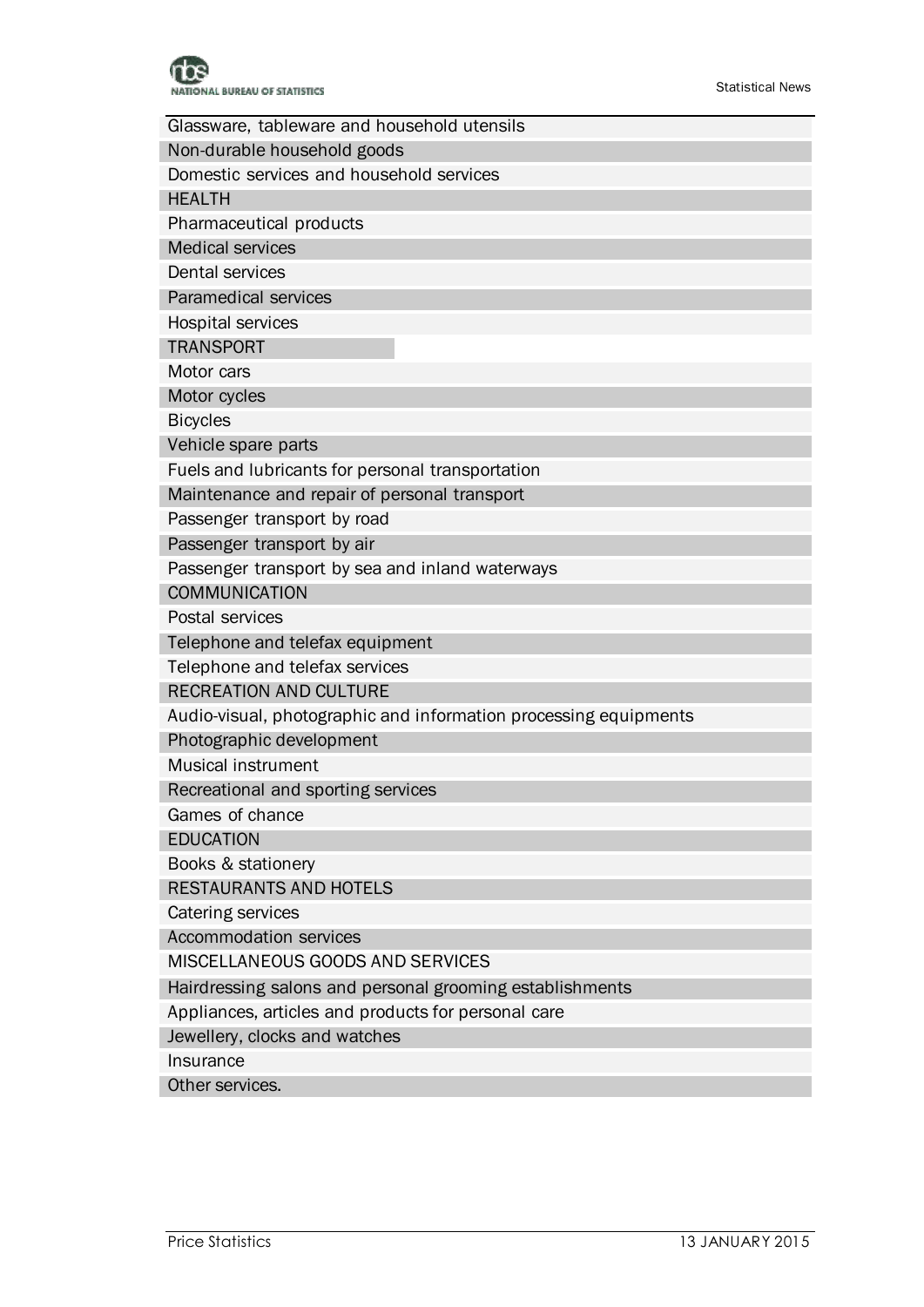# ALL ITEMS INDEX

In December, the Consumer Price Index (CPI) which measures inflation rose by 8.0 percent (year-on-year), 0.1 percentage points from 7.9 percent recorded in November. This implies that inflation has held in the single digit range for twenty four consecutive months. Specifically in December, the faster pace of price increases recorded by the Headline index was as a result of advances in a broad array of divisions that yield the Headline index.

Food prices edged slightly higher in December as a result of the festive period. Over that span, the Food subindex rose by 9.2 percent (year-onyear) up from 9.1 percent recorded in November. This was the first uptick in rates of food prices observed in four months. While higher increases were recorded in the Meat, Fish, and Dairy groups, the Food sub-index was weighed upon by slower rises in the Bread and Cereals, Oil and Fats, and Fruits groups.

The pace of advances recorded by the "All Items less Farm Produce" or Core sub-index slowed for the first time since August 2014. The Core sub-index eased in December, increasing by 6.2 percent, after increasing by 6.3 percent in the previous four months. While prices increased in most divisions that contribute to the Core sub-index, slower increases were recorded in the Communication and, Recreation and Culture groups.

*It should be noted that the Headline Index is made up of the Core Index and Farm Produce items. As Processed Foods are included in both the Core and Food sub-indices, this implies that these sub-indices are not mutually-exclusive.* 

|      | COMPOSITION OF THE MAJOR<br><b>INDEX AND SUB-INDICES</b><br>All Items $=$ Farm Produce $+$ |
|------|--------------------------------------------------------------------------------------------|
|      | Core index                                                                                 |
| Food | $=$ Farm Produce $+$<br><b>Processed Foods</b>                                             |
| Core | $=$ All Items $-$ Farm<br>Produce                                                          |

The Headline index rose by 0.82 percent (month-on-month) in December, higher from 0.59 percent recorded in November. This represented the highest month-onmonth increase since March 2014. Prices increased in most COICOP divisions that yield the Headline index prices but eased in the Communication and Education Divisions.

Year-on-year, the Urban index increased at the same rate in December as in November; by 7.9 percent. Rural prices as observed by the Rural index increased at a faster pace in December after increasing at a slower pace for the previous three months. The Rural All items Index increased by 8.0 percent, marginally higher from 7.9 percent recorded in November. On a month-on-month basis, both the Urban and Rural indices recorded the highest increases since May and September 2014 respectively. Prices increased by 0.2 percentage points to 0.83 and 0.82 percent respectively.

The percentage change in the average composite CPI for the twelve-month period ending in December over the average of the CPI for the previous twelve-month period was recorded at 8.0 percent. The corresponding 12-month year-onyear average percentage change for the Urban index was 8.2 percent in December, while the corresponding Rural index was also unchanged in December increasing by 7.9 percent.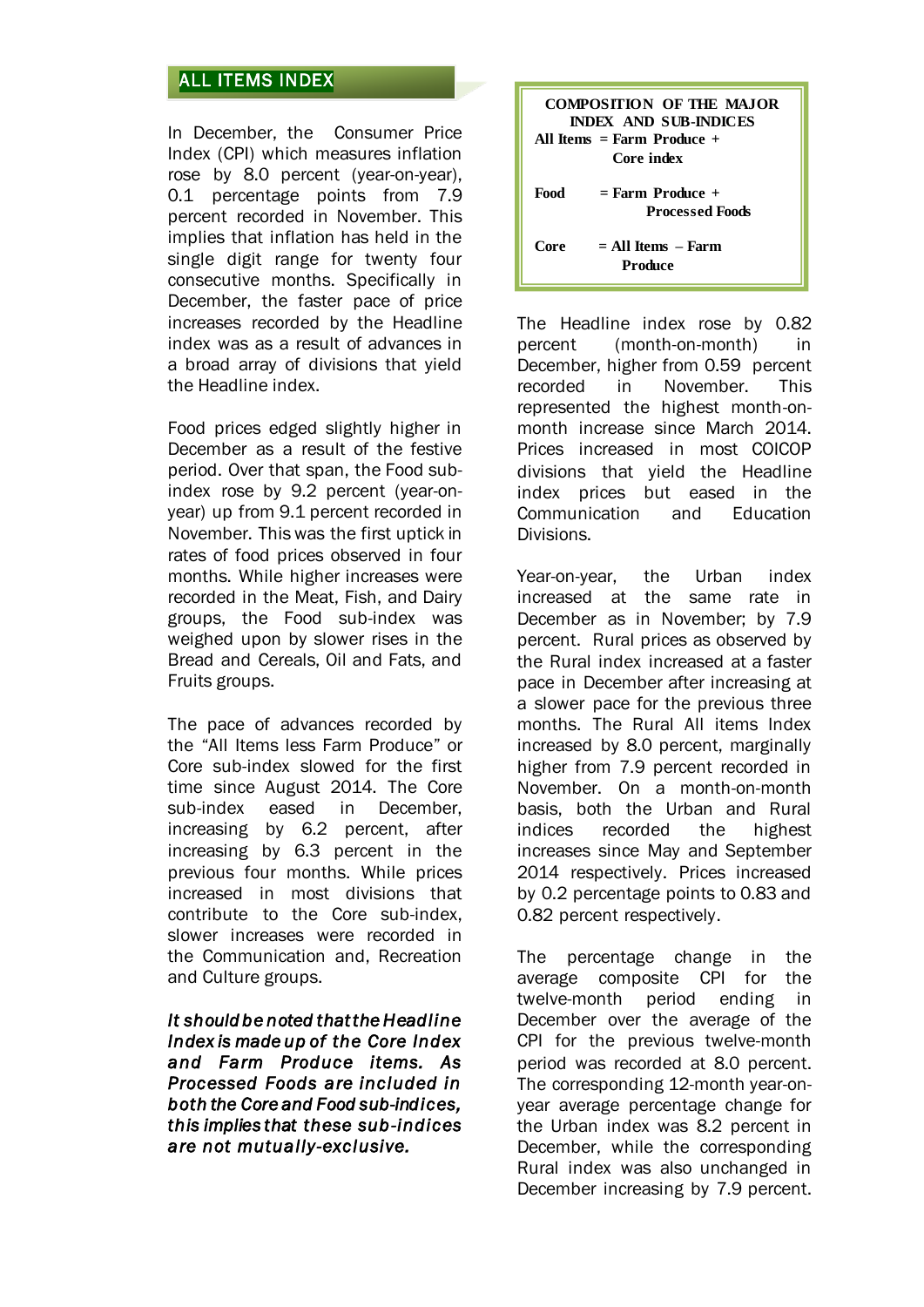### FOOD INDEX

Moving in a similar fashion to the headline index, food prices increased at a marginally faster pace in December. Food prices as measured by the Food sub-index rose by 9.2 percent, 0.1 percentage points higher from rates recorded in November.

On a month-on-month basis, food prices increased by 0.9 percent in December, 0.3 percentage points higher from rates recorded in November. This also represents the

highest month-on-month increase observed since March 2014.

On a month-on-month basis, the highest price increases were recorded in the Fish, "Potatoes, Yams and Other Tubers"; Meat, and "Coffee, Tea and Cocoa" groups. The average annual rate of change of the Food sub-index for the twelve-month period ending in December 2014 over the previous twelve month average was 9.5 percent. The twelve month rate of change has held steady for seven consecutive months.

### ALL ITEMS LESS FARM PRODUCE

The pace of increases in the "All items less Farm Produce" or Core index, which excludes the prices of volatile agricultural increased at a slower rate in December, after increasing at the same pace for the previous four months. Prices rose by 6.2 percent (year-on-year), down from 6.3 percent in November

On a month-on-month basis, the core index recorded a slight uptick in December, increasing by 0.2

percentage points to 0.8 percent. The highest increases were recorded in the Wine, Carpets and other floor coverings; Miscellaneous services relating to the dwelling, and garments groups. The average 12 month annual rate of rise of the index was recorded at 6.9 percent for the twelve-month period ending in December 2014, down from the 12 month rate recorded in November which was recorded at 7.0 percent.

For enquiries relating to this CPI report, please contact: **[ykale@nigerianstat.gov.ng](mailto:ykale@nigerianstat.gov.ng)** and **[udeokenwa@yahoo.com](mailto:udeokenwa@yahoo.com)**

**Follow us on twitter @nigerianstat and online at www.nigerianstat.gov.ng**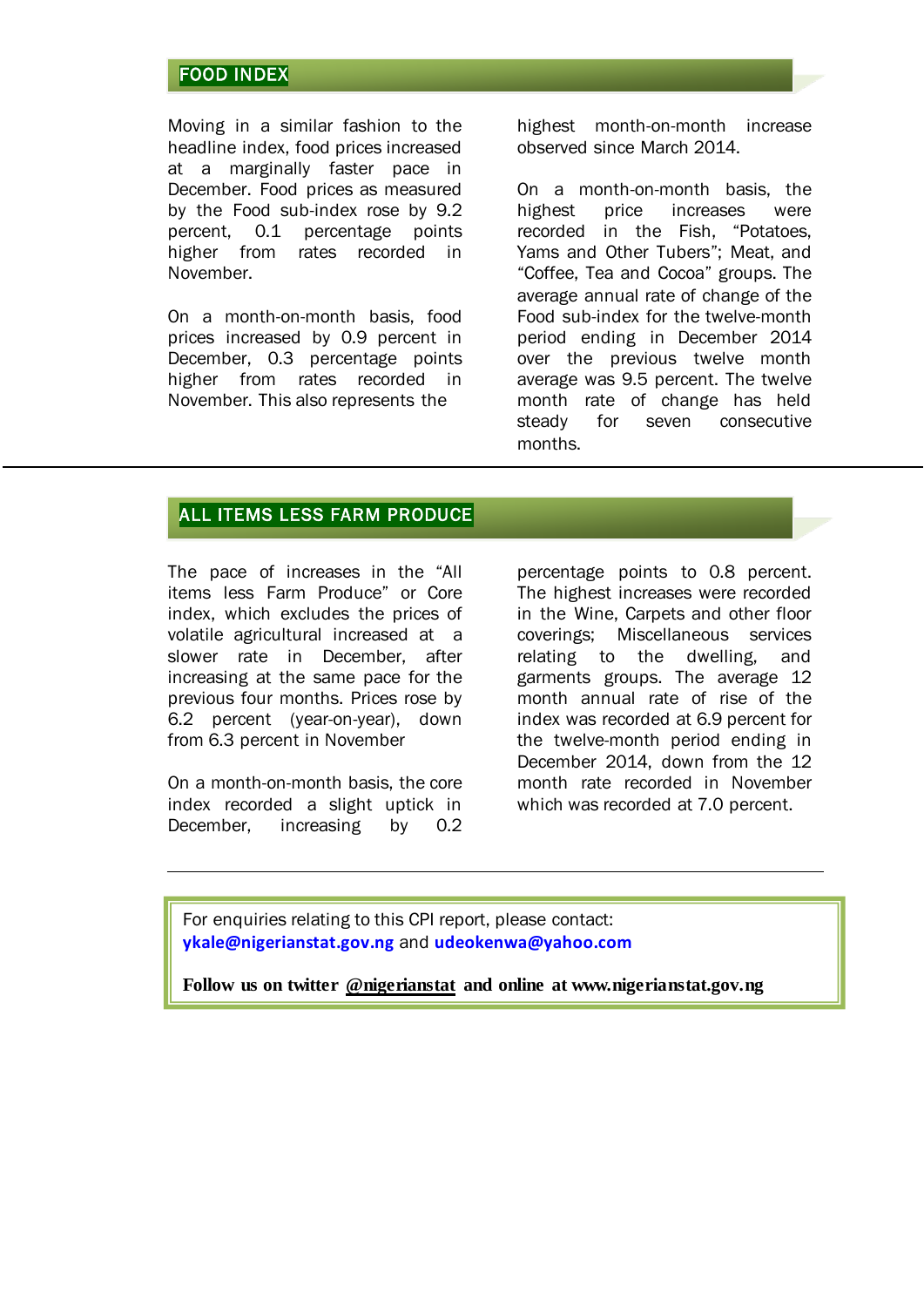

|           |      |         |                                              |                               |                          |                                             | Table 1 Composite Consumer Price Index (Base November 2009 = 100) |                                                          |                              |                                             |                                                                                                                                                                |                                         |                              |                                             |
|-----------|------|---------|----------------------------------------------|-------------------------------|--------------------------|---------------------------------------------|-------------------------------------------------------------------|----------------------------------------------------------|------------------------------|---------------------------------------------|----------------------------------------------------------------------------------------------------------------------------------------------------------------|-----------------------------------------|------------------------------|---------------------------------------------|
|           |      |         | (Farm Produce + All Items Less Farm Produce) | All Items Index               |                          |                                             |                                                                   | All Items less Farm Produce<br>(includes Processed Food) |                              |                                             |                                                                                                                                                                | Food<br>(Farm Produce + Processed Food) |                              |                                             |
|           |      | Monthly | $12 -$<br>Month<br>Average                   | Month-<br>on<br>change<br>(%) | Year-on<br>change<br>(%) | $12 -$<br>Month<br>average<br>change<br>(%) | Monthly                                                           | Month-<br>on<br>change<br>(%)                            | Year-<br>on<br>change<br>(%) | $12 -$<br>Month<br>average<br>change<br>(%) | Monthly                                                                                                                                                        | Month-<br>on<br>change<br>(%)           | Year-<br>on<br>change<br>(%) | $12 -$<br>Month<br>average<br>change<br>(%) |
| Weights** |      | 1000.0  |                                              |                               |                          |                                             | 513.10                                                            |                                                          |                              |                                             | 507.06                                                                                                                                                         |                                         |                              |                                             |
|           |      |         |                                              |                               |                          |                                             | weights in the computation of the CPI                             |                                                          |                              |                                             | Please note that the above weights are only expenditure weights which are still adjusted by population across 37 states. They should not be taken as the final |                                         |                              |                                             |
| 2009      | Jan  | 90.2    | 86.0                                         | 0.5                           | 14.0                     | 12.0                                        | 91.1                                                              | $-0.1$                                                   | 8.0                          | 5.5                                         | 89.5                                                                                                                                                           | 0.9                                     | 18.4                         | 16.5                                        |
|           | Feb  | 90.8    | 87.0                                         | 0.7                           | 14.6                     | 12.6                                        | 91.7                                                              | 0.6                                                      | 7.2                          | 5.6                                         | 90.2                                                                                                                                                           | 0.8                                     | 20.0                         | 17.5                                        |
|           | Mar  | 91.4    | 87.9                                         | 0.6                           | 14.4                     | 13.1                                        | 92.0                                                              | 0.3                                                      | 11.8                         | 6.5                                         | 90.9                                                                                                                                                           | 0.8                                     | 16.2                         | 17.7                                        |
|           | Apr  | 91.9    | 88.8                                         | 0.6                           | 13.3                     | 13.5                                        | 92.5                                                              | 0.6                                                      | 10.9                         | 7.3                                         | 91.6                                                                                                                                                           | 0.7                                     | 15.3                         | 17.9                                        |
|           | May  | 93.6    | 89.8                                         | 1.8                           | 13.2                     | 13.8                                        | 94.2                                                              | 1.8                                                      | 9.9                          | 7.8                                         | 93.5                                                                                                                                                           | 2.0                                     | 15.7                         | 17.9                                        |
|           | June | 95.3    | 90.6                                         | 1.8                           | 11.2                     | 13.7                                        | 95.3                                                              | 1.2                                                      | 8.5                          | 8.3                                         | 95.6                                                                                                                                                           | 2.2                                     | 13.1                         | 17.5                                        |
|           | July | 97.3    | 91.4                                         | 2.1                           | 11.1                     | 13.4                                        | 96.8                                                              | 1.5                                                      | 8.3                          | 8.6                                         | 97.9                                                                                                                                                           | 2.4                                     | 12.9                         | 16.8                                        |
|           | Aug  | 98.4    | 92.2                                         | 1.1                           | 11.0                     | 13.3                                        | 97.3                                                              | 0.5                                                      | 8.0                          | 8.9                                         | 98.9                                                                                                                                                           | 1.1                                     | 12.7                         | 16.3                                        |
|           | Sep  | 98.9    | 93.0                                         | 0.5                           | 10.4                     | 13.1                                        | 98.1                                                              | 0.8                                                      | 7.4                          | 8.9                                         | 99.5                                                                                                                                                           | 0.6                                     | 12.5                         | 15.9                                        |
|           | Oct  | 99.4    | 93.8                                         | 0.5                           | 11.6                     | 12.8                                        | 98.9                                                              | 0.8                                                      | 8.9                          | 9.0                                         | 99.9                                                                                                                                                           | 0.4                                     | 13.5                         | 15.4                                        |
|           | Nov  | 100.0   | 94.7                                         | 0.7                           | 12.4                     | 12.6                                        | 100.0                                                             | 1.1                                                      | 10.7                         | 9.1                                         | 100.0                                                                                                                                                          | 0.1                                     | 13.5                         | 15.0                                        |
|           | Dec  | 102.2   | 95.8                                         | 2.2                           | 13.9                     | 12.5                                        | 101.5                                                             | 1.5                                                      | 11.2                         | 9.2                                         | 102.4                                                                                                                                                          | 2.4                                     | 15.5                         | 14.8                                        |
| 2010      | Jan  | 103.1   | 96.9                                         | 1.0                           | 14.4                     | 12.6                                        | 102.1                                                             | 0.6                                                      | 12.1                         | 9.6                                         | 103.7                                                                                                                                                          | 1.3                                     | 15.9                         | 14.7                                        |
|           | Feb  | 105.0   | 98.0                                         | 1.9                           | 15.6                     | 12.7                                        | 104.5                                                             | 2.3                                                      | 14.0                         | 10.1                                        | 104.8                                                                                                                                                          | 1.1                                     | 16.2                         | 14.4                                        |
|           | Mar  | 104.9   | 99.2                                         | $-0.1$                        | 14.8                     | 12.8                                        | 104.1                                                             | $-0.4$                                                   | 13.2                         | 10.3                                        | 105.3                                                                                                                                                          | 0.4                                     | 15.8                         | 14.4                                        |
|           | Apr  | 105.7   | 100.3                                        | 0.8                           | 15.0                     | 12.9                                        | 104.4                                                             | 0.3                                                      | 12.8                         | 10.4                                        | 106.6                                                                                                                                                          | 1.2                                     | 16.3                         | 14.5                                        |
|           | May  | 105.7   | 101.3                                        | $-0.04$                       | 12.9                     | 12.9                                        | 105.2                                                             | 0.8                                                      | 11.7                         | 10.6                                        | 105.7                                                                                                                                                          | $-0.8$                                  | 13.0                         | 14.3                                        |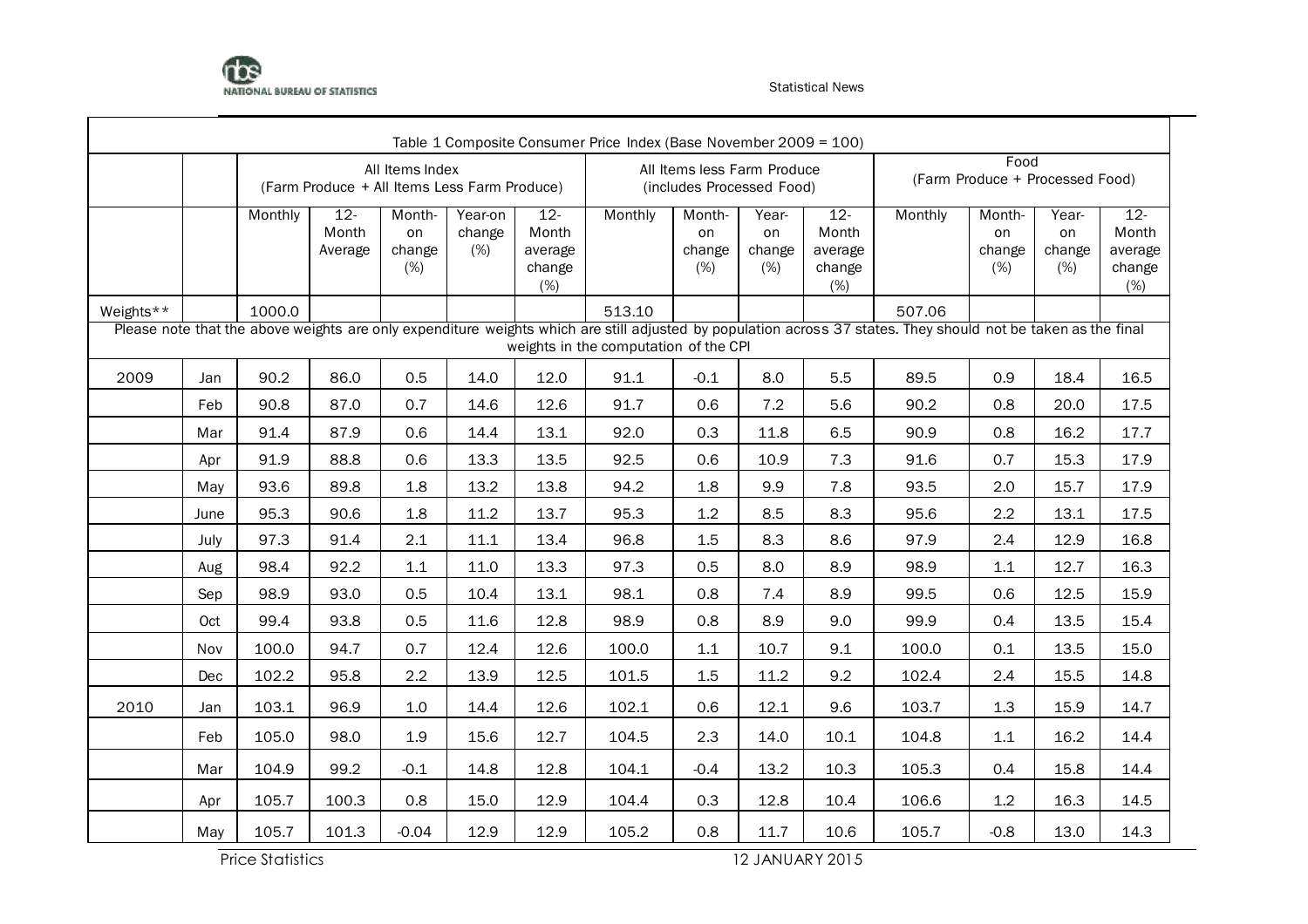

|           |     | Table 1 Composite Consumer Price Index (Base November 2009 = 100)<br>Food<br>All Items Index<br>All Items less Farm Produce<br>(Farm Produce + Processed Food)<br>(Farm Produce + All Items Less Farm Produce)<br>(includes Processed Food)<br>$12 -$<br>$12 -$<br>Month-<br>$12 -$<br>Monthly<br>Month-<br>Monthly<br>Monthly<br>Year-on<br>Year-<br>Month-<br>Year-<br>Month<br>Month<br>Month<br>on<br>change<br>on<br>on<br>on<br>on<br>change<br>(% )<br>change<br>Average<br>average<br>change<br>average<br>change<br>change<br>(%)<br>change<br>(%)<br>(%)<br>change<br>(%)<br>(%)<br>(%)<br>(%)<br>1000.0<br>513.10<br>507.06<br>Please note that the above weights are only expenditure weights which are still adjusted by population across 37 states. They should not be taken as the final<br>weights in the computation of the CPI<br>108.8<br>102.4<br>2.91<br>14.1<br>12.7<br>110.0<br>4.1<br>15.1<br>13.1<br>107.4<br>2.1<br>10.9 |       |         |      |      |       |        |      |      |       |        |      |                                             |  |
|-----------|-----|-----------------------------------------------------------------------------------------------------------------------------------------------------------------------------------------------------------------------------------------------------------------------------------------------------------------------------------------------------------------------------------------------------------------------------------------------------------------------------------------------------------------------------------------------------------------------------------------------------------------------------------------------------------------------------------------------------------------------------------------------------------------------------------------------------------------------------------------------------------------------------------------------------------------------------------------------------|-------|---------|------|------|-------|--------|------|------|-------|--------|------|---------------------------------------------|--|
|           |     |                                                                                                                                                                                                                                                                                                                                                                                                                                                                                                                                                                                                                                                                                                                                                                                                                                                                                                                                                     |       |         |      |      |       |        |      |      |       |        |      |                                             |  |
|           |     |                                                                                                                                                                                                                                                                                                                                                                                                                                                                                                                                                                                                                                                                                                                                                                                                                                                                                                                                                     |       |         |      |      |       |        |      |      |       |        |      | $12 -$<br>Month<br>average<br>change<br>(%) |  |
| Weights** |     |                                                                                                                                                                                                                                                                                                                                                                                                                                                                                                                                                                                                                                                                                                                                                                                                                                                                                                                                                     |       |         |      |      |       |        |      |      |       |        |      |                                             |  |
|           |     |                                                                                                                                                                                                                                                                                                                                                                                                                                                                                                                                                                                                                                                                                                                                                                                                                                                                                                                                                     |       |         |      |      |       |        |      |      |       |        |      |                                             |  |
|           | Jun |                                                                                                                                                                                                                                                                                                                                                                                                                                                                                                                                                                                                                                                                                                                                                                                                                                                                                                                                                     |       |         |      |      |       |        |      |      |       |        |      | 14.4                                        |  |
|           | Jul | 109.9                                                                                                                                                                                                                                                                                                                                                                                                                                                                                                                                                                                                                                                                                                                                                                                                                                                                                                                                               | 103.5 | 1.08    | 13.0 | 13.3 | 107.7 | 0.3    | 11.3 | 11.2 | 111.6 | 1.5    | 14.0 | 14.5                                        |  |
|           | Aug | 111.9                                                                                                                                                                                                                                                                                                                                                                                                                                                                                                                                                                                                                                                                                                                                                                                                                                                                                                                                               | 104.6 | 1.76    | 13.7 | 13.5 | 109.3 | 1.5    | 12.4 | 11.5 | 113.8 | 2.0    | 15.1 | 14.7                                        |  |
|           | Sep | 112.4                                                                                                                                                                                                                                                                                                                                                                                                                                                                                                                                                                                                                                                                                                                                                                                                                                                                                                                                               | 105.7 | 0.46    | 13.6 | 13.8 | 110.7 | 1.3    | 12.8 | 12.0 | 114.0 | 0.1    | 14.6 | 14.9                                        |  |
|           | Oct | 112.7                                                                                                                                                                                                                                                                                                                                                                                                                                                                                                                                                                                                                                                                                                                                                                                                                                                                                                                                               | 106.9 | 0.30    | 13.4 | 13.9 | 111.9 | 1.1    | 13.2 | 12.3 | 114.0 | $-0.0$ | 14.1 | 14.9                                        |  |
|           | Nov | 112.8                                                                                                                                                                                                                                                                                                                                                                                                                                                                                                                                                                                                                                                                                                                                                                                                                                                                                                                                               | 107.9 | 0.04    | 12.8 | 13.9 | 111.7 | $-0.1$ | 11.7 | 12.4 | 114.4 | 0.3    | 14.4 | 15.0                                        |  |
|           | Dec | 114.2                                                                                                                                                                                                                                                                                                                                                                                                                                                                                                                                                                                                                                                                                                                                                                                                                                                                                                                                               | 108.9 | 1.29    | 11.8 | 13.7 | 112.6 | 0.7    | 10.9 | 12.4 | 115.4 | 0.9    | 12.7 | 14.7                                        |  |
| 2011      | Jan | 115.6                                                                                                                                                                                                                                                                                                                                                                                                                                                                                                                                                                                                                                                                                                                                                                                                                                                                                                                                               | 110.0 | 1.20    | 12.1 | 13.5 | 114.5 | 1.7    | 12.1 | 12.4 | 114.3 | $-0.9$ | 10.3 | 14.2                                        |  |
|           | Feb | 116.7                                                                                                                                                                                                                                                                                                                                                                                                                                                                                                                                                                                                                                                                                                                                                                                                                                                                                                                                               | 110.9 | 0.96    | 11.1 | 13.2 | 115.5 | 0.9    | 10.6 | 12.1 | 117.7 | 2.9    | 12.2 | 13.9                                        |  |
|           | Mar | 118.3                                                                                                                                                                                                                                                                                                                                                                                                                                                                                                                                                                                                                                                                                                                                                                                                                                                                                                                                               | 112.1 | 1.37    | 12.8 | 13.0 | 117.5 | 1.7    | 12.8 | 12.1 | 118.1 | 0.4    | 12.2 | 13.6                                        |  |
|           | Apr | 117.7                                                                                                                                                                                                                                                                                                                                                                                                                                                                                                                                                                                                                                                                                                                                                                                                                                                                                                                                               | 113.0 | $-0.54$ | 11.3 | 12.7 | 117.9 | 0.3    | 12.9 | 12.1 | 119.0 | 0.7    | 11.6 | 13.2                                        |  |
|           | May | 118.7                                                                                                                                                                                                                                                                                                                                                                                                                                                                                                                                                                                                                                                                                                                                                                                                                                                                                                                                               | 114.1 | 0.91    | 12.4 | 12.6 | 118.9 | 0.9    | 13.0 | 12.2 | 118.5 | $-0.3$ | 12.2 | 13.2                                        |  |
|           | Jun | 119.9                                                                                                                                                                                                                                                                                                                                                                                                                                                                                                                                                                                                                                                                                                                                                                                                                                                                                                                                               | 115.1 | 0.97    | 10.2 | 12.3 | 119.8 | 0.7    | 11.5 | 12.1 | 120.1 | 1.3    | 9.2  | 12.7                                        |  |
|           | Jul | 120.3                                                                                                                                                                                                                                                                                                                                                                                                                                                                                                                                                                                                                                                                                                                                                                                                                                                                                                                                               | 115.9 | 0.32    | 9.4  | 12.0 | 120.1 | 0.2    | 11.5 | 12.1 | 120.4 | 0.2    | 7.9  | 12.1                                        |  |
|           | Aug | 122.3                                                                                                                                                                                                                                                                                                                                                                                                                                                                                                                                                                                                                                                                                                                                                                                                                                                                                                                                               | 116.8 | 1.67    | 9.3  | 11.6 | 121.2 | 0.9    | 10.9 | 12.0 | 123.7 | 2.7    | 8.7  | 11.6                                        |  |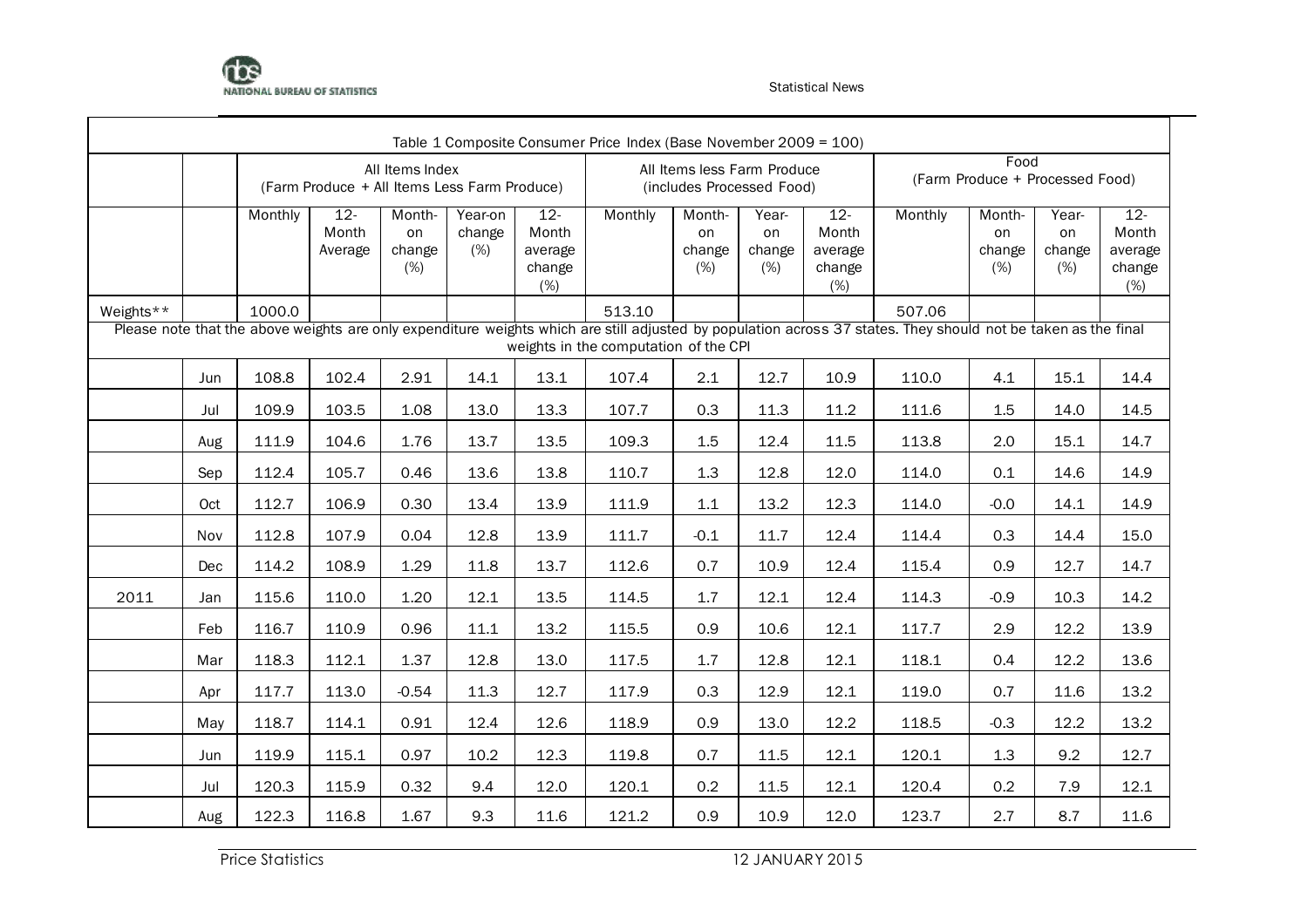

|           |     |         |                                                                                                                                                                                                                                                                                                                                                                                                                                                                                    |                               |                          |                                             | Table 1 Composite Consumer Price Index (Base November 2009 = 100) |                                                          |                              |                                             |         |                                         |                              |                                             |  |  |
|-----------|-----|---------|------------------------------------------------------------------------------------------------------------------------------------------------------------------------------------------------------------------------------------------------------------------------------------------------------------------------------------------------------------------------------------------------------------------------------------------------------------------------------------|-------------------------------|--------------------------|---------------------------------------------|-------------------------------------------------------------------|----------------------------------------------------------|------------------------------|---------------------------------------------|---------|-----------------------------------------|------------------------------|---------------------------------------------|--|--|
|           |     |         | (Farm Produce + All Items Less Farm Produce)                                                                                                                                                                                                                                                                                                                                                                                                                                       | All Items Index               |                          |                                             |                                                                   | All Items less Farm Produce<br>(includes Processed Food) |                              |                                             |         | Food<br>(Farm Produce + Processed Food) |                              |                                             |  |  |
|           |     | Monthly | $12 -$<br>Month<br>Average                                                                                                                                                                                                                                                                                                                                                                                                                                                         | Month-<br>on<br>change<br>(%) | Year-on<br>change<br>(%) | $12 -$<br>Month<br>average<br>change<br>(%) | Monthly                                                           | Month-<br>on<br>change<br>(%)                            | Year-<br>on<br>change<br>(%) | $12 -$<br>Month<br>average<br>change<br>(%) | Monthly | Month-<br>on<br>change<br>(%)           | Year-<br>on<br>change<br>(%) | $12 -$<br>Month<br>average<br>change<br>(%) |  |  |
| Weights** |     | 1000.0  |                                                                                                                                                                                                                                                                                                                                                                                                                                                                                    |                               |                          |                                             | 513.10                                                            |                                                          |                              |                                             | 507.06  |                                         |                              |                                             |  |  |
|           |     |         | Please note that the above weights are only expenditure weights which are still adjusted by population across 37 states. They should not be taken as the final<br>weights in the computation of the CPI<br>117.8<br>1.9<br>11.9<br>0.9<br>9.5<br>1.41<br>10.3<br>11.4<br>123.5<br>11.6<br>124.8<br>118.8<br>0.49<br>10.5<br>11.1<br>124.8<br>1.1<br>11.5<br>11.7<br>125.0<br>0.2<br>9.7<br>11.7<br>119.7<br>0.04<br>10.5<br>11.0<br>124.6<br>$-0.2$<br>11.5<br>125.4<br>0.3<br>9.6 |                               |                          |                                             |                                                                   |                                                          |                              |                                             |         |                                         |                              |                                             |  |  |
|           | Sep | 124.0   |                                                                                                                                                                                                                                                                                                                                                                                                                                                                                    |                               |                          |                                             |                                                                   |                                                          |                              |                                             |         |                                         |                              | 11.2                                        |  |  |
|           | Oct | 124.6   |                                                                                                                                                                                                                                                                                                                                                                                                                                                                                    |                               |                          |                                             |                                                                   |                                                          |                              |                                             |         |                                         |                              | 10.8                                        |  |  |
|           | Nov | 124.7   |                                                                                                                                                                                                                                                                                                                                                                                                                                                                                    |                               |                          |                                             |                                                                   |                                                          |                              |                                             |         |                                         |                              | 10.4                                        |  |  |
|           | Dec | 126.0   | 120.7                                                                                                                                                                                                                                                                                                                                                                                                                                                                              | 1.06                          | 10.3                     | 10.8                                        | 124.8                                                             | 0.2                                                      | 10.8                         | 11.7                                        | 128.1   | 2.2                                     | 11.0                         | 10.3                                        |  |  |
| 2012      | Jan | 130.2   | 121.9                                                                                                                                                                                                                                                                                                                                                                                                                                                                              | 3.35                          | 12.6                     | 10.9                                        | 129.1                                                             | 3.5                                                      | 12.7                         | 11.8                                        | 129.3   | 0.9                                     | 13.1                         | 10.5                                        |  |  |
|           | Feb | 130.5   | 123.1                                                                                                                                                                                                                                                                                                                                                                                                                                                                              | 0.28                          | 11.9                     | 11.0                                        | 129.3                                                             | 0.1                                                      | 11.9                         | 11.9                                        | 129.1   | $-0.1$                                  | 9.7                          | 10.3                                        |  |  |
|           | Mar | 132.6   | 124.3                                                                                                                                                                                                                                                                                                                                                                                                                                                                              | 1.59                          | 12.1                     | 10.9                                        | 135.1                                                             | 4.5                                                      | 15.0                         | 12.1                                        | 132.1   | 2.3                                     | 11.8                         | 10.3                                        |  |  |
|           | Apr | 132.8   | 125.5                                                                                                                                                                                                                                                                                                                                                                                                                                                                              | 0.13                          | 12.9                     | 11.1                                        | 135.2                                                             | 0.1                                                      | 14.7                         | 12.2                                        | 132.3   | 0.2                                     | 11.2                         | 10.3                                        |  |  |
|           | May | 133.8   | 126.8                                                                                                                                                                                                                                                                                                                                                                                                                                                                              | 0.75                          | 12.7                     | 11.1                                        | 136.7                                                             | $1.1\,$                                                  | 14.9                         | 12.4                                        | 133.9   | 1.2                                     | 12.9                         | 10.4                                        |  |  |
|           | Jun | 135.3   | 128.1                                                                                                                                                                                                                                                                                                                                                                                                                                                                              | 1.15                          | 12.9                     | 11.3                                        | 138.0                                                             | 1.0                                                      | 15.2                         | 12.7                                        | 134.5   | 0.5                                     | 12.0                         | 10.6                                        |  |  |
|           | Jul | 135.7   | 129.4                                                                                                                                                                                                                                                                                                                                                                                                                                                                              | 0.24                          | 12.8                     | 11.6                                        | 138.1                                                             | 0.1                                                      | 15.0                         | 13.0                                        | 135.0   | 0.3                                     | 12.1                         | 11.0                                        |  |  |
|           | Aug | 136.6   | 130.6                                                                                                                                                                                                                                                                                                                                                                                                                                                                              | 0.67                          | 11.7                     | 11.8                                        | 139.0                                                             | 0.6                                                      | 14.7                         | 13.3                                        | 135.9   | 0.7                                     | 9.9                          | 11.1                                        |  |  |
|           | Sep | 138.0   | 131.7                                                                                                                                                                                                                                                                                                                                                                                                                                                                              | 1.01                          | 11.3                     | 11.9                                        | 139.7                                                             | 0.5                                                      | 13.1                         | 13.5                                        | 137.5   | 1.1                                     | 10.2                         | 11.1                                        |  |  |
|           | Oct | 139.2   | 133.0                                                                                                                                                                                                                                                                                                                                                                                                                                                                              | 0.88                          | 11.7                     | 11.9                                        | 140.3                                                             | 0.4                                                      | 12.4                         | 13.5                                        | 138.8   | 1.0                                     | 11.1                         | 11.2                                        |  |  |
|           | Nov | 140.0   | 134.2                                                                                                                                                                                                                                                                                                                                                                                                                                                                              | 0.60                          | 12.3                     | 12.1                                        | 140.9                                                             | 0.4                                                      | 13.1                         | 13.6                                        | 139.8   | 0.7                                     | 11.6                         | 11.4                                        |  |  |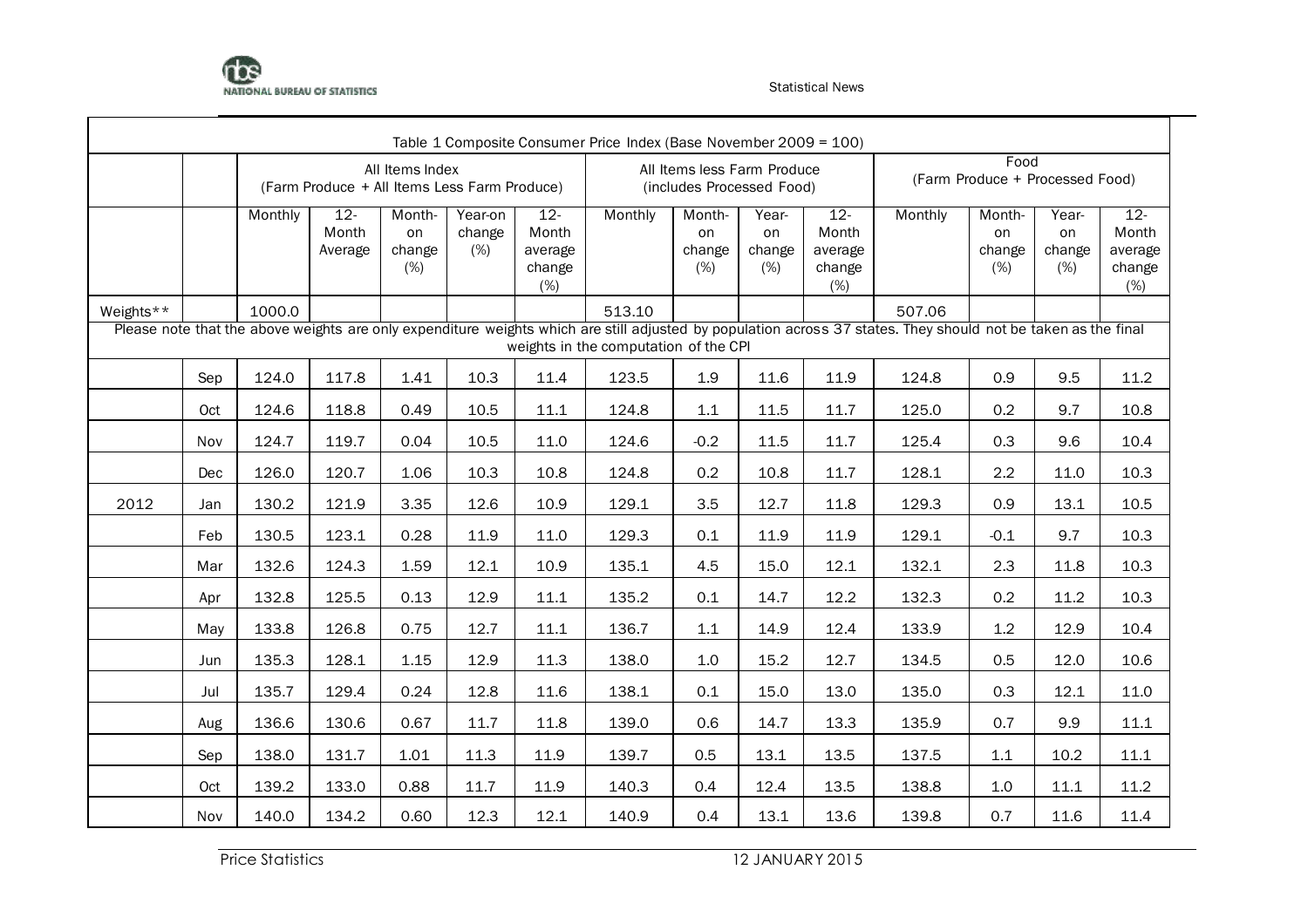

|     | Monthly    | $12 -$<br>Month<br>Average                                                                                                                                                                                             | Month-<br>on<br>change<br>(%) | Year-on<br>change<br>(%) | $12 -$<br>Month<br>average<br>change<br>(%) | Monthly                                                    | Month-<br>on<br>change<br>(%) | Year-<br>on<br>change<br>(%) | $12 -$<br>Month<br>average<br>change<br>(%) | Monthly                                                                                                                                     | Month-<br>on<br>change<br>(%) | Year-<br>on<br>change<br>(%) | $12 -$<br>Month<br>average<br>change<br>(%)                                                                                                                                                                             |  |  |  |
|-----|------------|------------------------------------------------------------------------------------------------------------------------------------------------------------------------------------------------------------------------|-------------------------------|--------------------------|---------------------------------------------|------------------------------------------------------------|-------------------------------|------------------------------|---------------------------------------------|---------------------------------------------------------------------------------------------------------------------------------------------|-------------------------------|------------------------------|-------------------------------------------------------------------------------------------------------------------------------------------------------------------------------------------------------------------------|--|--|--|
|     | 1000.0     |                                                                                                                                                                                                                        |                               |                          |                                             | 513.10                                                     |                               |                              |                                             | 507.06                                                                                                                                      |                               |                              |                                                                                                                                                                                                                         |  |  |  |
|     |            | weights in the computation of the CPI<br>135.5<br>12.2<br>0.7<br>13.9<br>1.0<br>0.75<br>12.0<br>141.8<br>13.7<br>141.2<br>10.2<br>9.0<br>11.9<br>1.4<br>11.3<br>136.5<br>0.62<br>143.8<br>13.7<br>142.3<br>0.8<br>10.1 |                               |                          |                                             |                                                            |                               |                              |                                             |                                                                                                                                             |                               |                              |                                                                                                                                                                                                                         |  |  |  |
| Dec | 141.1      |                                                                                                                                                                                                                        |                               |                          |                                             |                                                            |                               |                              |                                             |                                                                                                                                             |                               |                              | 11.3                                                                                                                                                                                                                    |  |  |  |
| Jan | 141.9      |                                                                                                                                                                                                                        |                               |                          |                                             |                                                            |                               |                              |                                             |                                                                                                                                             |                               |                              | 11.1                                                                                                                                                                                                                    |  |  |  |
| Feb | 143.0      | 137.5                                                                                                                                                                                                                  | 0.75                          | 9.5                      | 11.7                                        | 143.8                                                      | 0.0                           | 11.2                         | 13.7                                        | 143.3                                                                                                                                       | 0.7                           | 11.0                         | 11.2                                                                                                                                                                                                                    |  |  |  |
| Mar | 144.0      | 138.4                                                                                                                                                                                                                  | 0.71                          | 8.6                      | 11.4                                        | 144.8                                                      | 0.7                           | 7.2                          | 13.0                                        | 144.6                                                                                                                                       | 1.0                           | 9.5                          | 11.0                                                                                                                                                                                                                    |  |  |  |
| Apr | 144.8      | 139.4                                                                                                                                                                                                                  | 0.55                          | 9.1                      | 11.1                                        | 144.5                                                      | $-0.2$                        | 6.9                          | 12.3                                        | 145.6                                                                                                                                       | 0.6                           | 10.0                         | 10.8                                                                                                                                                                                                                    |  |  |  |
| May | 145.8      | 140.4                                                                                                                                                                                                                  | 0.67                          | 9.0                      | 10.8                                        | 145.2                                                      | 0.5                           | 6.2                          | 11.5                                        | 146.4                                                                                                                                       | 0.5                           | 9.3                          | 10.5                                                                                                                                                                                                                    |  |  |  |
| Jun | 146.6      | 141.4                                                                                                                                                                                                                  | 0.59                          | 8.4                      | 10.4                                        | 145.5                                                      | 0.3                           | 5.5                          | 10.7                                        | 147.5                                                                                                                                       | 0.7                           | 9.6                          | 10.4                                                                                                                                                                                                                    |  |  |  |
| Jul | 147.4      | 142.4                                                                                                                                                                                                                  | 0.54                          | 8.7                      | 10.0                                        | 147.2                                                      | 1.2                           | 6.6                          | 10.0                                        | 148.4                                                                                                                                       | 0.7                           | 10.0                         | 10.2                                                                                                                                                                                                                    |  |  |  |
| Aug | 147.8      | 143.3                                                                                                                                                                                                                  | 0.25                          | 8.2                      | 9.8                                         | 149.1                                                      | 1.3                           | 7.2                          | 9.4                                         | 149.2                                                                                                                                       | 0.5                           | 9.7                          | 10.2                                                                                                                                                                                                                    |  |  |  |
| Sep | 148.9      | 144.2                                                                                                                                                                                                                  | 0.75                          | 8.0                      | 9.5                                         | 150.0                                                      | 0.6                           | 7.4                          | 8.9                                         | 150.4                                                                                                                                       | 0.9                           | 9.4                          | 10.1                                                                                                                                                                                                                    |  |  |  |
| Oct | 150.0      | 145.1                                                                                                                                                                                                                  | 0.75                          | 7.8                      | 9.2                                         | 150.9                                                      | 0.6                           | 7.6                          | 8.6                                         | 151.6                                                                                                                                       | 0.8                           | 9.2                          | 10.0                                                                                                                                                                                                                    |  |  |  |
| Nov | 151.1      | 146.1                                                                                                                                                                                                                  | 0.72                          | 7.9                      | 8.8                                         | 151.8                                                      | 0.6                           | 7.8                          | 8.1                                         | 152.9                                                                                                                                       | 0.8                           | 9.3                          | 9.8                                                                                                                                                                                                                     |  |  |  |
| Dec | 152.3      | 147.0                                                                                                                                                                                                                  | 0.78                          | 8.0                      | 8.5                                         | 153.0                                                      | 0.8                           | 7.9                          | 7.7                                         | 154.3                                                                                                                                       | 0.9                           | 9.3                          | 9.7                                                                                                                                                                                                                     |  |  |  |
| Jan | 153.3      | 147.9                                                                                                                                                                                                                  | 0.64                          | 8.0                      | 8.4                                         | 153.3                                                      | 0.2                           | 6.6                          | 7.3                                         | 155.5                                                                                                                                       | 0.8                           | 9.3                          | 9.6                                                                                                                                                                                                                     |  |  |  |
|     |            |                                                                                                                                                                                                                        |                               |                          |                                             |                                                            |                               |                              |                                             |                                                                                                                                             |                               |                              | 9.5<br>9.5                                                                                                                                                                                                              |  |  |  |
|     | Feb<br>Mar | 154.0<br>155.2                                                                                                                                                                                                         | 148.8<br>149.8                | 0.50<br>0.78             | All Items Index<br>7.7<br>7.8               | (Farm Produce + All Items Less Farm Produce)<br>8.3<br>8.2 | 154.1<br>154.7                | 0.5<br>0.4                   | 7.2<br>6.8                                  | Table 1 Composite Consumer Price Index (Base November 2009 = 100)<br>All Items less Farm Produce<br>(includes Processed Food)<br>7.0<br>7.0 | 156.5<br>158.0                | 0.6<br>1.0                   | Food<br>(Farm Produce + Processed Food)<br>Please note that the above weights are only expenditure weights which are still adjusted by population across 37 states. They should not be taken as the final<br>9.2<br>9.3 |  |  |  |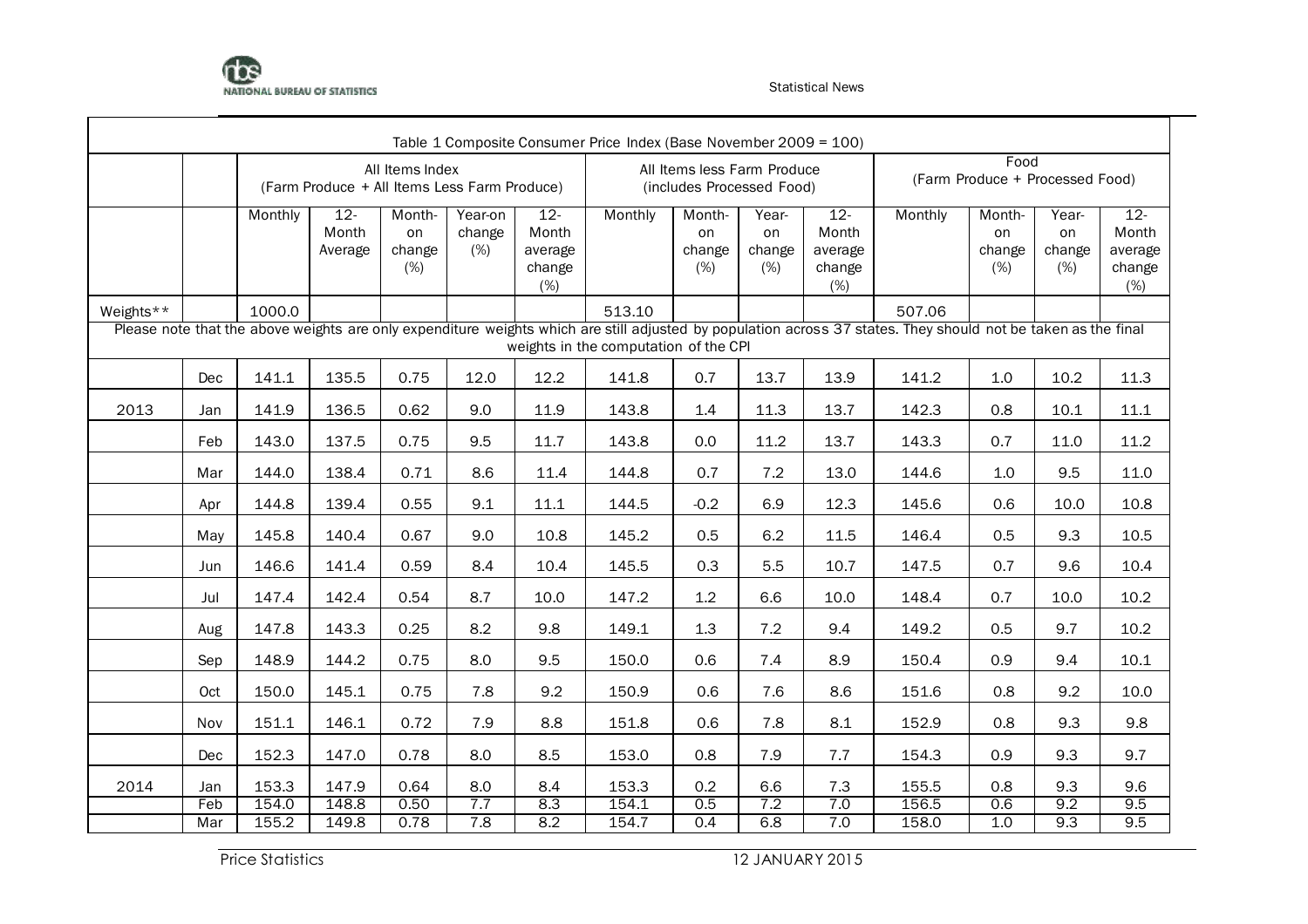

|           |                                                                                                                                                                                                                                       |         |                                              |                               |                          |                                                | Table 1 Composite Consumer Price Index (Base November 2009 = 100) |                                                          |                              |                                             |         |                                         |                                         |                                             |  |
|-----------|---------------------------------------------------------------------------------------------------------------------------------------------------------------------------------------------------------------------------------------|---------|----------------------------------------------|-------------------------------|--------------------------|------------------------------------------------|-------------------------------------------------------------------|----------------------------------------------------------|------------------------------|---------------------------------------------|---------|-----------------------------------------|-----------------------------------------|---------------------------------------------|--|
|           |                                                                                                                                                                                                                                       |         | (Farm Produce + All Items Less Farm Produce) | All Items Index               |                          |                                                |                                                                   | All Items less Farm Produce<br>(includes Processed Food) |                              |                                             |         | Food<br>(Farm Produce + Processed Food) |                                         |                                             |  |
|           |                                                                                                                                                                                                                                       | Monthly | $12 -$<br>Month<br>Average                   | Month-<br>on<br>change<br>(%) | Year-on<br>change<br>(%) | $12 -$<br>Month<br>average<br>change<br>$(\%)$ | Monthly                                                           | Month-<br>on<br>change<br>(%)                            | Year-<br>on<br>change<br>(%) | $12 -$<br>Month<br>average<br>change<br>(%) | Monthly | Month-<br>on<br>change<br>(%)           | Year-<br><sub>on</sub><br>change<br>(%) | $12 -$<br>Month<br>average<br>change<br>(%) |  |
| Weights** | 1000.0<br>513.10<br>507.06<br>Please note that the above weights are only expenditure weights which are still adjusted by population across 37 states. They should not be taken as the final<br>weights in the computation of the CPI |         |                                              |                               |                          |                                                |                                                                   |                                                          |                              |                                             |         |                                         |                                         |                                             |  |
|           | Apr                                                                                                                                                                                                                                   | 156.2   | 150.7                                        | 0.62                          | 7.9                      | 8.1                                            | 155.3                                                             | 0.4                                                      | 7.5                          | 7.0                                         | 159.3   | $\overline{0.8}$                        | 9.4                                     | 9.4                                         |  |
|           | May                                                                                                                                                                                                                                   | 157.4   | 151.7                                        | 0.78                          | 8.0                      | 8.0                                            | 156.3                                                             | 0.6                                                      | 7.7                          | 7.2                                         | 160.6   | 0.8                                     | 9.7                                     | 9.4                                         |  |
|           | Jun                                                                                                                                                                                                                                   | 158.6   | 152.7                                        | 0.77                          | 8.2                      | 8.0                                            | 157.4                                                             | 0.7                                                      | 8.1                          | 7.4                                         | 161.9   | 0.8                                     | 9.8                                     | 9.5                                         |  |
|           | Jul                                                                                                                                                                                                                                   | 159.7   | 153.7                                        | 0.65                          | 8.3                      | 8.0                                            | 157.7                                                             | 0.2 <sub>0</sub>                                         | 7.1                          | 7.4                                         | 163.1   | 0.8                                     | 9.9                                     | 9.5                                         |  |
|           | Aug                                                                                                                                                                                                                                   | 160.4   | 154.8                                        | 0.48                          | 8.5                      | 8.0                                            | 158.4                                                             | 0.4                                                      | 6.3                          | 7.3                                         | 164.0   | 0.6                                     | 10.0                                    | 9.5                                         |  |
|           | Sep                                                                                                                                                                                                                                   | 161.3   | 155.8                                        | 0.55                          | 8.3                      | 8.0                                            | 159.4                                                             | 0.6                                                      | 6.3                          | 7.2                                         | 165.0   | 0.6                                     | 9.7                                     | 9.5                                         |  |
|           | Oct                                                                                                                                                                                                                                   | 162.1   | 156.8                                        | 0.51                          | 8.1                      | 8.0                                            | 160.3                                                             | 0.6                                                      | 6.3                          | 7.1                                         | 165.8   | 0.5                                     | 9.3                                     | 9.5                                         |  |
|           | Nov                                                                                                                                                                                                                                   | 163.1   | 157.8                                        | 0.59                          | 7.9                      | 8.0                                            | 161.3                                                             | 0.6                                                      | 6.3                          | 7.0                                         | 166.8   | 0.6                                     | 9.1                                     | 9.5                                         |  |
|           | <b>Dec</b>                                                                                                                                                                                                                            | 164.4   | 158.8                                        | 0.82                          | 8.0                      | 8.0                                            | 162.5                                                             | 0.8                                                      | 6.2                          | 6.9                                         | 168.4   | 0.9                                     | 9.2                                     | 9.5                                         |  |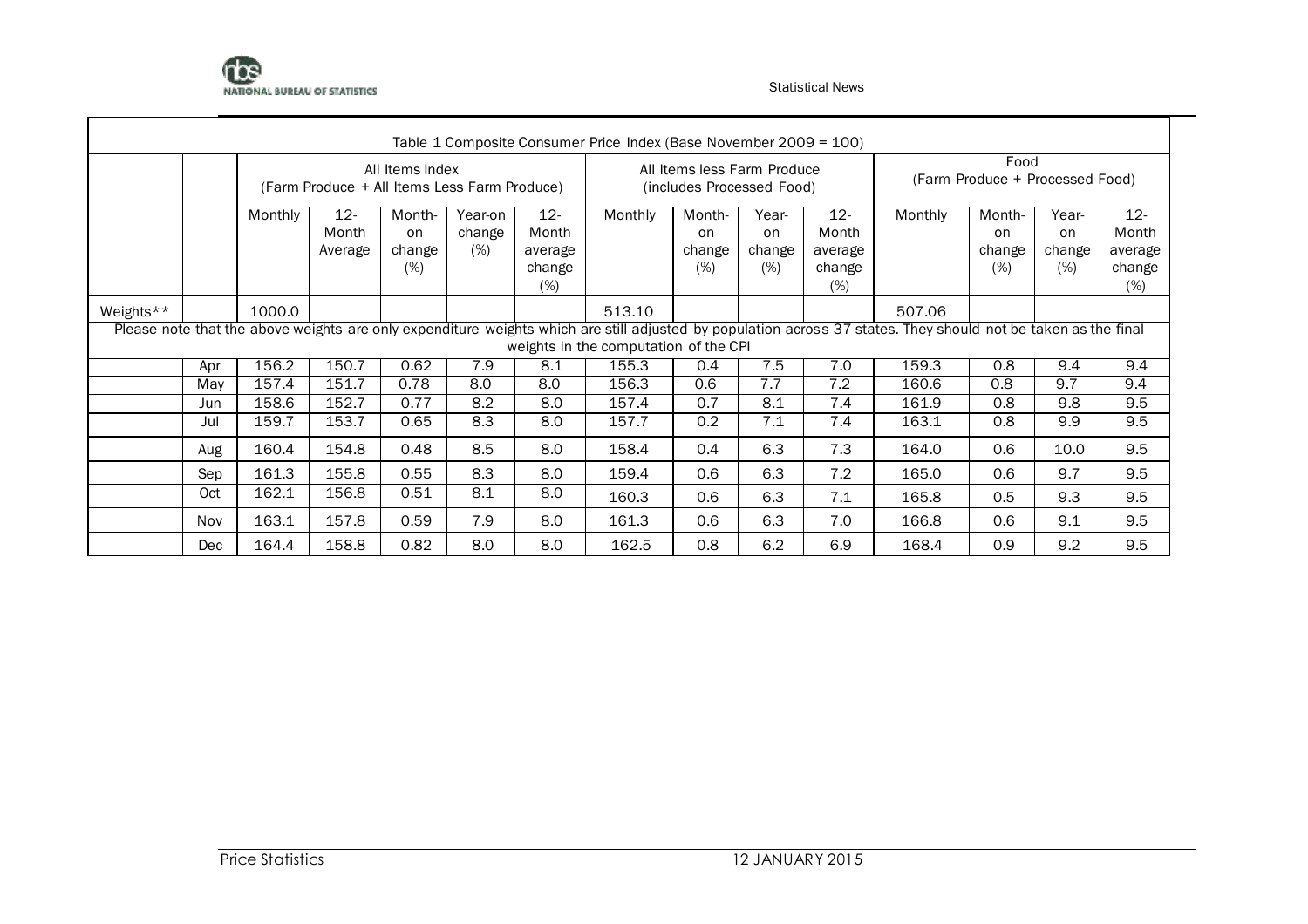



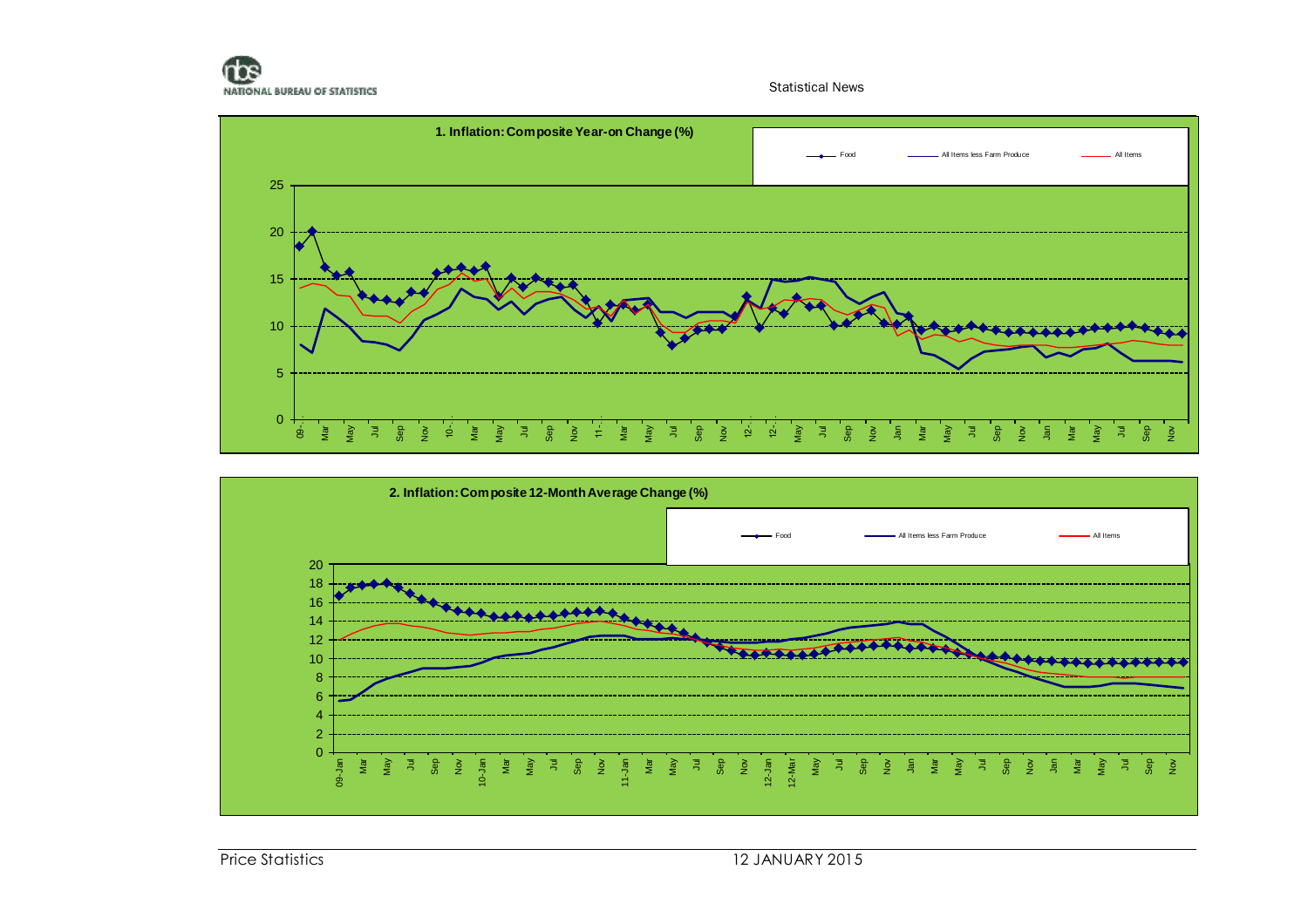

|           |            |              |                                     |                                                  |               |        |                                 |                                            |                       |                                                                  | Table 2 Composite Consumer Price Index (Base November 2009 = 100)                                                                                                                                    |              |           |               |                          |                    |                           |                                         |              |              |                      |
|-----------|------------|--------------|-------------------------------------|--------------------------------------------------|---------------|--------|---------------------------------|--------------------------------------------|-----------------------|------------------------------------------------------------------|------------------------------------------------------------------------------------------------------------------------------------------------------------------------------------------------------|--------------|-----------|---------------|--------------------------|--------------------|---------------------------|-----------------------------------------|--------------|--------------|----------------------|
|           |            | All Items    | Produce.<br>Farm<br>Items less<br>₹ | Produce. and<br>Energy<br>Farm<br>All Items less | Imported Food | Food   | Non Alcoholic Bev.<br>⊗<br>Food | Beverage. Tobacco and<br>Kola<br>Alcoholic | Clothing and Footwear | Gas<br>g Water, Electricity.<br>and Other Fuel<br>Housing Water, | Furnishings & Household<br>Equipment Maintenance.                                                                                                                                                    | Health.      | Transport | Communication | Culture.<br>Recreation & | Education          | Hotels<br>⊗<br>Restaurant | Services<br>ళ<br>Goods<br>Miscellaneous | Month-on (%) | Year-on (%)  | 12-month average (%) |
| Weights** |            | 1000         | 513.1                               | 428.1                                            | 132.5         | 507.06 | 518                             | 10.87                                      | 76.5                  | 167.3                                                            | 50.26                                                                                                                                                                                                | 30           | 65.1      | 6.8           | 6.91                     | 39.44              | 12.1                      | 16.6                                    |              |              |                      |
|           |            |              |                                     |                                                  |               |        |                                 |                                            |                       |                                                                  | Please note that the above weights are only expenditure weights which are still adjusted by population across 37 states. They should not be taken as the final weights in the computation of the CPI |              |           |               |                          |                    |                           |                                         |              |              |                      |
|           |            |              |                                     |                                                  |               | 89.5   | 89.5                            |                                            |                       |                                                                  | 87.3                                                                                                                                                                                                 |              | 91.2      | 97.1          | 93.7                     | 88.3               | 99.4                      | 93.9                                    |              |              |                      |
| 2009      | Jan<br>Feb | 90.2<br>90.8 | 91.1<br>91.7                        | 92.6<br>92.6                                     |               | 90.2   | 90.2                            | 97.6<br>98.5                               | 97.0<br>97.0          | 92.3<br>92.6                                                     | 87.4                                                                                                                                                                                                 | 97.1<br>98.6 | 90.2      | 97.1          | 92.8                     | 88.1               | 100.4                     | 94.1                                    | 0.5<br>0.7   | 14.0<br>14.6 | 12.0<br>12.6         |
|           | Mar        | 91.4         | 92.0                                | 93.1                                             |               | 90.9   | 91.0                            | 98.5                                       | 97.1                  | 92.6                                                             | 87.9                                                                                                                                                                                                 | 99.0         | 91.0      | 97.1          | 92.7                     | 89.9               | 100.2                     | 94.9                                    | 0.6          | 14.4         | 13.1                 |
|           | Apr        | 91.9         | 92.5                                | 94.1                                             |               | 91.6   | 91.7                            | 99.1                                       | 97.5                  | 92.9                                                             | 89.6                                                                                                                                                                                                 | 101.1        | 94.4      | 97.1          | 93.4                     | 89.3               | 101.3                     | 95.4                                    | 0.6          | 13.3         | 13.5                 |
|           | May        | 93.6         | 94.2                                | 95.4                                             |               | 93.5   | 93.5                            | 99.5                                       | 96.7                  | 94.3                                                             | 88.8                                                                                                                                                                                                 | 99.2         | 96.0      | 97.1          | 94.6                     | 92.3               | 100.2                     | 94.5                                    | 1.8          | 13.2         | 13.8                 |
|           | June       | 95.3         | 95.3                                | 96.6                                             |               | 95.6   | 95.6                            | 99.7                                       | 97.1                  | 96.3                                                             | 89.6                                                                                                                                                                                                 | 100.1        | 94.0      | 97.1          | 95.0                     | 92.6               | 101.1                     | 97.8                                    | 1.8          | 11.2         | 13.7                 |
|           | July       | 97.3         | 96.8                                | 98.4                                             |               | 97.9   | 97.8                            | 101.4                                      | 97.9                  | 98.3                                                             | 99.3                                                                                                                                                                                                 | 101.7        | 92.5      | 99.4          | 96.8                     | 93.9               | 98.9                      | 98.8                                    | 2.1          | 11.1         | 13.4                 |
|           | Aug        | 98.4         | 97.3                                | 97.7                                             |               | 98.9   | 98.9                            | 100.2                                      | 99.1                  | 98.4                                                             | 100.2                                                                                                                                                                                                | 101.8        | 93.1      | 101.5         | 98.1                     | 99.4               | 101.2                     | 100.0                                   | 1.1          | 11.0         | 13.3                 |
|           | Sep        | 98.9         | 98.1                                | 98.5                                             |               | 99.5   | 99.5                            | 99.3                                       | 99.1                  | 98.7                                                             | 98.7                                                                                                                                                                                                 | 101.6        | 94.9      | 101.2         | 97.6                     | 99.6               | 99.9                      | 100.1                                   | 0.5          | 10.4         | 13.1                 |
|           | Oct        | 99.4         | 98.9                                | 99.1                                             |               | 99.9   | 99.9                            | 99.7                                       | 99.6                  | 99.5                                                             | 99.1                                                                                                                                                                                                 | 102.3        | 96.0      | 100.4         | 97.5                     | 97.7               | 99.0                      | 99.7                                    | 0.5          | 11.6         | 12.8                 |
|           | Nov        | 100.0        | 100.0                               | 100.0                                            | 100.0         | 100.0  | 100.0                           | 100.0                                      | 100.0                 | 100.0                                                            | 100.0                                                                                                                                                                                                | 100.0        | 100.0     | 100.0         | 100.0                    | 100.0              | 100.0                     | 100.0                                   | 0.7          | 12.4         | 12.6                 |
|           | Dec        | 102.2        | 101.5                               | 101.9                                            | 101.5         | 102.4  | 102.7                           | 101.9                                      | 101.5                 | 100.2                                                            | 101.7                                                                                                                                                                                                | 101.8        | 101.8     | 100.0         | 101.9                    | 101.5              | 102.6                     | 101.7                                   | 2.2          | 13.9         | 12.5                 |
| 2010      | Jan        | 103.1        | 102.1                               | 102.6                                            | 101.7         | 103.7  | 103.9                           | 102.3                                      | 102.4                 | 100.6                                                            | 103.0                                                                                                                                                                                                | 103.0        | 103.0     | 99.6          | 103.0                    | 103.1              | 106.7                     | 103.3                                   | 1.0          | 14.4         | 12.6                 |
|           | Feb        | 105.0        | 104.5                               | 105.0                                            | 103.2         | 104.8  | 105.4                           | 102.6                                      | 103.4                 | 102.3                                                            | 104.7                                                                                                                                                                                                | 104.9        | 104.7     | 100.3         | 99.4                     | 106.0              | 106.3                     | 105.9                                   | 1.9          | 15.6         | 12.7                 |
|           | Mar        | 104.9        | 104.1                               | 104.6                                            | 103.0         | 105.3  | 105.3                           | 104.3                                      | 104.5                 | 102.2                                                            | 105.7                                                                                                                                                                                                | 105.3        | 104.8     | 100.6         | 103.3                    | 105.5              | 105.6                     | 104.4                                   | $-0.1$       | 14.8         | 12.8                 |
|           | Apr        | 105.7        | 104.4                               | 105.1                                            | 103.9         | 106.6  | 106.7                           | 104.8                                      | 105.1                 | 102.2                                                            | 103.8                                                                                                                                                                                                | 104.9        | 106.8     | 100.4         | 103.1                    | 105.6              | 109.7                     | 106.2                                   | 0.8          | 15.0         | 12.9                 |
|           | May        | 105.7        | 105.2                               | 106.5                                            | 104.9         | 105.7  | 106.2                           | 103.8                                      | 105.9                 | 102.1                                                            | 102.6                                                                                                                                                                                                | 104.8        | 106.3     | 100.2         | 103.3                    | 108.6              | 110.1                     | 107.2                                   | $-0.04$      | 12.9         | 12.9                 |
|           | Jun        | 108.8        | 107.4                               | $108.\overline{6}$                               | 109.6         | 110.0  | 110.2                           | 108.5                                      | 109.1                 | 104.8                                                            | 110.7                                                                                                                                                                                                | 108.5        | 107.4     | 102.1         | 102.6                    | $106.\overline{6}$ | 106.9                     | 109.6                                   | 2.91         | 14.1         | 13.1                 |
|           | Jul        | 109.9        | 107.7                               | 108.8                                            | 109.3         | 111.6  | 112.0                           | 109.6                                      | 110.3                 | 105.1                                                            | 109.0                                                                                                                                                                                                | 110.3        | 107.5     | 102.6         | 103.0                    | 105.7              | 105.0                     | 110.7                                   | 1.08         | 13.0         | 13.3                 |
|           | Aug        | 111.9        | 109.3                               | 110.4                                            | 109.3         | 113.8  | 114.1                           | 112.3                                      | 112.8                 | 106.2                                                            | 110.3                                                                                                                                                                                                | 112.3        | 108.6     | 100.6         | 105.0                    | 106.0              | 107.3                     | 111.2                                   | 1.76         | 13.7         | 13.5                 |
|           | Sep        | 112.4        | 110.7                               | 111.7                                            | 113.6         | 114.0  | 113.5                           | 109.0                                      | 112.4                 | 109.9                                                            | 112.1                                                                                                                                                                                                | 112.0        | 112.2     | 101.8         | 108.4                    | 108.4              | 107.1                     | 111.7                                   | 0.46         | 13.6         | 13.8                 |
|           | Oct        | 112.7        | 111.9                               | 112.0                                            | 114.1         | 114.0  | 114.1                           | 111.7                                      | 112.8                 | 111.0                                                            | 113.2                                                                                                                                                                                                | 114.8        | 107.1     | 102.9         | 109.6                    | 110.1              | 108.5                     | 110.6                                   | 0.30         | 13.4         | 13.9                 |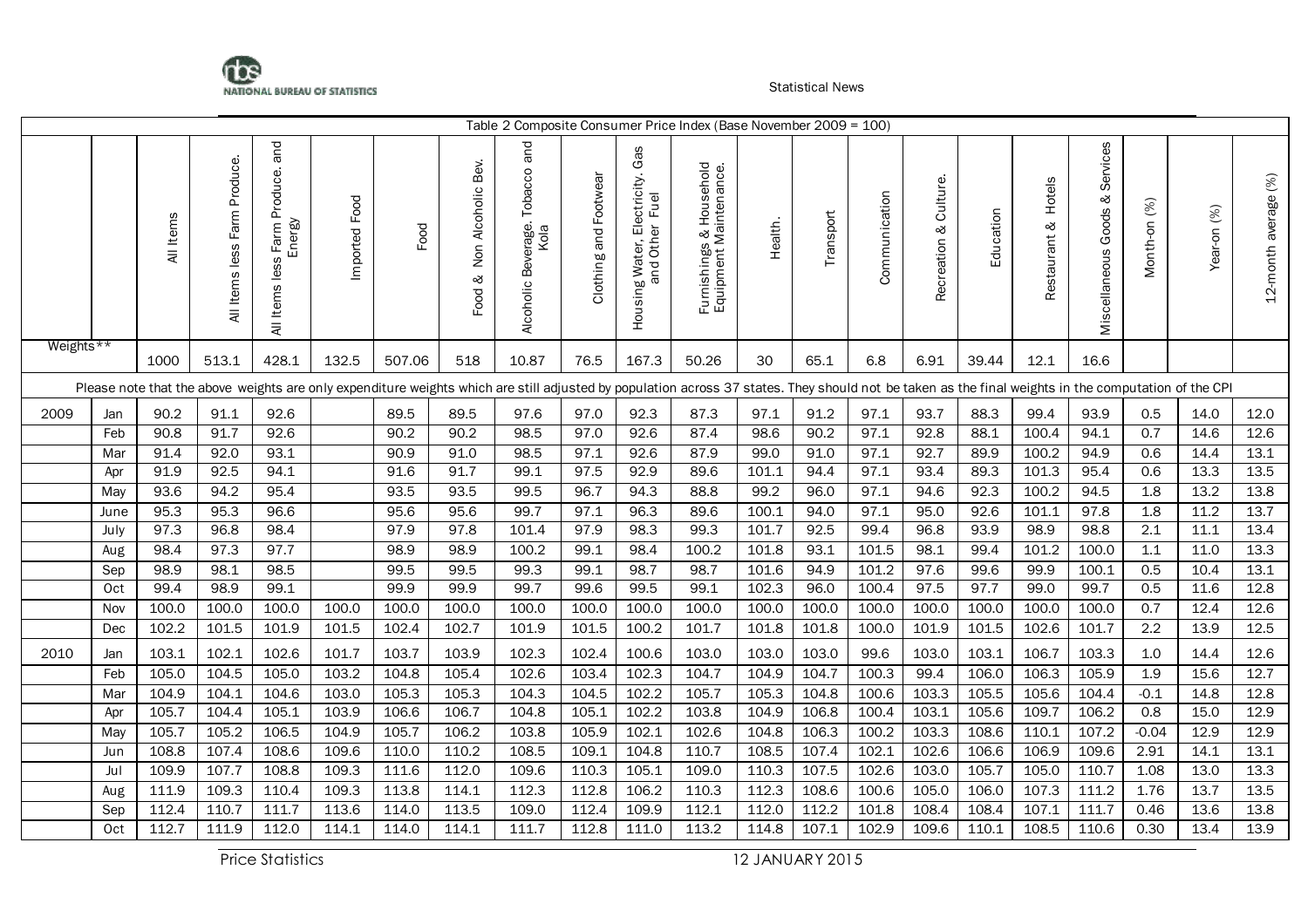

|           |     |           |                                 |                                                |               |        |                                 | Table 2 Composite Consumer Price Index (Base November 2009 = 100)                                                                                                                                    |                       |                                                                           |                                                   |                  |           |               |                             |           |                           |                                         |              |             |                      |
|-----------|-----|-----------|---------------------------------|------------------------------------------------|---------------|--------|---------------------------------|------------------------------------------------------------------------------------------------------------------------------------------------------------------------------------------------------|-----------------------|---------------------------------------------------------------------------|---------------------------------------------------|------------------|-----------|---------------|-----------------------------|-----------|---------------------------|-----------------------------------------|--------------|-------------|----------------------|
|           |     | All Items | Farm Produce.<br>All Items less | and<br>Items less Farm Produce.<br>Energy<br>₹ | Imported Food | Food   | Non Alcoholic Bev.<br>ಳ<br>Food | Tobacco and<br>Alcoholic Beverage.<br>Kola                                                                                                                                                           | Clothing and Footwear | Gas<br>lectricity.<br>Fuel<br>g Water, Ele<br>and Other<br>Housing Water, | Furnishings & Household<br>Equipment Maintenance. | Health.          | Transport | Communication | Culture.<br>ళ<br>Recreation | Education | Hotels<br>ళ<br>Restaurant | Services<br>ళ<br>Goods<br>Miscellaneous | Month-on (%) | Year-on (%) | 12-month average (%) |
| Weights** |     | 1000      | 513.1                           | 428.1                                          | 132.5         | 507.06 | 518                             | 10.87                                                                                                                                                                                                | 76.5                  | 167.3                                                                     | 50.26                                             | 30               | 65.1      | 6.8           | 6.91                        | 39.44     | 12.1                      | 16.6                                    |              |             |                      |
|           |     |           |                                 |                                                |               |        |                                 | Please note that the above weights are only expenditure weights which are still adjusted by population across 37 states. They should not be taken as the final weights in the computation of the CPI |                       |                                                                           |                                                   |                  |           |               |                             |           |                           |                                         |              |             |                      |
|           | Nov | 112.8     | 111.7                           | 111.3                                          | 115.1         | 114.4  | 114.3                           | 112.2                                                                                                                                                                                                | 112.0                 | 112.6                                                                     | 113.1                                             | 111.1            | 111.7     | 102.0         | 107.8                       | 107.7     | 108.2                     | 112.8                                   | 0.04         | 12.8        | 13.9                 |
|           | Dec | 114.2     | 112.6                           | 112.5                                          | 115.4         | 115.4  | 115.5                           | 111.9                                                                                                                                                                                                | 113.7                 | 113.2                                                                     | 113.2                                             | 112.7            | 112.9     | 102.4         | 107.8                       | 109.1     | 109.6                     | 112.1                                   | 1.29         | 11.8        | 13.7                 |
| 2011      | Jan | 115.6     | 114.5                           | 113.0                                          | 96.0          | 114.3  | 118.7                           | 110.6                                                                                                                                                                                                | 114.4                 | 113.9                                                                     | 113.5                                             | 111.3            | 109.2     | 103.6         | 108.3                       | 110.2     | 110.5                     | 113.2                                   | 1.2          | 12.1        | 13.5                 |
|           | Feb | 116.7     | 115.5                           | 115.5                                          | 124.0         | 117.7  | 117.9                           | 113.4                                                                                                                                                                                                | 116.0                 | 114.7                                                                     | 115.6                                             | 114.7            | 117.2     | 104.9         | 106.3                       | 110.6     | 112.3                     | 114.2                                   | 0.96         | 11.1        | 13.2                 |
|           | Mar | 118.3     | 117.5                           | 117.5                                          | 119.4         | 118.1  | 118.2                           | 112.7                                                                                                                                                                                                | 116.5                 | 116.0                                                                     | 115.9                                             | 117.5            | 115.5     | 105.1         | 107.4                       | 111.0     | 112.2                     | 112.8                                   | 1.37         | 12.8        | 13.0                 |
|           | Apr | 117.7     | 117.9                           | 117.9                                          | 119.1         | 119.0  | 118.0                           | 114.5                                                                                                                                                                                                | 116.2                 | 121.0                                                                     | 115.4                                             | 117.2            | 114.8     | 105.1         | 107.1                       | 111.4     | 113.3                     | 114.7                                   | $-0.54$      | 11.3        | 12.7                 |
|           | May | 118.7     | 118.9                           | 119.0                                          | 120.6         | 118.5  | 118.5                           | 115.1                                                                                                                                                                                                | 118.2                 | 121.2                                                                     | 116.6                                             | 116.6            | 115.7     | 105.7         | 107.4                       | 111.9     | 113.8                     | 115.6                                   | 0.91         | 12.4        | 12.6                 |
|           | Jun | 119.9     | 119.8                           | 119.8                                          | 111.9         | 120.1  | 119.5                           | 114.2                                                                                                                                                                                                | 118.0                 | 121.6                                                                     | 116.3                                             | 119.9            | 118.5     | 105.6         | 107.9                       | 112.2     | 114.3                     | 117.9                                   | 0.97         | 10.2        | 12.3                 |
|           | Jul | 120.3     | 120.1                           | 119.9                                          | 112.6         | 120.4  | 120.2                           | 112.4                                                                                                                                                                                                | 117.7                 | 122.5                                                                     | 117.6                                             | 118.3            | 120.7     | 106.2         | 111.1                       | 112.6     | 115.0                     | 119.8                                   | 0.32         | 9.4         | 12.0                 |
|           | Aug | 122.3     | 121.2                           | 121.1                                          | 116.0         | 123.7  | 123.4                           | 116.4                                                                                                                                                                                                | 118.7                 | 124.5                                                                     | 120.0                                             | 120.4            | 121.9     | 106.4         | 109.5                       | 112.9     | 115.1                     | 121.5                                   | 1.67         | 9.3         | 11.6                 |
|           | Sep | 124.0     | 123.5                           | 122.7                                          | 117.6         | 124.8  | 124.2                           | 116.2                                                                                                                                                                                                | 119.9                 | 126.1                                                                     | 119.2                                             | 122.3            | 122.3     | 106.2         | 109.8                       | 113.8     | 115.7                     | 121.6                                   | 1.41         | 10.3        | 11.4                 |
|           | Oct | 124.6     | 124.8                           | 124.0                                          | 117.0         | 125.0  | 124.3                           | 117.6                                                                                                                                                                                                | 120.6                 | 128.5                                                                     | 119.5                                             | 121.8            | 122.2     | 106.6         | 117.0                       | 114.0     | 116.6                     | 122.0                                   | 0.49         | 10.5        | 11.1                 |
|           | Nov | 124.7     | 124.6                           | 123.5                                          | 124.2         | 125.4  | 125.1                           | 118.9                                                                                                                                                                                                | 121.9                 | 128.1                                                                     | 120.2                                             | 122.7            | 123.3     | 107.1         | 115.7                       | 114.2     | 116.9                     | 125.5                                   | 0.04         | 10.5        | 11.0                 |
|           | Dec | 126.0     | 124.8                           | 123.6                                          | 125.3         | 128.1  | 127.8                           | 119.0                                                                                                                                                                                                | $122.\overline{3}$    | 131.9                                                                     | 119.9                                             | 122.8            | 128.7     | 106.5         | 113.3                       | 114.6     | 118.9                     | 122.7                                   | 1.06         | 10.3        | 10.8                 |
| 2012      | Jan | 130.2     | 129.1                           | 129.2                                          | 121.6         | 129.3  | 130.8                           | 123.2                                                                                                                                                                                                | 121.1                 | 131.8                                                                     | 120.6                                             | 122.7            | 127.8     | 108.7         | 114.5                       | 115.0     | 120.0                     | 125.9                                   | 3.35         | 12.6        | 10.9                 |
|           | Feb | 130.5     | 129.3                           | 129.4                                          | 121.6         | 129.1  | 129.1                           | 123.2                                                                                                                                                                                                | 121.1                 | 131.8                                                                     | 120.6                                             | 122.7            | 127.9     | 108.7         | 114.5                       | 115.1     | 120.0                     | 125.9                                   | 0.28         | 11.9        | 11.0                 |
|           | Mar | 132.6     | 135.1                           | 134.5                                          | 129.9         | 132.1  | 131.9                           | 120.6                                                                                                                                                                                                | 133.7                 | 139.7                                                                     | 130.2                                             | 129.7            | 134.4     | 113.4         | 116.7                       | 125.6     | 121.4                     | 131.6                                   | 1.59         | 12.1        | 10.9                 |
|           | Apr | 132.8     | 135.2                           | 134.7                                          | 131.3         | 132.3  | 132.1                           | 121.3                                                                                                                                                                                                | 134.1                 | 139.5                                                                     | 130.7                                             | 130.1            | 134.6     | 114.0         | 117.6                       | 125.0     | 121.9                     | 132.0                                   | 0.13         | 12.9        | 11.1                 |
|           | May | 133.8     | 136.7                           | 136.3                                          | 132.5         | 133.9  | 133.7                           | 122.0                                                                                                                                                                                                | 134.7                 | 139.7                                                                     | 131.1                                             | 130.8            | 135.1     | 114.4         | 118.4                       | 125.5     | 122.6                     | 132.6                                   | 0.75         | 12.7        | 11.1                 |
|           | Jun | 135.3     | 138.0                           | 136.2                                          | 132.6         | 134.5  | 134.3                           | 122.5                                                                                                                                                                                                | 134.8                 | 146.5                                                                     | 131.3                                             | 131.1            | 135.5     | 114.8         | 118.5                       | 125.7     | 123.1                     | 132.9                                   | 1.15         | 12.9        | 11.3                 |
|           | Jul | 135.7     | 138.1                           | 136.5                                          | 132.9         | 135.0  | 134.7                           | 122.8                                                                                                                                                                                                | 134.9                 | 146.7                                                                     | 131.3                                             | 131.3            | 135.8     | 114.9         | 118.9                       | 125.9     | 123.4                     | 133.1                                   | 0.24         | 12.8        | 11.6                 |
|           | Aug | 136.6     | 139.0                           | 137.1                                          | $134.2*$      | 135.9  | 135.7                           | 123.3                                                                                                                                                                                                | 135.6                 | 147.8                                                                     | 132.0                                             | 132.0<br>$\star$ | 136.6     | 115.2         | 119.4                       | 126.4     | 124.4                     | 133.7                                   | 0.67         | 11.7        | 11.8                 |

Price Statistics 12 JANUARY 2015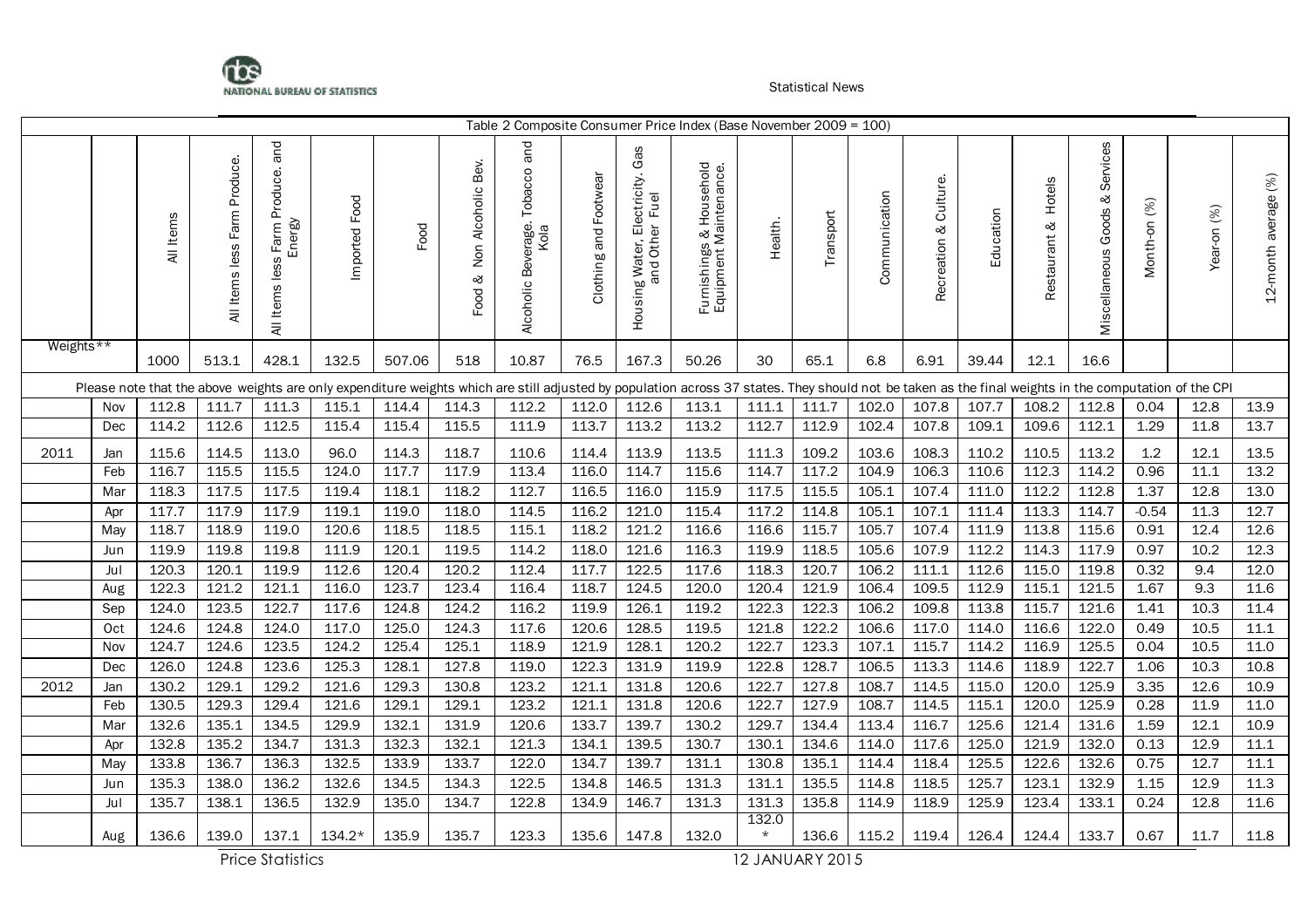

|           |     |                |                                     |                                             |                |        |                                 |                                            |                       |                                                                          | Table 2 Composite Consumer Price Index (Base November 2009 = 100)                                                                                                                                    |                |           |               |                             |           |                           |                                         |              |             |                      |
|-----------|-----|----------------|-------------------------------------|---------------------------------------------|----------------|--------|---------------------------------|--------------------------------------------|-----------------------|--------------------------------------------------------------------------|------------------------------------------------------------------------------------------------------------------------------------------------------------------------------------------------------|----------------|-----------|---------------|-----------------------------|-----------|---------------------------|-----------------------------------------|--------------|-------------|----------------------|
|           |     | All Items      | Produce.<br>Farm<br>Items less<br>₹ | Items less Farm Produce. and<br>Energy<br>₹ | Imported Food  | Food   | Non Alcoholic Bev.<br>ళ<br>Food | and<br>Alcoholic Beverage. Tobacco<br>Kola | Clothing and Footwear | Gas<br>ectricity.<br>Fuel<br>g Water, Ele<br>and Other<br>Housing Water, | Furnishings & Household<br>Equipment Maintenance.                                                                                                                                                    | Health.        | Transport | Communication | Culture.<br>ಳ<br>Recreation | Education | Hotels<br>ళ<br>Restaurant | Services<br>ళ<br>Goods<br>Miscellaneous | Month-on (%) | Year-on (%) | 12-month average (%) |
| Weights** |     | 1000           | 513.1                               | 428.1                                       | 132.5          | 507.06 | 518                             | 10.87                                      | 76.5                  | 167.3                                                                    | 50.26                                                                                                                                                                                                | 30             | 65.1      | 6.8           | 6.91                        | 39.44     | 12.1                      | 16.6                                    |              |             |                      |
|           |     |                |                                     |                                             |                |        |                                 |                                            |                       |                                                                          | Please note that the above weights are only expenditure weights which are still adjusted by population across 37 states. They should not be taken as the final weights in the computation of the CPI |                |           |               |                             |           |                           |                                         |              |             |                      |
|           | Sep | 138.0          | 139.7                               | 137.7                                       | 134.2          | 137.5  | 137.2                           | 123.8                                      | 136.5                 | 150.1                                                                    | 132.9                                                                                                                                                                                                | 132.4          | 137.3     | 115.6         | 120.6                       | 126.7     | 125.0                     | 134.4                                   | 1.01         | 11.3        | 11.9                 |
|           | Oct | 139.2          | 140.3                               | 138.1                                       | 135.3          | 138.8  | 136.6                           | 124.5                                      | 137.5                 | 151.5                                                                    | 133.5                                                                                                                                                                                                | 133.1          | 138.5     | 116.6         | 121.4                       | 128.1     | 125.4                     | 135.3                                   | 0.88         | 11.7        | 11.9                 |
|           | Nov | 140.0          | 140.9                               | 138.7                                       | 136.2          | 139.8  | 139.6                           | 125.3                                      | 138.2                 | 152.3                                                                    | 134.1                                                                                                                                                                                                | 133.5          | 138.9     | 116.2         | 121.8                       | 128.8     | 125.7                     | 135.6                                   | 0.60         | 12.3        | 12.1                 |
|           | Dec | 141.1          | 141.8                               | 139.6                                       | 137.6          | 141.2  | 140.9                           | 126.1                                      | 139.1                 | 153.2                                                                    | 134.4                                                                                                                                                                                                | 133.9          | 140.2     | 116.3         | 122.1                       | 129.1     | 126.1                     | 136.0                                   | 0.75         | 12.0        | 12.2                 |
| 2013      | Jan | 141.9          | 143.8                               | 140.3                                       | 138.7          | 142.3  | 142.0                           | 127.1                                      | 140.1                 | 153.8                                                                    | 135.4                                                                                                                                                                                                | 134.3          | 140.6     | 116.4         | 122.2                       | 129.3     | 126.4                     | 136.3                                   | 0.62         | 9.0         | 11.9                 |
|           | Feb | 143.0          | 143.8                               | 140.5                                       | 139.1          | 143.3  | 143.0                           | 128.1                                      | 141.3                 | 155.2                                                                    | 136.4                                                                                                                                                                                                | 135.5          | 141.9     | 116.9         | 123.3                       | 130.2     | 127.5                     | 137.4                                   | 0.75         | 9.5         | 11.7                 |
|           | Mar | 144.0          | 144.8                               | 142.9                                       | 139.3          | 144.6  | 144.3                           | 128.7                                      | 141.8                 | 155.9                                                                    | 136.9                                                                                                                                                                                                | 136.4          | 142.4     | 117.3         | 123.7                       | 131.2     | 127.7                     | 138.8                                   | 0.71         | 8.6         | 11.4                 |
|           | Apr | 144.8          | 144.5                               | 142.3                                       | 139.9          | 145.6  | 145.3                           | 129.4                                      | 142.8                 | 156.3                                                                    | 137.6                                                                                                                                                                                                | 137.3          | 143.2     | 117.4         | 124.5                       | 131.7     | 128.1                     | 139.7                                   | 0.55         | 9.1         | 11.1                 |
|           | May | 145.8          | 145.2                               | 141.9                                       | 140.1          | 146.4  | 146.1                           | 130.1                                      | 144.0                 | 157.2                                                                    | 139.3                                                                                                                                                                                                | 138.6          | 144.5     | 117.9         | 125.8                       | 133.2     | 129.1                     | 140.6                                   | 0.67         | 9.0         | 10.8                 |
|           | Jun | 146.6          | 145.5                               | 142.2                                       | 141.4          | 147.5  | 147.1                           | 130.7                                      | 144.6                 | 158.0                                                                    | 139.9                                                                                                                                                                                                | 139.4          | 145.0     | 118.1         | 126.3                       | 133.3     | 129.7                     | 141.1                                   | 0.59         | 8.4         | 10.4                 |
|           | Jul | 147.4          | 147.2                               | 145.1                                       | 142.4          | 148.4  | 148.1                           | 131.3                                      | 145.2                 | 158.8                                                                    | 140.4                                                                                                                                                                                                | 140.0          | 145.5     | 118.5         | 126.6                       | 133.5     | 130.3                     | 141.5                                   | 0.54         | 8.7         | 10.0                 |
|           | Aug | 147.8          | 149.1                               | 146.3                                       | 143.2          | 149.2  | 148.8                           | 131.6                                      | 145.3                 | 158.5                                                                    | 140.5                                                                                                                                                                                                | 140.0          | 145.6     | 118.6         | 126.7                       | 133.8     | 130.5                     | 141.6                                   | 0.25         | 8.2         | 9.8                  |
|           | Sep | 148.9          | 150.0                               | 147.8                                       | 144.3          | 150.4  | 150.1                           | 132.4                                      | 146.3                 | 159.4                                                                    | 141.3                                                                                                                                                                                                | 140.9          | 146.7     | 119.1         | 127.5                       | 134.9     | 131.5                     | 142.6                                   | 0.75         | 8.0         | 9.5                  |
|           | Oct | 150.0          | 150.9                               | 148.6                                       | 145.5          | 151.6  | 151.3                           | 133.4                                      | 147.5                 | 160.3                                                                    | 142.3                                                                                                                                                                                                | 142.0          | 147.8     | 120.0         | 128.5                       | 136.0     | 132.6                     | 143.8                                   | 0.75         | 7.8         | 9.2                  |
|           | Nov | 151.1          | 151.8                               | 149.5                                       | 146.3          | 152.9  | 152.5                           | 134.2                                      | 148.7                 | 161.3                                                                    | 143.2                                                                                                                                                                                                | 142.7          | 148.6     | 120.4         | 129.3                       | 137.0     | 133.6                     | 144.9                                   | 0.72         | 7.9         | 8.8                  |
|           | Dec | 152.3          | 153.0                               | 150.8                                       | 147.4          | 154.3  | 153.9                           | 134.7                                      | 149.8                 | 162.2                                                                    | 144.1                                                                                                                                                                                                | 143.5          | 149.6     | 120.9         | 130.1                       | 137.9     | 134.4                     | 145.9                                   | 0.78         | 8.0         | 8.5                  |
| 2014      | Jan | 153.3          | 153.3                               | 150.7                                       | 148.4          | 155.5  | 155.2                           | 135.5                                      | 150.7                 | 162.7                                                                    | 145.0                                                                                                                                                                                                | 144.3          | 150.4     | 121.3         | 131.0                       | 138.3     | 134.9                     | 146.5                                   | 0.64         | 8.0         | 8.4                  |
|           | Feb | 154.0          | 154.1                               | 151.8                                       | 149.1          | 156.5  | 156.1                           | 136.0                                      | 151.4                 | 163.3                                                                    | 145.5                                                                                                                                                                                                | 145.0          | 151.0     | 121.6         | 132.0                       | 138.7     | 135.3                     | 146.9                                   | 0.50         | 7.7         | 8.3                  |
|           | Mar | 155.2          | 154.7                               | 152.5                                       | 150.3          | 158.0  | 157.6                           | 136.7                                      | 151.9                 | 164.2                                                                    | 146.5                                                                                                                                                                                                | 145.9          | 152.0     | 122.1         | 132.8                       | 139.4     | 136.1                     | 147.7                                   | 0.78         | 7.8         | 8.2                  |
|           | Apr | 156.2          | 155.3                               | 153.1                                       | 151.1          | 159.3  | 158.9                           | 137.5                                      | 152.7                 | 164.9                                                                    | 147.0                                                                                                                                                                                                | 146.3          | 152.6     | 122.6         | 133.5                       | 139.9     | 136.9                     | 148.4                                   | 0.62         | 7.9         | 8.1                  |
|           | May | 157.4<br>158.6 | 156.3                               | 154.0<br>155.0                              | 152.4<br>153.4 | 160.6  | 160.2                           | 138.3<br>139.3                             | 154.1<br>155.3        | 166.0<br>167.3                                                           | 148.2                                                                                                                                                                                                | 147.4<br>148.4 | 153.8     | 123.1         | 134.5<br>135.3              | 140.9     | 138.1<br>139.2            | 149.6                                   | 0.78         | 8.0         | 8.0<br>8.0           |
|           | Jun |                | 157.4                               |                                             |                | 161.9  | 161.5                           |                                            |                       |                                                                          | 149.3                                                                                                                                                                                                |                | 154.8     | 123.7         |                             | 141.3     |                           | 150.7                                   | 0.77         | 8.2         |                      |
|           | Jul | 159.7          | 157.7                               | 155.4                                       | 154.0          | 163.1  | 162.7                           | 140.2                                      | 156.2                 | 168.3                                                                    | 150.3                                                                                                                                                                                                | 149.1          | 155.4     | 124.1         | 136.5                       | 141.8     | 139.9                     | 151.3                                   | 0.65         | 8.3         | 8.0                  |

Price Statistics 12 JANUARY 2015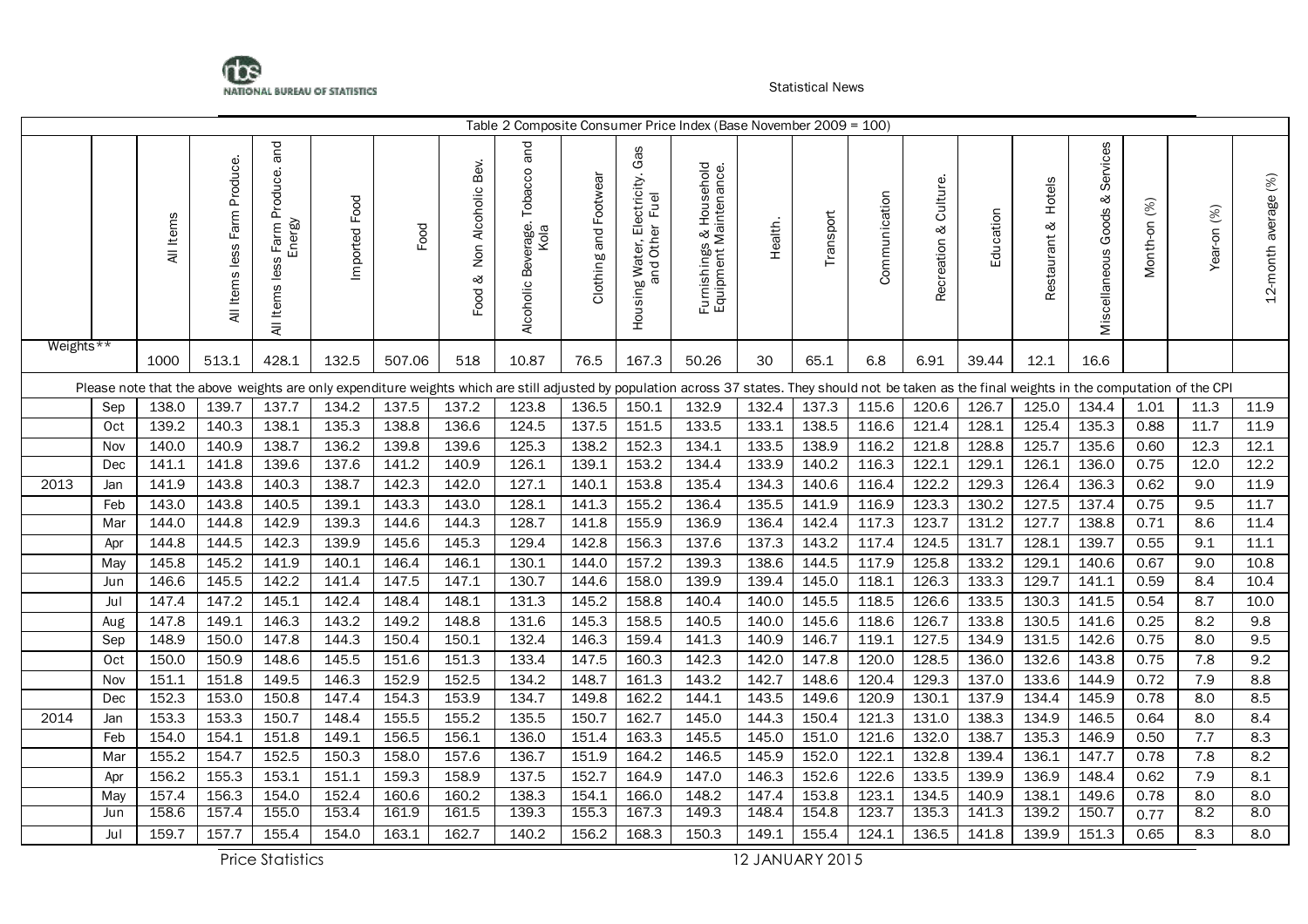

|           |     |            |                                          |                                                                    |                      |        |                                                | Table 2 Composite Consumer Price Index (Base November 2009 = 100)                                                                                                                                    |                                     |                                                                                                                                             |                                                                                     |         |          |                                                            |                                 |                 |                           |                                                                             |                                       |                   |                              |
|-----------|-----|------------|------------------------------------------|--------------------------------------------------------------------|----------------------|--------|------------------------------------------------|------------------------------------------------------------------------------------------------------------------------------------------------------------------------------------------------------|-------------------------------------|---------------------------------------------------------------------------------------------------------------------------------------------|-------------------------------------------------------------------------------------|---------|----------|------------------------------------------------------------|---------------------------------|-----------------|---------------------------|-----------------------------------------------------------------------------|---------------------------------------|-------------------|------------------------------|
|           |     | Items<br>₹ | ပ္ပ<br>ರ<br>Δ.<br>Farm<br>less<br>Ë<br>₹ | ℧<br>⊆<br>ω<br>$\circ$<br>흥<br>ergy<br>arm<br>띻<br>ق<br>Item:<br>₹ | boo<br>正<br>Imported | Food   | ි<br>മ്<br>olic<br>Alcoh<br>g<br>z<br>ళ<br>goo | and<br>S<br>obaco<br>rage.<br>Kola<br>้ดว<br>മ<br>Alcoholic                                                                                                                                          | దె<br>Footw<br>and<br>۵O<br>Clothin | Gas<br>Έ<br>$\circ$<br>$\overline{\Phi}$<br>ட<br>ш<br>$\overline{\omega}$<br>ter,<br>Oth<br>pa<br>Na<br>≳<br>۵n<br>$\frac{1}{5}$<br>Ба<br>Т | 응 ei<br>등 은<br>Hous<br>intena<br>$rac{1}{2}$<br>ishings<br>pment l<br>Furni<br>Equi | Health. | ransport | ication<br>$\mathbf{\subseteq}$<br>$\Rightarrow$<br>Ξ<br>g | စ္<br>Cultur<br>ನ<br>Recreation | ation<br>ರ<br>Ш | Hotels<br>∞<br>Restaurant | 8<br>Ō<br>÷<br>ō<br>Ō<br>∞<br>Goods<br>eous<br>ellan<br>$\overline{O}$<br>Σ | $\%$<br>↩<br>$\overline{5}$<br>Month- | (%)<br>ξ,<br>ear. | $(%)$<br>average<br>12-month |
| Weights** |     | 1000       | 513.1                                    | 428.1                                                              | 132.5                | 507.06 | 518                                            | 10.87                                                                                                                                                                                                | 76.5                                | 167.3                                                                                                                                       | 50.26                                                                               | 30      | 65.1     | 6.8                                                        | 6.91                            | 39.44           | 12.1                      | 16.6                                                                        |                                       |                   |                              |
|           |     |            |                                          |                                                                    |                      |        |                                                | Please note that the above weights are only expenditure weights which are still adjusted by population across 37 states. They should not be taken as the final weights in the computation of the CPI |                                     |                                                                                                                                             |                                                                                     |         |          |                                                            |                                 |                 |                           |                                                                             |                                       |                   |                              |
|           | Aug | 160.4      | 158.4                                    | 156.0                                                              | 154.9                | 164.0  | 163.6                                          | 141.0                                                                                                                                                                                                | 156.8                               | 168.7                                                                                                                                       | 151.1                                                                               | 149.9   | 156.3    | 124.2                                                      | 137.4                           | 142.6           | 140.5                     | 152.0                                                                       | 0.48                                  | 8.5               | 8.0                          |
|           | Sep | 161.3      | 159.4                                    | 157.1                                                              | 156.0                | 165.0  | 164.6                                          | 141.8                                                                                                                                                                                                | 157.6                               | 169.4                                                                                                                                       | 152.2                                                                               | 150.6   | 156.9    | 124.6                                                      | 137.9                           | 143.9           | 141.3                     | 152.9                                                                       | 0.55                                  | 8.3               | 8.0                          |
|           | Oct | 162.1      | 160.3                                    | 158.0                                                              | 157.0                | 165.8  | 165.4                                          | 142.6                                                                                                                                                                                                | 158.6                               | 170.1                                                                                                                                       | 153.1                                                                               | 151.4   | 157.7    | 124.9                                                      | 138.4                           | 145.0           | 142.4                     | 153.9                                                                       | 0.51                                  | 8.1               | 8.0                          |
|           | Nov | 163.1      | 161.3                                    | 158.9                                                              | 158.0                | 166.8  | 166.4                                          | 143.4                                                                                                                                                                                                | 159.8                               | 170.8                                                                                                                                       | 154.2                                                                               | 152.4   | 158.4    | 125.3                                                      | 138.9                           | 146.0           | 143.3                     | 154.9                                                                       | 0.59                                  | 7.9               | 8.0                          |
|           | Dec | 164.4      | 162.5                                    | 160.2                                                              | 159.5                | 168.4  | 167.9                                          | 144.7                                                                                                                                                                                                | 161.3                               | 171.8                                                                                                                                       | 155.5                                                                               | 153.5   | 159.7    | 125.5                                                      | 139.6                           | 147.0           | 144.6                     | 156.2                                                                       | 0.82                                  | 8.0               | 8.0                          |

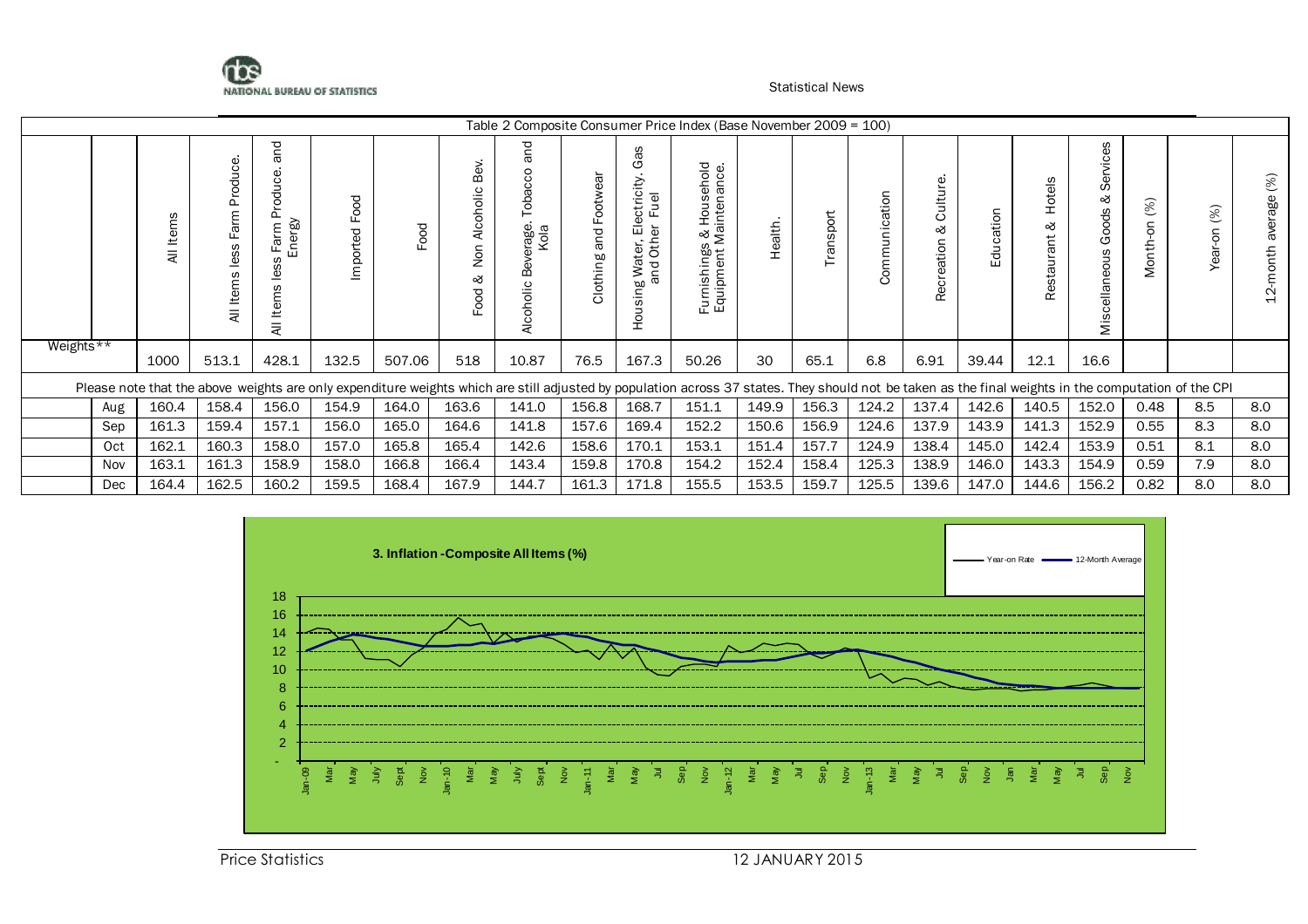

|         |                   |               |                                     |                                                                                                                                                                                                      |                  |              |                                 |                                                  |                          | Table 3 Urban Consumer Price Index (Base November 2009 = 100)  |                                                             |              |              |                |                             |              |                           |                                         |                 |             |                      |
|---------|-------------------|---------------|-------------------------------------|------------------------------------------------------------------------------------------------------------------------------------------------------------------------------------------------------|------------------|--------------|---------------------------------|--------------------------------------------------|--------------------------|----------------------------------------------------------------|-------------------------------------------------------------|--------------|--------------|----------------|-----------------------------|--------------|---------------------------|-----------------------------------------|-----------------|-------------|----------------------|
|         |                   | All Items     | Produce.<br>Farm<br>Items less<br>₹ | and<br>Produce.<br>Energy<br>Farm<br>S<br><u>es</u><br>All Items                                                                                                                                     | Food<br>Imported | Food         | Bev.<br>& Non Alcoholic<br>Food | and<br>Tobacco<br>Beverage.<br>Kola<br>Alcoholic | and Footwear<br>Clothing | Gas<br>Electricity.<br>Fuel<br>Housing Water, Eli<br>and Other | s & Household<br>Maintenance.<br>Furnishings<br>Equipment N | Health.      | Transport    | Communication  | Culture.<br>જ<br>Recreation | Education    | Hotels<br>ಳ<br>Restaurant | Services<br>જ<br>Goods<br>Miscellaneous | (%)<br>Month-on | Year-on (%) | 12-month average (%) |
| Weights |                   | 1000          | 575.22                              | 440.93                                                                                                                                                                                               | 155.13           | 476.82       | 490.59                          | 11.19                                            | 65.5                     | 191.51                                                         | 49.74                                                       | 27.4         | 74.54        | 10.14          | 7.2                         | 40.05        | 14.49                     | 17.65                                   |                 |             |                      |
|         |                   |               |                                     | Please note that the above weights are only expenditure weights which are still adjusted by population across 37 states. They should not be taken as the final weights in the computation of the CPI |                  |              |                                 |                                                  |                          |                                                                |                                                             |              |              |                |                             |              |                           |                                         |                 |             |                      |
| 2009    | Jan               | 92.8          | 96.6                                | 97.8                                                                                                                                                                                                 |                  | 90.5         | 90.5                            | 97.6                                             | 97.8                     | 96.4                                                           | 96.3                                                        | 96.3         | 94.0         | 99.3           | 97.8                        | 92.3         | 102.0                     | 96.0                                    | 0.0             | 10.4        | 11.8                 |
|         | Feb               | 93.6          | 96.3                                | 97.6                                                                                                                                                                                                 |                  | 92.0         | 92.0                            | 98.6                                             | 98.2                     | 95.5                                                           | 96.2                                                        | 98.1         | 93.0         | 99.3           | 97.8                        | 90.9         | 103.2                     | 95.2                                    | 0.8             | 9.8         | 11.6                 |
|         | Mar               | 93.9          | 96.5                                | 98.0                                                                                                                                                                                                 |                  | 92.4         | 92.4                            | 98.8                                             | 97.9                     | 95.5                                                           | 96.5                                                        | 98.3         | 94.1         | 99.3           | 96.7                        | 93.0         | 104.1                     | 95.1                                    | 0.4             | 9.9         | 11.5                 |
|         | Apr               | 94.3          | 97.4                                | 98.8                                                                                                                                                                                                 |                  | 92.5         | 92.6                            | 99.9                                             | 98.6                     | 96.4                                                           | 98.0                                                        | 99.6         | 95.7         | 99.3           | 97.8                        | 89.7         | 104.4                     | 95.6                                    | 0.5             | 8.6         | 11.3                 |
|         | May               | 95.7          | 98.2                                | 98.7                                                                                                                                                                                                 |                  | 94.1         | 94.1                            | 100.1                                            | 96.9                     | 98.1                                                           | 96.2                                                        | 97.9         | 97.1         | 99.3           | 98.9                        | 96.3         | 104.2                     | 98.2                                    | 1.4             | 9.5         | 11.2                 |
|         | June              | 97.2          | 98.8                                | 99.7                                                                                                                                                                                                 |                  | 96.3         | 96.3                            | 100.6                                            | 97.0                     | 98.5                                                           | 97.4                                                        | 99.3         | 96.7         | 99.3           | 99.9                        | 96.7         | 106.2                     | 98.1                                    | 1.6             | 9.2         | 11.0                 |
|         | July              | 98.9          | 99.5                                | 100.3                                                                                                                                                                                                |                  | 98.4         | 98.4                            | 102.1                                            | 99.9                     | 100.2                                                          | 98.8                                                        | 100.9        | 95.7         | 100.8          | 100.1                       | 97.6         | 100.1                     | 98.5                                    | 1.7             | 9.3         | 10.7                 |
|         | Aug               | 99.6          | 99.7                                | 99.4                                                                                                                                                                                                 |                  | 99.3         | 99.3                            | 100.7                                            | 99.9                     | 100.6                                                          | 99.7                                                        | 100.3        | 95.1         | 102.1          | 101.2                       | 97.4         | 105.2                     | 99.9                                    | 0.7             | 8.4         | 10.4                 |
|         | Sep               | 99.8          | 99.5<br>99.9                        | 99.2<br>99.3                                                                                                                                                                                         |                  | 99.8<br>99.6 | 99.8<br>99.6                    | 99.8                                             | 99.7<br>100.3            | 100.3<br>100.8                                                 | 101.1<br>100.9                                              | 98.8<br>99.9 | 96.0<br>96.8 | 101.5<br>100.9 | 100.5                       | 99.5<br>98.9 | 99.7<br>98.0              | 100.8<br>100.7                          | 0.2<br>0.0      | 8.1<br>8.3  | 10.0<br>9.5          |
|         | Oct<br><b>Nov</b> | 99.8<br>100.0 | 100.0                               | 100.0                                                                                                                                                                                                | 100.0            | 100.0        | 100.0                           | 99.8<br>100.0                                    | 100.0                    | 100.0                                                          | 100.0                                                       | 100.0        | 100.0        | 100.0          | 100.1<br>100.0              | 100.0        | 100.0                     | 100.0                                   | 0.2             | 8.8         | 9.3                  |
|         | Dec               | 101.4         | 101.3                               | 101.8                                                                                                                                                                                                | 100.5            | 101.6        | 101.7                           | 99.9                                             | 100.9                    | 101.4                                                          | 100.8                                                       | 101.6        | 102.0        | 99.2           | 104.2                       | 100.7        | 103.2                     | 101.6                                   | 1.4             | 9.3         | 9.1                  |
| 2010    | Jan               | 102.6         | 102.5                               | 102.7                                                                                                                                                                                                | 101.1            | 102.8        | 102.8                           | 100.7                                            | 103.1                    | 102.6                                                          | 101.9                                                       | 102.4        | 103.5        | 99.7           | 105.8                       | 102.5        | 108.3                     | 102.8                                   | 1.2             | 10.5        | 9.1                  |
|         | Feb               | 104.4         | 105.4                               | 105.4                                                                                                                                                                                                | 103.1            | 102.9        | 103.6                           | 101.6                                            | 103.6                    | 104.4                                                          | 103.6                                                       | 105.4        | 103.9        | 100.1          | 99.4                        | 108.0        | 106.7                     | 106.3                                   | $1.8\,$         | 11.6        | 9.3                  |
|         | Mar               | 106.0         | 105.7                               | 105.9                                                                                                                                                                                                | 103.5            | 106.1        | 105.9                           | 103.8                                            | 105.9                    | 104.8                                                          | 106.1                                                       | 106.8        | 108.1        | 100.9          | 107.1                       | 106.8        | 107.5                     | 106.1                                   | 1.5             | 12.9        | 9.6                  |
|         | Apr               | 105.9         | 105.4                               | 105.6                                                                                                                                                                                                | 103.4            | 106.3        | 106.1                           | 103.9                                            | 106.0                    | 103.9                                                          | 105.5                                                       | 106.9        | 106.7        | 100.8          | 108.3                       | 106.6        | 111.5                     | 107.0                                   | $-0.1$          | 12.2        | 9.9                  |
|         | May               | 103.8         | 103.7                               | 104.9                                                                                                                                                                                                | 104.5            | 103.8        | 104.7                           | 102.0                                            | 104.7                    | 99.2                                                           | 103.0                                                       | 104.1        | 105.9        | 101.2          | 105.0                       | 105.7        | 109.3                     | 104.8                                   | -1.9            | 8.5         | 9.8                  |
|         | Jun               | 107.7         | 107.0                               | 108.0                                                                                                                                                                                                | 110.0            | 108.5        | 108.6                           | 106.8                                            | 108.7                    | 105.2                                                          | 108.7                                                       | 107.9        | 106.2        | 103.4          | 104.0                       | 106.8        | 108.6                     | 109.3                                   | 3.7             | 10.8        | 9.9                  |
|         | Jul               | 109.1         | 107.9                               | 108.4                                                                                                                                                                                                | 109.1            | 110.4        | 110.6                           | 109.2                                            | 110.4                    | 103.9                                                          | 108.4                                                       | 111.6        | 109.3        | 104.0          | 102.8                       | 106.7        | 106.4                     | 110.6                                   | 1.3             | 10.3        | 10.0                 |
|         | Aug               | 110.5         | 109.0                               | 109.9                                                                                                                                                                                                | 111.0            | 112.8        | 112.9                           | 110.0                                            | 112.1                    | 103.0                                                          | 110.7                                                       | 113.0        | 110.0        | 100.9          | 106.4                       | 108.1        | 111.6                     | 111.7                                   | 1.3             | 10.9        | 10.2                 |
|         | Sep               | 110.6         | 109.4                               | 110.5                                                                                                                                                                                                | 113.0            | 112.6        | 112.4                           | 106.6                                            | 112.4                    | 106.0                                                          | 110.5                                                       | 110.0        | 112.2        | 101.4          | 110.1                       | 107.6        | 107.3                     | 109.2                                   | 0.1             | 10.9        | 10.4                 |
|         | Oct               | 111.2         | 110.0                               | 110.1                                                                                                                                                                                                | 114.3            | 113.5        | 113.5                           | 109.6                                            | 111.6                    | 110.7                                                          | 109.4                                                       | 110.8        | 105.8        | 101.4          | 109.0                       | 108.4        | 106.0                     | 110.8                                   | 0.5             | 11.5        | 10.7                 |
|         | Nov               | 111.7         | 111.3                               | 111.1                                                                                                                                                                                                | 113.4            | 112.8        | 112.8                           | 110.0                                            | 112.2                    | 111.0                                                          | 111.1                                                       | 111.8        | 110.4        | 101.1          | 109.7                       | 107.9        | 107.8                     | 113.1                                   | 0.5             | 11.7        | 10.9                 |
|         | Dec               | 112.2         | 111.2                               | 111.0                                                                                                                                                                                                | 113.5            | 113.4        | 113.4                           | 109.7                                            | 113.8                    | 111.8                                                          | 111.5                                                       | 112.9        | 111.7        | 100.8          | 109.2                       | 109.3        | 111.3                     | 112.7                                   | 0.4             | 10.7        | 11.0                 |
| 2011    | Jan               | 110.7         | 108.5                               | 106.0                                                                                                                                                                                                | 67.2             | 111.7        | 116.5                           | 107.8                                            | 114.9                    | 110.8                                                          | 112.4                                                       | 111.6        | 108.3        | 105.8          | 108.1                       | 111.2        | 113.2                     | 111.6                                   | $-1.4$          | 7.9         | 10.8                 |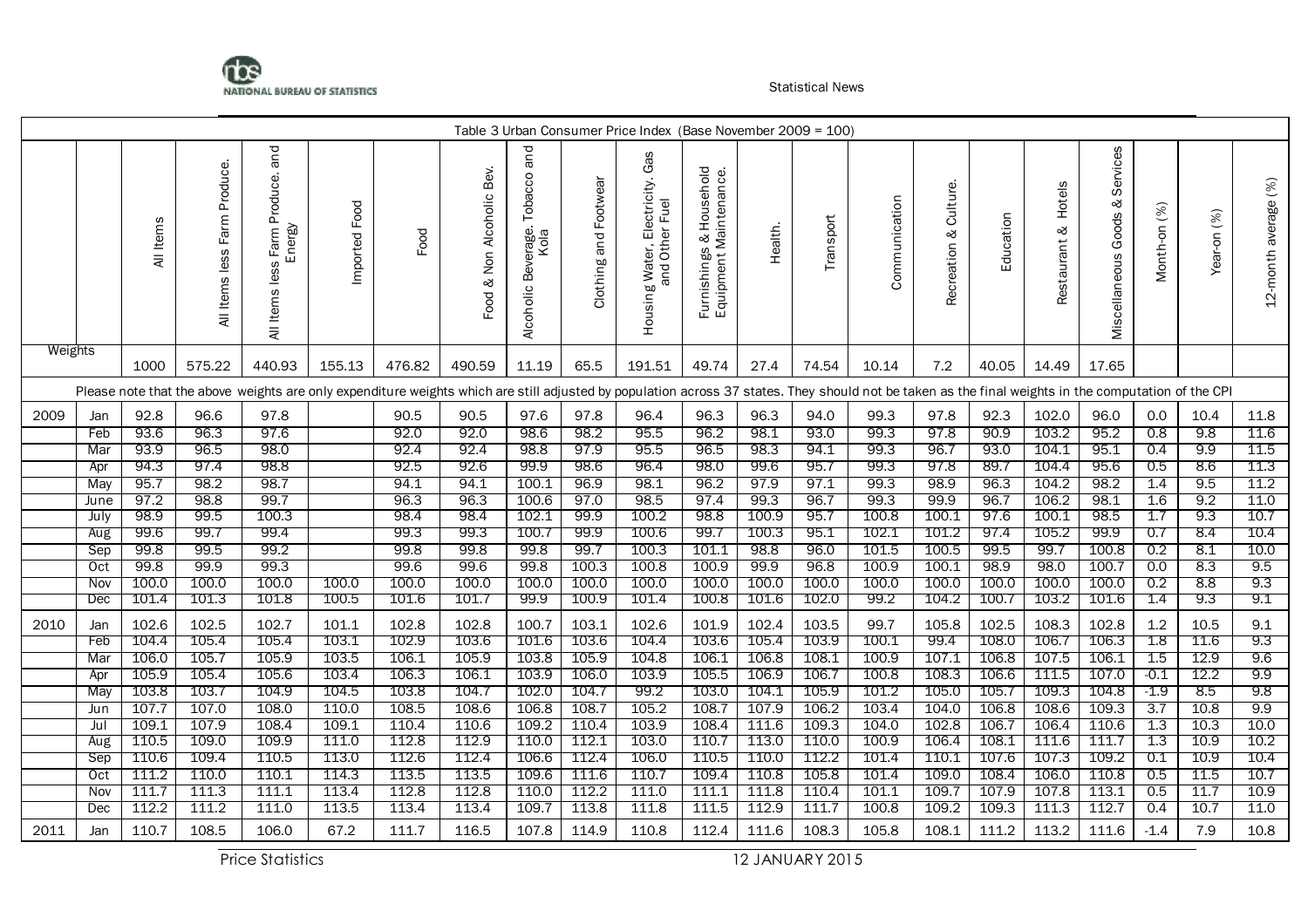

|         |            |                |                                        |                                                             |                |                                                                                                                                                                                                      |                                       |                                               |                       | Table 3 Urban Consumer Price Index (Base November 2009 = 100)   |                                                                          |                |                |                |                             |                |                           |                                         |              |                |                      |
|---------|------------|----------------|----------------------------------------|-------------------------------------------------------------|----------------|------------------------------------------------------------------------------------------------------------------------------------------------------------------------------------------------------|---------------------------------------|-----------------------------------------------|-----------------------|-----------------------------------------------------------------|--------------------------------------------------------------------------|----------------|----------------|----------------|-----------------------------|----------------|---------------------------|-----------------------------------------|--------------|----------------|----------------------|
|         |            | All Items      | Produce.<br>Farm<br>less<br>Items<br>₹ | and<br>Produce.<br>Energy<br>Farm<br>S<br>Les<br>Items<br>₹ | Imported Food  | Food                                                                                                                                                                                                 | Bev.<br>Alcoholic<br>Non<br>ళ<br>Food | and<br>Tobacco<br>Alcoholic Beverage.<br>Kola | Clothing and Footwear | Gas<br>lectricity.<br>r Fuel<br>Housing Water, Ele<br>and Other | Household<br>s & Household<br>Maintenance.<br>Furnishings<br>Equipment N | Health.        | Transport      | Communication  | Culture.<br>ళ<br>Recreation | Education      | Hotels<br>ళ<br>Restaurant | Services<br>જ<br>Goods<br>Miscellaneous | Month-on (%) | (%)<br>Year-on | 12-month average (%) |
| Weights |            | 1000           | 575.22                                 | 440.93                                                      | 155.13         | 476.82                                                                                                                                                                                               | 490.59                                | 11.19                                         | 65.5                  | 191.51                                                          | 49.74                                                                    | 27.4           | 74.54          | 10.14          | 7.2                         | 40.05          | 14.49                     | 17.65                                   |              |                |                      |
|         |            |                |                                        |                                                             |                | Please note that the above weights are only expenditure weights which are still adjusted by population across 37 states. They should not be taken as the final weights in the computation of the CPI |                                       |                                               |                       |                                                                 |                                                                          |                |                |                |                             |                |                           |                                         |              |                |                      |
|         | Feb        | 114.2          | 114.1                                  | 114.4                                                       | 117.6          | 115.5                                                                                                                                                                                                | 115.2                                 | 110.2                                         | 115.1                 | 115.5                                                           | 114.4                                                                    | 118.6          | 111.6          | 101.9          | 103.7                       | 111.7          | 114.9                     | 114.6                                   | 3.2          | 9.4            | 10.6                 |
|         | Mar        | 115.0<br>115.5 | 114.9<br>116.3                         | 114.2<br>116.1                                              | 118.0          | 116.0<br>116.4                                                                                                                                                                                       | 116.3<br>115.5                        | 109.8<br>112.3                                | 115.7                 | 118.2<br>116.1                                                  | 115.1<br>114.8                                                           | 120.5<br>117.8 | 111.9<br>112.2 | 101.8<br>102.5 | 105.1<br>106.1              | 111.6<br>111.6 | 115.9                     | 113.8<br>115.5                          | 0.7<br>0.5   | 8.5<br>9.1     | 10.3<br>10.0         |
|         | Apr<br>May | 115.8          | 116.8                                  | 116.7                                                       | 114.9<br>116.0 | 116.7                                                                                                                                                                                                | 116.2                                 | 112.9                                         | 116.3<br>117.2        | 116.0                                                           | 116.4                                                                    | 120.1          | 116.2          | 102.8          | 105.6                       | 111.7          | 115.1<br>115.9            | 114.7                                   | 0.2          | 11.5           | 10.2                 |
|         | Jun        | 116.6          | 116.6                                  | 116.3                                                       | 112.4          | 118.0                                                                                                                                                                                                | 117.2                                 | 112.1                                         | 117.2                 | 116.3                                                           | 115.4                                                                    | 121.1          | 116.5          | 102.0          | 106.5                       | 111.7          | 116.8                     | 114.7                                   | 0.7          | 8.3            | 10.0                 |
|         | Jul        | 116.3          | 116.8                                  | 115.6                                                       | 111.8          | 118.0                                                                                                                                                                                                | 117.6                                 | 112.2                                         | 117.4                 | 118.3                                                           | 116.7                                                                    | 118.8          | 119.0          | 103.4          | 104.9                       | 112.5          | 117.3                     | 115.8                                   | $-0.3$       | 6.6            | 9.7                  |
|         | Aug        | 118.3          | 118.7                                  | 117.8                                                       | 113.4          | 119.9                                                                                                                                                                                                | 119.1                                 | 113.8                                         | 117.9                 | 119.9                                                           | 119.7                                                                    | 121.1          | 122.1          | 103.4          | 107.9                       | 112.6          | 116.1                     | 116.9                                   | 1.7          | $7.1\,$        | 9.4                  |
|         | Sep        | 120.0          | 121.3                                  | 119.6                                                       | 115.5          | 120.7                                                                                                                                                                                                | 119.8                                 | 114.1                                         | 118.4                 | 124.8                                                           | 120.2                                                                    | 123.6          | 121.3          | 103.7          | 108.2                       | 113.2          | 117.7                     | 117.2                                   | 1.4          | 8.4            | 9.2                  |
|         | Oct        | 119.9          | 121.2                                  | 119.1                                                       | 115.5          | 120.9                                                                                                                                                                                                | 120.0                                 | 114.6                                         | 119.1                 | 125.6                                                           | 120.3                                                                    | 121.7          | 121.3          | 104.3          | 111.1                       | 113.2          | 118.8                     | 116.7                                   | $-0.1$       | 7.8            | 8.9                  |
|         | Nov        | 120.0          | 121.1                                  | 118.9                                                       | 119.0          | 120.8                                                                                                                                                                                                | 119.7                                 | 115.5                                         | 120.9                 | 125.1                                                           | 119.7                                                                    | 123.3          | 122.8          | 105.0          | 108.6                       | 113.7          | 119.0                     | 120.5                                   | 0.1          | 7.4            | 8.5                  |
|         | Dec        | 122.3          | 122.0                                  | 119.6                                                       | 121.1          | 124.5                                                                                                                                                                                                | 123.8                                 | 115.2                                         | 120.2                 | 128.0                                                           | 119.2                                                                    | 122.1          | 128.2          | 104.6          | 107.9                       | 114.6          | 121.1                     | 117.4                                   | 2.0          | 9.0            | 8.4                  |
| 2012    | Jan        | 128.9          | 128.2                                  | 127.4                                                       | 113.4          | 125.5                                                                                                                                                                                                | 127.1                                 | 119.3                                         | 119.7                 | 135.4                                                           | 120.6                                                                    | 123.3          | 127.4          | 105.9          | 108.9                       | 114.9          | 123.4                     | 119.9                                   | 5.3          | 16.4           | 9.1                  |
|         | Feb        | 129.2          | 128.4                                  | 127.5                                                       | 113.5          | 126.3                                                                                                                                                                                                | 126.2                                 | 119.3                                         | 119.7                 | 135.5                                                           | 120.6                                                                    | 123.3          | 127.5          | 105.9          | 108.9                       | 114.9          | 123.4                     | 119.9                                   | 0.3          | 13.1           | 9.4                  |
|         | Mar        | 130.7          | 132.6                                  | 132.1                                                       | 129.5          | 129.1                                                                                                                                                                                                | 128.9                                 | 113.2                                         | 135.2                 | 136.9                                                           | 127.4                                                                    | 129.0          | 137.6          | 110.6          | 115.1                       | 124.2          | 122.9                     | 131.4                                   | 1.2          | 13.7           | 9.9                  |
|         | Apr        | 131.1          | 133.0                                  | 132.6                                                       | 130.7          | 129.4                                                                                                                                                                                                | 129.2                                 | 114.6                                         | 136.3                 | 136.9                                                           | 128.1                                                                    | 129.4          | 137.6          | 111.1          | 116.4                       | 124.4          | 123.1                     | 132.3                                   | 0.3          | 13.4           | 10.3                 |
|         | May        | 132.1          | 134.0                                  | 133.6                                                       | 132.1          | 131.1                                                                                                                                                                                                | 130.9                                 | 115.5                                         | 136.8                 | 137.2                                                           | 128.4                                                                    | 130.1          | 138.2          | 111.7          | 117.8                       | 125.3          | 123.5                     | 133.0                                   | 0.8          | 14.1           | 10.5                 |
|         | Jun        | 134.1          | 135.8                                  | 134.0                                                       | 132.1          | 131.4                                                                                                                                                                                                | 131.3                                 | 116.1                                         | 137.0                 | 146.5                                                           | 128.3                                                                    | 130.4          | 138.3          | 112.1          | 117.6                       | 125.5          | 123.7                     | 133.4                                   | 1.5          | 15.0           | 11.1                 |
|         | Jul        | 134.5          | 135.5                                  | 133.6                                                       | 132.4          | 131.7                                                                                                                                                                                                | 131.6                                 | 116.4                                         | 137.0                 | 146.9                                                           | 128.5                                                                    | 130.8          | 138.7          | 112.2          | 118.4                       | 125.9          | 124.2                     | 133.6                                   | 0.2          | 15.6           | 11.8                 |
|         | Aug        | 135.4          | 136.7                                  | 134.3                                                       | $133.8*$       | 132.5                                                                                                                                                                                                | $132.4*$                              | 117.0                                         | 137.9                 | 148.3                                                           | 129.5                                                                    | 131.5          | 139.6          | 112.6          | 119.3                       | 126.1          | 126.0                     | 134.8                                   | 0.7          | $14.5*$        | 12.4                 |
|         | Sep        | 137.0          | 137.7                                  | 135.4                                                       | 133.9          | 134.2                                                                                                                                                                                                | 134.0                                 | 117.3                                         | 138.9                 | 151.1                                                           | 130.3                                                                    | 132.3          | 140.4          | 113.3          | 121.0                       | 126.6          | 126.2                     | 136.1                                   | 1.2          | 14.2           | 12.9                 |
|         | Oct        | 138.2          | 138.3                                  | 135.6                                                       | 134.5          | 135.3                                                                                                                                                                                                | 135.1                                 | 117.6                                         | 139.7                 | 152.9                                                           | 131.2                                                                    | 133.0          | 141.5          | 113.6          | 121.9                       | 127.9          | 126.8                     | 136.9                                   | 0.9          | 15.3           | 13.5                 |
|         | Nov        | 139.0          | 138.9                                  | 136.1                                                       | 134.5          | 136.2                                                                                                                                                                                                | 136.0                                 | 118.1                                         | 140.1                 | 154.2                                                           | $131.\overline{8}$                                                       | 133.3          | 142.1          | 113.7          | 122.8                       | 128.6          | 127.2                     | 137.0                                   | 0.6          | 15.8           | 14.2                 |
|         | Dec        | 140.0          | 139.8                                  | 136.9                                                       | 136.7          | 137.6                                                                                                                                                                                                | 137.3                                 | 118.8                                         | 141.2                 | 155.1                                                           | 132.1                                                                    | 133.6          | 143.1          | 113.8          | 122.8                       | 129.0          | 127.3                     | 137.2                                   | 0.8          | 14.5           | 14.6                 |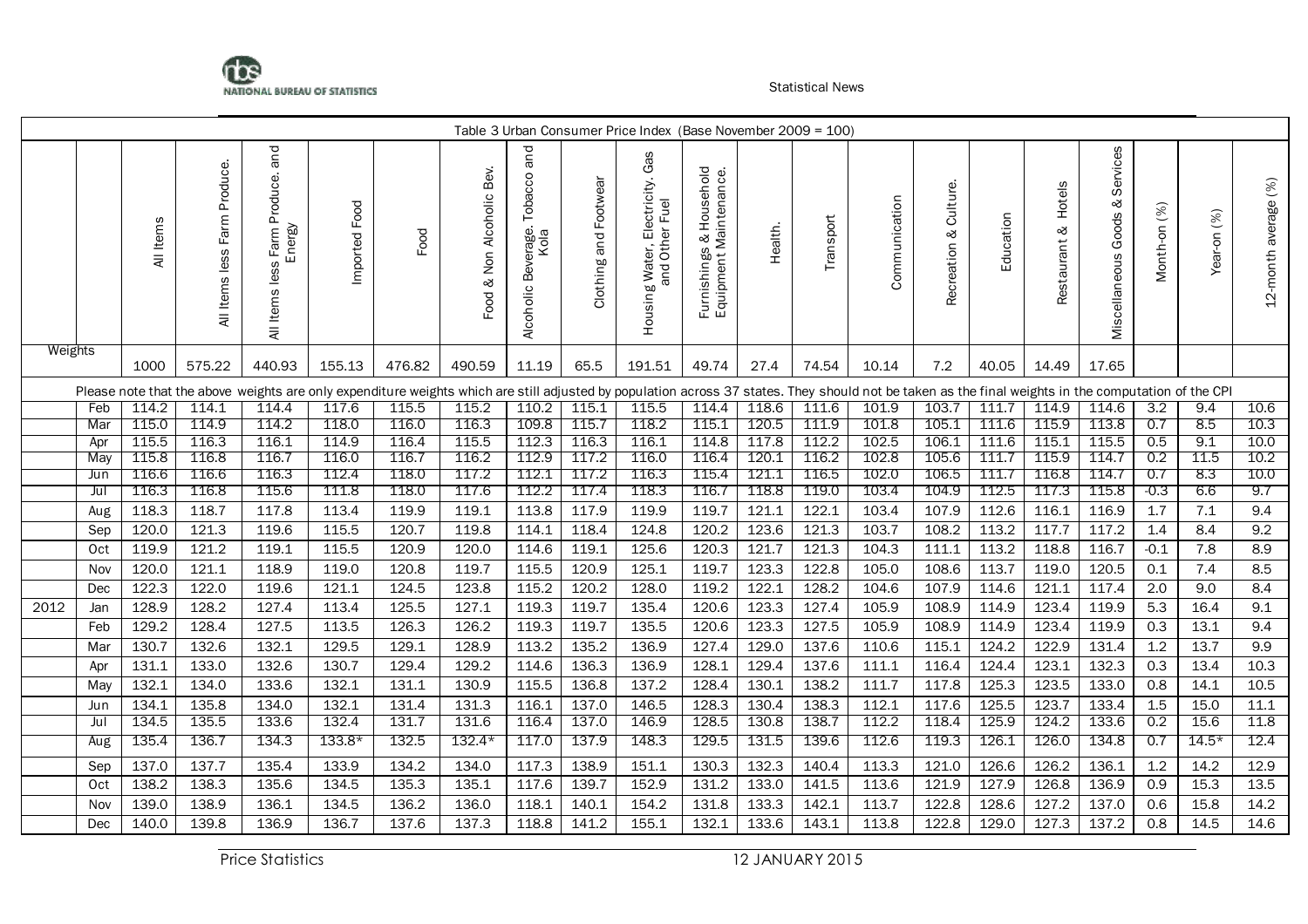

|         |     |           |                                    |                                                                   |                  |                                                                                                                                                                                                      |                                    |                                               |                       | Table 3 Urban Consumer Price Index (Base November 2009 = 100) |                                                                            |                |                |                |                             |                |                           |                                         |              |             |                      |
|---------|-----|-----------|------------------------------------|-------------------------------------------------------------------|------------------|------------------------------------------------------------------------------------------------------------------------------------------------------------------------------------------------------|------------------------------------|-----------------------------------------------|-----------------------|---------------------------------------------------------------|----------------------------------------------------------------------------|----------------|----------------|----------------|-----------------------------|----------------|---------------------------|-----------------------------------------|--------------|-------------|----------------------|
|         |     | All Items | Produce.<br>less Farm<br>All Items | and<br>Produce.<br>Energy<br>Farm<br>Items less<br>$\overline{a}$ | Food<br>Imported | Food                                                                                                                                                                                                 | Bev.<br>Non Alcoholic<br>જ<br>Food | and<br>Beverage. Tobacco<br>Kola<br>Alcoholic | Clothing and Footwear | Gas<br>Electricity.<br>Other<br>Housing Water, I<br>and Oth   | Household<br>s & Household<br>: Maintenance.<br>Furnishings<br>Equipment N | Health.        | Transport      | Communication  | Culture.<br>જ<br>Recreation | Education      | Hotels<br>ళ<br>Restaurant | Services<br>ళ<br>Goods<br>Miscellaneous | Month-on (%) | Year-on (%) | 12-month average (%) |
| Weights |     | 1000      | 575.22                             | 440.93                                                            | 155.13           | 476.82                                                                                                                                                                                               | 490.59                             | 11.19                                         | 65.5                  | 191.51                                                        | 49.74                                                                      | 27.4           | 74.54          | 10.14          | 7.2                         | 40.05          | 14.49                     | 17.65                                   |              |             |                      |
|         |     |           |                                    |                                                                   |                  | Please note that the above weights are only expenditure weights which are still adjusted by population across 37 states. They should not be taken as the final weights in the computation of the CPI |                                    |                                               |                       |                                                               |                                                                            |                |                |                |                             |                |                           |                                         |              |             |                      |
| 2013    | Jan | 140.8     | 142.3                              | 137.9                                                             | 137.8            | 138.6                                                                                                                                                                                                | 138.4                              | 120.0                                         | 141.8                 | 155.4                                                         | 132.4                                                                      | 134.0          | 143.6          | 113.9          | 122.9                       | 129.4          | 127.5                     | 137.6                                   | 0.5          | 9.2         | 14.0                 |
|         | Feb | 142.0     | 142.3                              | 137.9                                                             | 137.9            | 139.9                                                                                                                                                                                                | 139.6                              | 121.0                                         | 143.0                 | 156.7                                                         | 133.3                                                                      | 135.3          | 144.9          | 114.3          | 124.1                       | 130.5          | 128.6                     | 138.9                                   | 0.9          | 9.8         | 13.7                 |
|         | Mar | 142.8     | 142.0                              | 139.3                                                             | 138.5            | 140.7                                                                                                                                                                                                | 140.5                              | 121.7                                         | 144.0                 | 157.5                                                         | 134.2                                                                      | 136.3          | 145.9          | 114.9          | 124.8                       | 131.5          | 129.1                     | 140.0                                   | 0.6          | 9.3         | 13.3                 |
|         | Apr | 143.7     | 142.6                              | 140.1                                                             | 138.6            | 142.0                                                                                                                                                                                                | 141.7                              | 122.5                                         | 144.7                 | 158.3                                                         | 134.6                                                                      | 136.7          | 146.3          | 115.0          | 125.4                       | 131.6          | 129.3                     | 140.3                                   | 0.6          | 9.7         | 13.0                 |
|         | May | 144.5     | 142.7                              | 138.7                                                             | 139.0            | 142.7                                                                                                                                                                                                | 142.5                              | 122.9                                         | 145.8                 | 158.8                                                         | 135.6                                                                      | 137.8          | 147.3          | 115.5          | 126.3                       | 132.8          | 130.4                     | 141.6                                   | 0.6          | 9.4         | 12.6                 |
|         | Jun | 145.5     | 143.1                              | 139.1                                                             | 140.4            | 143.9                                                                                                                                                                                                | 143.6                              | 123.6                                         | 146.5                 | 159.9                                                         | 135.9                                                                      | 138.6          | 148.1          | 115.7          | 126.6                       | 133.0          | 131.3                     | 142.1                                   | 0.7          | 8.4         | 12.0                 |
|         | Jul | 146.3     | 145.4                              | 142.9                                                             | 141.5            | 145.0                                                                                                                                                                                                | 144.7                              | 123.9                                         | 147.2                 | 160.8                                                         | 136.5                                                                      | 139.2          | 148.9          | 116.1          | 127.2                       | 133.2          | 131.7                     | 142.4                                   | 0.6          | 8.8         | 11.4                 |
|         | Aug | 146.8     | 147.7                              | 144.1                                                             | 142.6            | 145.8                                                                                                                                                                                                | 145.5                              | 124.1                                         | 147.2                 | 160.8                                                         | 136.7                                                                      | 139.3          | 149.1          | 116.2          | 127.2                       | 133.3          | 132.1                     | 142.7                                   | 0.3          | 8.4         | 10.9                 |
|         | Sep | 147.9     | 147.7                              | 145.3                                                             | 143.7            | 147.1                                                                                                                                                                                                | 146.8                              | 125.3                                         | 148.5                 | 161.7                                                         | 137.6                                                                      | 140.2          | 150.2          | 116.8          | 128.4                       | 134.5          | 133.2                     | 143.7                                   | 0.8          | 8.0         | 10.4                 |
|         | Oct | 149.1     | 148.6                              | 146.0                                                             | 145.0            | 148.3                                                                                                                                                                                                | 148.0                              | 126.2                                         | 149.8                 | 162.6                                                         | 138.5                                                                      | 141.4          | 151.4          | 117.7          | 129.5                       | 135.6          | 134.4                     | 145.0                                   | 0.8          | 7.9         | 9.8                  |
|         | Nov | 150.2     | 149.4                              | 146.7                                                             | 145.8            | 149.6                                                                                                                                                                                                | 149.3                              | 127.0                                         | 151.0                 | 163.8                                                         | 139.0                                                                      | 142.0          | 152.4          | 118.1          | 130.3                       | 136.7          | 135.4                     | 145.9                                   | 0.8          | 8.1         | 9.2                  |
|         | Dec | 151.4     | 150.4                              | 147.7                                                             | 146.7            | 151.0                                                                                                                                                                                                | 150.6                              | 127.6                                         | 152.2                 | 164.9                                                         | 139.8                                                                      | 142.7          | 153.4          | 118.7          | 131.1                       | 137.7          | 135.9                     | 146.8                                   | 0.8          | 8.1         | 8.8                  |
| 2014    | Jan | 152.2     | 150.7                              | 147.6                                                             | 147.7            | 152.3                                                                                                                                                                                                | 151.9                              | 128.4                                         | 153.0                 | 165.2                                                         | 140.7                                                                      | 143.4          | 153.6          | 118.7          | 131.7                       | 137.8          | 136.1                     | 147.1                                   | 0.6          | 8.2         | 8.7                  |
|         | Feb | 153.0     | 151.6                              | 148.9                                                             | 148.6            | 153.2                                                                                                                                                                                                | 152.8                              | 128.9                                         | 153.6                 | 165.8                                                         | 141.1                                                                      | 144.4          | 154.4          | 119.2          | 132.4                       | 138.4          | 136.5                     | 147.5                                   | 0.5          | 7.8         | 8.5                  |
|         | Mar | 154.2     | 152.1                              | 149.7                                                             | 149.8            | 154.7                                                                                                                                                                                                | 154.4                              | 129.6                                         | 154.1                 | 166.7                                                         | 142.1                                                                      | 145.2          | 155.3          | 119.9          | 133.6                       | 139.2          | 137.4                     | 148.3                                   | 0.8          | 7.9         | 8.4                  |
|         | Apr | 155.1     | 152.6                              | 150.0                                                             | 150.7            | 156.1                                                                                                                                                                                                | 155.7                              | 130.5                                         | 154.7                 | 167.4                                                         | 142.7                                                                      | 145.5          | 155.7          | 120.2          | 134.5                       | 139.8          | 138.4                     | 149.5                                   | 0.6          | 7.9         | 8.2                  |
|         | May | 156.4     | 153.6                              | 150.8<br>151.8                                                    | 151.8<br>152.8   | 157.4<br>158.8                                                                                                                                                                                       | 157.0<br>158.3                     | 131.1<br>132.3                                | 156.1                 | 168.5<br>169.8                                                | 143.8<br>144.9                                                             | 146.5<br>147.8 | 156.9<br>158.0 | 120.7<br>121.3 | 135.4<br>136.2              | 140.7<br>141.3 | 139.6<br>140.8            | 150.7                                   | 0.8<br>0.8   | 8.2         | 8.2<br>8.1           |
|         | Jun | 157.6     | 154.6                              |                                                                   |                  |                                                                                                                                                                                                      |                                    |                                               | 157.5                 |                                                               |                                                                            |                |                |                |                             |                |                           | 151.8                                   |              | 8.4         |                      |
|         | Jul | 158.7     | 155.3<br>156.1                     | 152.3<br>153.1                                                    | 153.5<br>154.6   | 160.1<br>161.1                                                                                                                                                                                       | 159.7<br>160.6                     | 133.2<br>133.9                                | 158.3<br>158.8        | 170.7                                                         | 146.4<br>147.2                                                             | 148.5<br>149.3 | 158.9<br>159.9 | 121.9<br>122.0 | 138.2<br>139.4              | 141.9<br>142.8 | 141.5<br>142.2            | 152.5<br>153.1                          | 0.70<br>0.51 | 8.5<br>8.7  | 8.1<br>8.1           |
|         | Aug | 159.5     |                                    |                                                                   |                  |                                                                                                                                                                                                      |                                    |                                               |                       | 171.1                                                         |                                                                            |                |                |                |                             |                |                           |                                         |              |             |                      |
|         | Sep | 160.3     | 156.9                              | 153.8                                                             | 155.6            | 162.0                                                                                                                                                                                                | 161.5                              | 134.8                                         | 159.1                 | 171.6                                                         | 148.0                                                                      | 150.0          | 160.9          | 122.6          | 139.8                       | 143.9          | 143.0                     | 153.6                                   | 0.5          | 8.4         | 8.2                  |
|         | Oct | 161.1     | 157.9                              | 154.8                                                             | 156.5            | 162.7                                                                                                                                                                                                | 162.3                              | 135.6                                         | 160.1                 | 172.3                                                         | 149.0                                                                      | 150.7          | 161.7          | 122.8          | 140.3                       | 145.2          | 144.0                     | 154.6                                   | 0.5          | 8.1         | 8.2                  |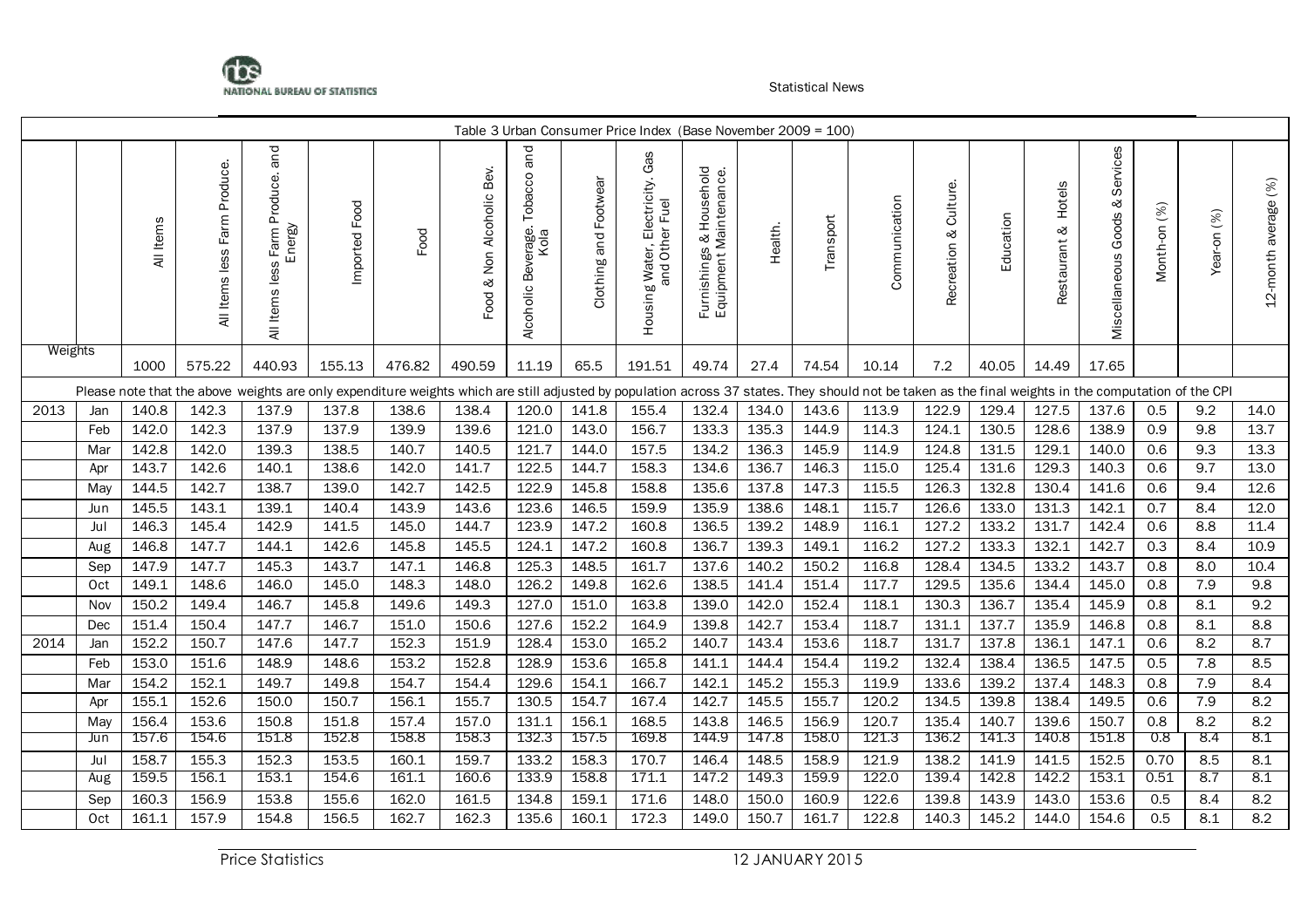

|         |     |                  |              |                                                                                                                                                                                                      |                    |        |                             |                                                                                        |                                | Table 3 Urban Consumer Price Index (Base November 2009 = 100) |                                                                                                           |         |               |                  |                                             |                  |                    |                                                       |                          |                  |          |
|---------|-----|------------------|--------------|------------------------------------------------------------------------------------------------------------------------------------------------------------------------------------------------------|--------------------|--------|-----------------------------|----------------------------------------------------------------------------------------|--------------------------------|---------------------------------------------------------------|-----------------------------------------------------------------------------------------------------------|---------|---------------|------------------|---------------------------------------------|------------------|--------------------|-------------------------------------------------------|--------------------------|------------------|----------|
|         |     | ဖာ<br>Item:<br>₹ | ਨੋ<br>H<br>₹ | ℧<br>ergy<br>ш<br>Φ<br>ᆖ<br>-<br>₹                                                                                                                                                                   | boo<br>ட<br>ported | ood    | ಕ<br>ᄒ<br>√⊇<br>⊲<br>7<br>చ | ⊃<br>$\mathbf{C}$<br>$\circ$<br>$\epsilon$<br>응<br>rage.<br>Kola<br>∞<br>olic<br>Alcoh | ത<br>₹<br>bue<br>٥W<br>Clothin | æ<br>ত<br>ပ<br>ن به<br>0                                      | isehold<br>mance.<br>ã g<br>운<br>H<br>Maint<br>Maint<br>ings<br>ent l<br>shi<br>Ē<br>iaj<br>Furni<br>Equi | Health. | ă<br>$\omega$ | atio<br><u>ാ</u> | ق<br>ultu<br>$\circ$<br>త<br>reation<br>Rec | cation<br>킁<br>Ш | $\frac{9}{6}$<br>చ | $\circ$<br>Ξ.<br>တိ<br>ళ<br>oods<br>Ō<br>ellaneo<br>Σ | $\infty$<br>C<br>⇇<br>ξ. | (%)<br>S<br>Year | 8<br>age |
| Weights |     | 1000             | 575.22       | 440.93                                                                                                                                                                                               | 155.13             | 476.82 | 490.59                      | 11.19                                                                                  | 65.5                           | 191.51                                                        | 49.74                                                                                                     | 27.4    | 74.54         | 10.14            | 7.2                                         | 40.05            | 14.49              | 17.65                                                 |                          |                  |          |
|         |     |                  |              | Please note that the above weights are only expenditure weights which are still adjusted by population across 37 states. They should not be taken as the final weights in the computation of the CPI |                    |        |                             |                                                                                        |                                |                                                               |                                                                                                           |         |               |                  |                                             |                  |                    |                                                       |                          |                  |          |
|         | Nov | 162.1            | 158.8        | 155.8                                                                                                                                                                                                | 157.6              | 163.8  | 163.4                       | 136.5                                                                                  | 161.4                          | 172.9                                                         | 150.2                                                                                                     | 151.7   | 162.7         | 123.2            | 140.9                                       | 146.2            | 145.0              | 155.7                                                 | 0.6                      | 7.9              | 8.2      |
|         | Dec | 163.4            | 160.1        | 157.0                                                                                                                                                                                                | 159.2              | 165.4  | 164.9                       | 138.1                                                                                  | 162.9                          | 173.8                                                         | 151.6                                                                                                     | 152.7   | 164.0         | 123.5            | 141.7                                       | 147.4            | 146.4              | 157.1                                                 | 0.8                      | 7.9              | 8.2      |



Price Statistics 12 JANUARY 2015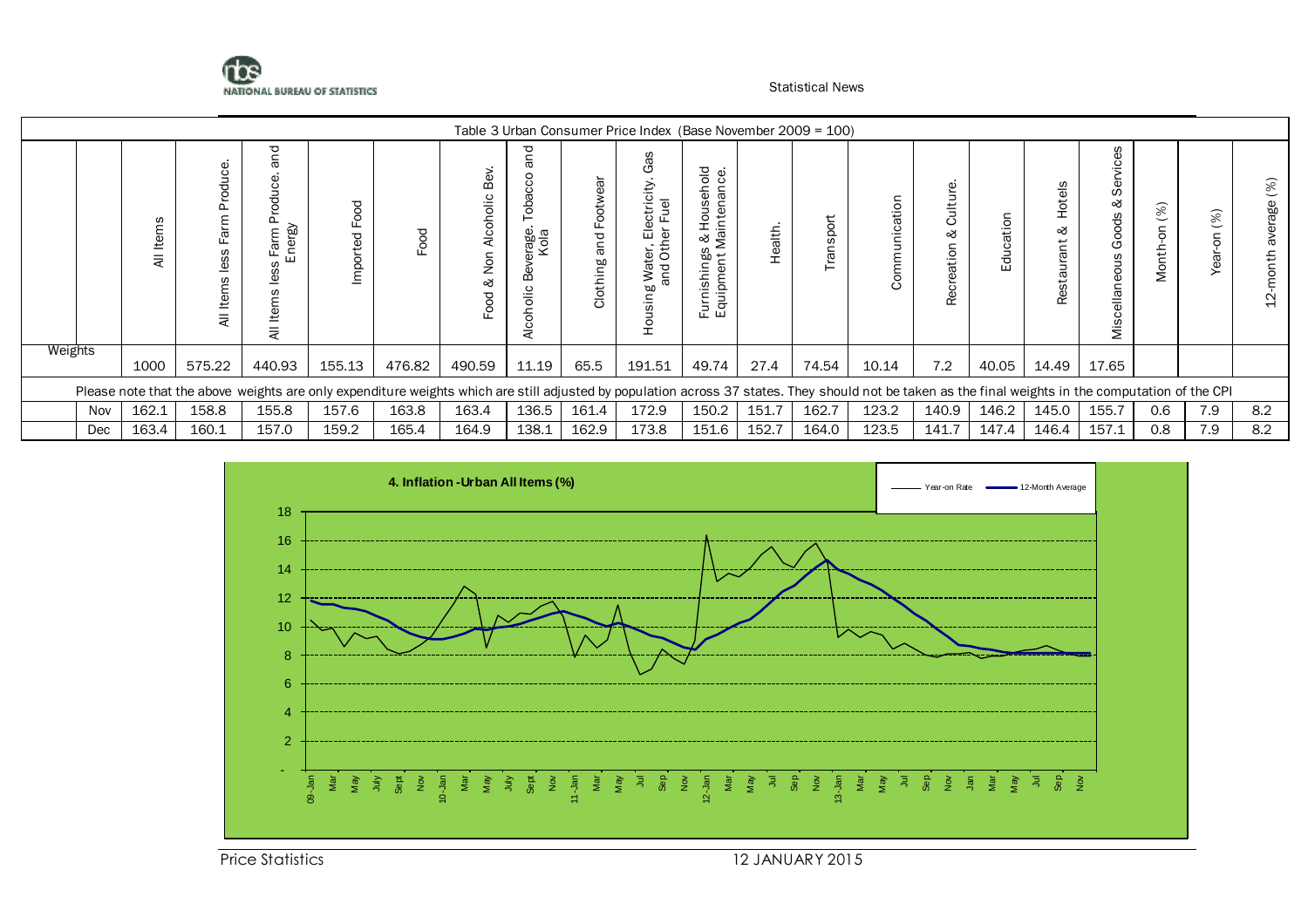

|      |         |                   |                                 |                                               |               |       |                           |                                            |                       |                                                                     |                                                  | Table 4 Rural Consumer Price Index (Base November 2009 = 100) |           |               |                             |           |                        |                                         |              |                |                      |
|------|---------|-------------------|---------------------------------|-----------------------------------------------|---------------|-------|---------------------------|--------------------------------------------|-----------------------|---------------------------------------------------------------------|--------------------------------------------------|---------------------------------------------------------------|-----------|---------------|-----------------------------|-----------|------------------------|-----------------------------------------|--------------|----------------|----------------------|
|      |         | All Items         | Farm Produce.<br>All Items less | and<br>All Items less Farm Produce.<br>Energy | Imported Food | Food  | Food & Non Alcoholic Bev. | and<br>Alcoholic Beverage. Tobacco<br>Kola | Clothing and Footwear | and<br>Gas<br>Electricity.<br>Housing Water, Electric<br>Other Fuel | Furnishings & Household Equipmen<br>Maintenance. | Health.                                                       | Transport | Communication | Culture.<br>જ<br>Recreation | Education | Hotels<br>Restaurant & | Services<br>ಳ<br>Goods<br>Miscellaneous | Month-on (%) | (%)<br>Year-on | 12-month average (%) |
|      | Weights | 1000.<br>$\Omega$ | 503.1                           | 417.4                                         | 113.7         | 532.3 | 540.9                     | 10.6                                       | 85.7                  | 147.2                                                               | 50.7                                             | 32.2                                                          | 57.2      | 4.0           | 6.7                         | 38.9      | 10.1                   | 15.8                                    |              |                |                      |
| 2009 | Jan     | 88.9              | 88.5                            | 90.0                                          |               | 89.1  | 89.1                      | 97.5                                       | 96.2                  | 87.1                                                                | 81.7                                             | 97.9                                                          | 86.6      | 95.2          | 91.2                        | 84.5      | 97.8                   | 92.1                                    | 0.8          | 15.9           | 12.1                 |
|      | Feb     | 89.5              | 89.5                            | 90.2                                          |               | 89.6  | 89.6                      | 98.3                                       | 95.7                  | 89.0                                                                | 81.9                                             | 99.0                                                          | 85.6      | 95.2          | 89.7                        | 85.4      | 98.8                   | 93.1                                    | 0.7          | 17.2           | 13.1                 |
|      | Mar     | 90.2              | 89.8                            | 90.8                                          |               | 90.5  | 90.5                      | 98.0                                       | 96.1                  | 88.8                                                                | 82.5                                             | 99.6                                                          | 85.7      | 95.2          | 90.2                        | 87.0      | 97.9                   | 94.7                                    | 0.7          | 16.7           | 13.9                 |
|      | Apr     | 90.7              | 90.2                            | 91.7                                          |               | 91.3  | 91.3                      | 98.0                                       | 96.2                  | 88.5                                                                | 84.4                                             | 102.4                                                         | 92.0      | 95.2          | 90.8                        | 88.9      | 99.5                   | 95.3                                    | 0.6          | 15.7           | 14.6                 |
|      | May     | 92.6              | 92.3                            | 93.8                                          |               | 93.3  | 93.3                      | 98.8                                       | 96.5                  | 89.7                                                                | 84.2                                             | 100.2                                                         | 94.0      | 95.2          | 91.9                        | 88.4      | 98.0                   | 91.3                                    | 2.1          | 15.1           | 15.1                 |
|      | June    | 94.4              | 93.7                            | 95.1                                          |               | 95.4  | 95.3                      | 98.6                                       | 97.1                  | 93.4                                                                | 84.8                                             | 100.8                                                         | 89.6      | 95.2          | 92.1                        | 88.6      | 98.2                   | 97.5                                    | 1.9          | 12.2           | 15.1                 |
|      | July    | 96.5              | 95.5                            | 97.5                                          |               | 97.7  | 97.7                      | 100.4                                      | 95.7                  | 95.9                                                                | 99.6                                             | 102.5                                                         | 87.2      | 98.3          | 94.7                        | 90.4      | 98.3                   | 99.0                                    | 2.3          | 12.0           | 14.8                 |
|      | Aug     | 97.8              | 96.1                            | 96.9                                          |               | 98.8  | 98.7                      | 99.6                                       | 98.3                  | 95.6                                                                | 100.6                                            | 103.0                                                         | 89.9      | 100.9         | 96.2                        | 101.3     | 98.9                   | 100.1                                   | 1.3          | 12.4           | 14.8                 |
|      | Sep     | 98.5              | 97.4                            | 98.2                                          |               | 99.4  | 99.3                      | 98.6                                       | 98.4                  | 96.8                                                                | 97.2                                             | 103.9                                                         | 93.2      | 100.9         | 95.8                        | 99.8      | 100.1                  | 99.6                                    | 0.7          | 11.5           | 14.7                 |
|      | Oct     | 99.2              | 98.4                            | 99.0                                          |               | 100.0 | 100.0                     | 99.5                                       | 98.9                  | 97.9                                                                | 98.0                                             | 104.4                                                         | 94.6      | 100.0         | 96.0                        | 96.6      | 99.6                   | 98.9                                    | 0.7          | 13.2           | 14.5                 |
|      | Nov     | 100.0             | 100.0                           | 100.0                                         | 100.0         | 100.0 | 100.0                     | 100.0                                      | 100.0                 | 100.0                                                               | 100.0                                            | 100.0                                                         | 100.0     | 100.0         | 100.0                       | 100.0     | 100.0                  | 100.0                                   | 0.8          | 14.2           | 14.3                 |
|      | Dec     | 102.8             | 101.7                           | 102.1                                         | 102.3         | 103.1 | 103.5                     | 103.5                                      | 102.0                 | 99.2                                                                | 102.4                                            | 102.0                                                         | 101.6     | 100.6         | 99.9                        | 102.1     | 102.0                  | 101.9                                   | 2.8          | 16.6           | 14.3                 |
| 2010 | Jan     | 103.6             | 101.9                           | 102.4                                         | 102.2         | 104.4 | 104.9                     | 103.6                                      | 101.8                 | 98.9                                                                | 103.9                                            | 103.5                                                         | 102.7     | 99.5          | 100.7                       | 103.6     | 105.5                  | 103.7                                   | 0.8          | 16.5           | 14.4                 |
|      | Feb     | 105.6             | 103.8                           | 104.7                                         | 103.3         | 106.4 | 106.9                     | 103.5                                      | 103.3                 | 100.6                                                               | 105.5                                            | 104.5                                                         | 105.3     | 100.5         | 99.5                        | 104.3     | 106.0                  | 105.6                                   | 1.9          | 17.9           | 14.5                 |
|      | Mar     | 104.0             | 102.8                           | 103.5                                         | 102.6         | 104.6 | 104.9                     | 104.7                                      | 103.3                 | 100.0                                                               | 105.3                                            | 104.0                                                         | 102.1     | 100.4         | 100.1                       | 104.4     | 104.0                  | 103.0                                   | $-1.5$       | 15.3           | 14.4                 |
|      | Apr     | 105.6             | 103.6                           | 104.7                                         | 106.6         | 106.8 | 107.2                     | 105.6                                      | 104.3                 | 100.8                                                               | 102.3                                            | 103.3                                                         | 106.8     | 100.0         | 98.7                        | 104.7     | 108.2                  | 105.5                                   | 1.5          | 16.4           | 14.5                 |
|      | May     | 107.2             | 106.5                           | 107.9                                         | 105.4         | 107.2 | 107.5                     | 105.3                                      | 106.8                 | 104.6                                                               | 102.3                                            | 105.4                                                         | 106.6     | 99.4          | 101.8                       | 111.0     | 110.7                  | 109.1                                   | 1.6          | 15.8           | 14.5                 |
|      | Jun     | 109.6             | 107.8                           | 109.2                                         | 109.2         | 111.2 | 111.5                     | 109.9                                      | 109.4                 | 104.4                                                               | 112.4                                            | 108.9                                                         | 108.4     | 101.0         | 101.5                       | 106.4     | 105.4                  | 109.9                                   | 2.2          | 16.1           | 14.9                 |
|      | Jul     | 110.7             | 107.6                           | 109.2                                         | 109.5         | 112.6 | 113.2                     | 109.9                                      | 110.2                 | 106.2                                                               | 109.6                                            | 109.2                                                         | 105.9     | 101.4         | 103.1                       | 104.9     | 103.9                  | 110.7                                   | 0.9          | 14.6           | 15.1                 |
|      | Aug     | 113.0             | 109.6                           | 110.8                                         | 111.4         | 114.7 | 115.2                     | 114.2                                      | 113.4                 | 108.9                                                               | 109.9                                            | 111.8                                                         | 107.4     | 100.4         | 103.9                       | 104.3     | 103.7                  | 110.7                                   | 2.1          | 15.6           | 15.3                 |
|      | Sep     | 113.8             | 111.7                           | 112.7                                         | 114.1         | 115.1 | 114.5                     | 110.9                                      | 112.4                 | 113.1                                                               | 113.5                                            | 113.6                                                         | 112.2     | 102.2         | 106.9                       | 109.0     | 107.0                  | 113.8                                   | 0.7          | 15.6           | 15.7                 |
|      | Oct     | 114.0             | 113.5                           | 113.6                                         | 113.9         | 114.4 | 114.5                     | 113.5                                      | 113.9                 | 111.2                                                               | 116.4                                            | 118.1                                                         | 108.1     | 104.1         | 110.0                       | 111.5     | 110.6                  | 110.5                                   | 0.1          | 15.0           | 15.8                 |
|      | Nov     | 113.6             | 112.1                           | 111.5                                         | 116.5         | 115.7 | 115.4                     | 114.0                                      | 111.8                 | 113.9                                                               | 114.8                                            | 110.5                                                         | 112.8     | 102.7         | 106.2                       | 107.5     | 108.5                  | 112.6                                   | $-0.3$       | 13.6           | 15.7                 |

Price Statistics 12 JANUARY 2015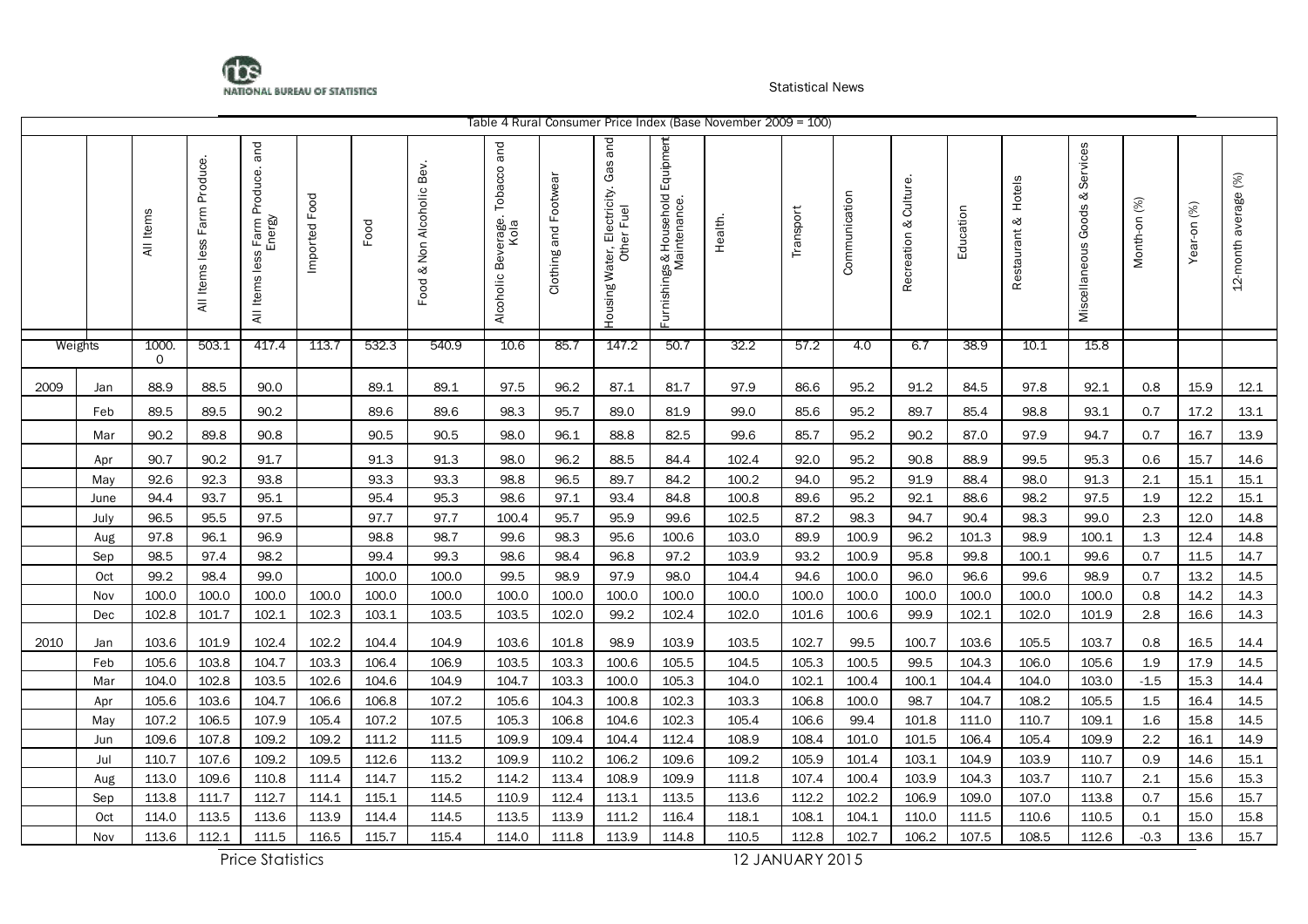

|         |     |                   |                                       |                                               |                  |       |                              |                                            |                       |                                                      |                                                   | Table 4 Rural Consumer Price Index (Base November 2009 = 100) |           |               |                             |           |                           |                                         |              |                |                      |
|---------|-----|-------------------|---------------------------------------|-----------------------------------------------|------------------|-------|------------------------------|--------------------------------------------|-----------------------|------------------------------------------------------|---------------------------------------------------|---------------------------------------------------------------|-----------|---------------|-----------------------------|-----------|---------------------------|-----------------------------------------|--------------|----------------|----------------------|
|         |     | All Items         | Produce.<br>Farm<br>less<br>All Items | Farm Produce. and<br>Energy<br>All Items less | Food<br>Imported | Food  | & Non Alcoholic Bev.<br>Food | and<br>Alcoholic Beverage. Tobacco<br>Kola | Clothing and Footwear | and<br>Housing Water, Electricity. Gas<br>Other Fuel | Furnishings & Household Equipment<br>Maintenance. | Health.                                                       | Transport | Communication | Culture.<br>ಳ<br>Recreation | Education | Hotels<br>ನ<br>Restaurant | Services<br>જ<br>Goods<br>Miscellaneous | Month-on (%) | (%)<br>Year-on | 12-month average (%) |
| Weights |     | 1000.<br>$\Omega$ | 503.1                                 | 417.4                                         | 113.7            | 532.3 | 540.9                        | 10.6                                       | 85.7                  | 147.2                                                | 50.7                                              | 32.2                                                          | 57.2      | 4.0           | 6.7                         | 38.9      | 10.1                      | 15.8                                    |              |                |                      |
|         | Dec | 115.9             | 113.8                                 | 113.7                                         | 117.0            | 117.1 | 117.2                        | 113.7                                      | 113.6                 | 114.3                                                | 114.7                                             | 112.6                                                         | 114.0     | 103.6         | 106.6                       | 109.0     | 108.2                     | 111.5                                   | $2.0\,$      | 12.7           | 15.4                 |
| 2011    | Jan | 119.7             | 119.5                                 | 118.9                                         | 120.1            | 116.5 | 120.5                        | 113.0                                      | 114.0                 | 116.4                                                | 114.5                                             | 111.1                                                         | 110.0     | 101.8         | 108.5                       | 109.4     | 108.2                     | 114.5                                   | 3.3          | 15.6           | 15.3                 |
|         | Feb | 118.8             | 116.7                                 | 116.4                                         | 129.4            | 119.4 | 120.2                        | 116.1                                      | 116.8                 | 114.1                                                | 116.6                                             | 111.4                                                         | 121.9     | 107.4         | 108.4                       | 109.7     | 110.1                     | 113.8                                   | $-0.8$       | 12.5           | 14.9                 |
|         | Mar | 121.1             | 119.6                                 | 120.2                                         | 120.6            | 119.9 | 119.8                        | 115.2                                      | 117.3                 | 114.2                                                | 116.6                                             | 115.0                                                         | 118.4     | 107.8         | 109.2                       | 110.6     | 109.1                     | 111.9                                   | $1.9$        | 16.4           | 15.0                 |
|         | Apr | 119.4             | 119.2                                 | 119.4                                         | 122.6            | 121.1 | 120.10                       | 116.4                                      | 116.1                 | 125.1                                                | 116.0                                             | 116.7                                                         | 116.9     | 107.2         | 107.8                       | 111.2     | 111.9                     | 114.1                                   | $-1.3$       | 13.1           | 14.7                 |
|         | May | 121.2             | 120.6                                 | 120.8                                         | 124.4            | 120.1 | 120.40                       | 116.9                                      | 119.0                 | 125.5                                                | 116.7                                             | 113.8                                                         | 115.4     | 108.1         | 108.8                       | 112.1     | 112.0                     | 116.4                                   | 1.5          | 13.0           | 14.5                 |
|         | Jun | 122.6             | 122.4                                 | 122.8                                         | 111.5            | 121.9 | 121.49                       | 116.0                                      | 118.6                 | 126.0                                                | 117.1                                             | 118.8                                                         | 120.1     | 108.7         | 109.2                       | 112.6     | 112.1                     | 120.6                                   | 1.1          | 11.8           | 14.1                 |
|         | Jul | 123.6             | 122.8                                 | 123.4                                         | 113.3            | 122.4 | 122.45                       | 112.5                                      | 117.9                 | 126.0                                                | 118.2                                             | 117.9                                                         | 122.1     | 108.5         | 116.2                       | 112.8     | 113.1                     | 123.2                                   | 0.8          | 11.7           | 13.8                 |
|         | Aug | 125.6             | 123.3                                 | 123.8                                         | 118.1            | 126.9 | 127.0                        | 118.6                                      | 119.4                 | 128.4                                                | 120.1                                             | 119.9                                                         | 121.8     | 108.8         | 110.9                       | 113.2     | 114.2                     | 125.4                                   | 1.6          | 11.1           | 13.5                 |
|         | Sep | 127.4             | 125.3                                 | 125.3                                         | 119.4            | 128.2 | 128.0                        | 118.0                                      | 121.2                 | 127.2                                                | 118.4                                             | 121.3                                                         | 123.1     | 108.3         | 111.0                       | 114.2     | 114.0                     | 125.2                                   | 1.4          | 11.9           | 13.2                 |
|         | Oct | 128.6             | 127.8                                 | 128.0                                         | 118.1            | 128.4 | 127.9                        | 120.1                                      | 121.8                 | 131.0                                                | 118.8                                             | 121.8                                                         | 123.0     | 108.6         | 122.1                       | 114.6     | 114.8                     | 126.4                                   | 0.9          | 12.8           | 13.0                 |
|         | Nov | 128.6             | 127.4                                 | 127.3                                         | 128.6            | 129.1 | 129.6                        | 121.8                                      | 122.6                 | 130.5                                                | 120.7                                             | 122.2                                                         | 123.7     | 108.9         | 121.6                       | 114.6     | 115.1                     | 129.7                                   | 0.0          | 13.1           | 13.0                 |
|         | Dec | 129.0             | 127.1                                 | 127.0                                         | 128.8            | 131.1 | 131.1                        | 122.2                                      | 124.1                 | 135.1                                                | 120.6                                             | 123.4                                                         | 129.2     | 108.1         | 117.9                       | 114.6     | 117.0                     | 127.1                                   | 0.3          | 11.3           | 12.8                 |
| 2012    | Jan | 131.3             | 129.9                                 | 130.7                                         | 128.4            | 132.4 | 134.0                        | 126.4                                      | 122.3                 | 128.7                                                | 120.6                                             | 122.2                                                         | 128.2     | 111.0         | 119.2                       | 115.2     | 117.2                     | 130.8                                   | 1.8          | 9.7            | 12.3                 |
|         | Feb | 131.6             | 130.0                                 | 130.9                                         | 128.4            | 131.8 | 131.7                        | 126.4                                      | 122.3                 | 128.8                                                | 120.6                                             | 122.2                                                         | 128.2     | 111.0         | 119.2                       | 115.2     | 117.2                     | 130.8                                   | 0.3          | 10.9           | 12.2                 |
|         | Mar | 134.4             | 137.1                                 | 136.5                                         | 130.3            | 134.9 | 134.7                        | 127.4                                      | 132.3                 | 142.7                                                | 133.2                                             | 130.2                                                         | 130.0     | 114.6         | 117.9                       | 126.7     | 120.2                     | 131.7                                   | 2.1          | 11.0           | 11.8                 |
|         | Apr | 134.4             | 137.0                                 | 136.5                                         | 131.8            | 135.0 | 134.8                        | 127.7                                      | 132.0                 | 142.3                                                | 133.6                                             | 130.7                                                         | 130.3     | 115.1         | 118.3                       | 125.5     | 121.0                     | 131.8                                   | 0.0          | 12.5           | 11.7                 |
|         | May | 135.4             | 138.9                                 | 138.5                                         | 132.9            | 136.5 | 136.3                        | 128.1                                      | 132.6                 | 142.6                                                | 133.9                                             | 131.3                                                         | 130.7     | 115.3         | 118.8                       | 125.7     | 121.9                     | 132.2                                   | 0.7          | 11.7           | 11.6                 |
|         | Jun | 136.5             | 139.8                                 | 138.1                                         | 133.0            | 137.4 | 137.2                        | 128.5                                      | 132.6                 | 146.3                                                | 134.3                                             | 131.6                                                         | 131.3     | 115.7         | 119.0                       | 125.9     | 122.6                     | 132.5                                   | 0.8          | 11.4           | 11.6                 |
|         | Jul | 136.9             | 140.4                                 | 138.9                                         | 133.3            | 138.0 | 137.7                        | 129.0                                      | 132.9                 | 146.4                                                | 134.2                                             | 131.6                                                         | 131.6     | 115.8         | 119.1                       | 125.8     | 122.9                     | 132.7                                   | 0.3          | 10.7           | 11.5                 |
|         | Aug | 137.8             | 140.91                                | 139.4                                         | 134.5            | 139.1 | 138.9                        | 129.4                                      | 133.5                 | 147.2                                                | 134.7                                             | $132.2*$                                                      | 132.1     | 116.0         | 119.3                       | 126.6     | 123.0                     | 132.8                                   | 0.6          | 9.7            | 11.4                 |
|         | Sep | 139.0             | 141.3                                 | 139.6                                         | 134.4            | 140.6 | 140.3                        | 130.0                                      | 134.2                 | 148.9                                                | 135.7                                             | 132.4                                                         | 132.9     | 116.2         | 120.0                       | 126.8     | 124.0                     | 132.9                                   | 0.9          | 9.1            | 11.1                 |

<sup>&</sup>lt;sup>1</sup> NB: \*indicates class indices adjusted due to rounding errors

l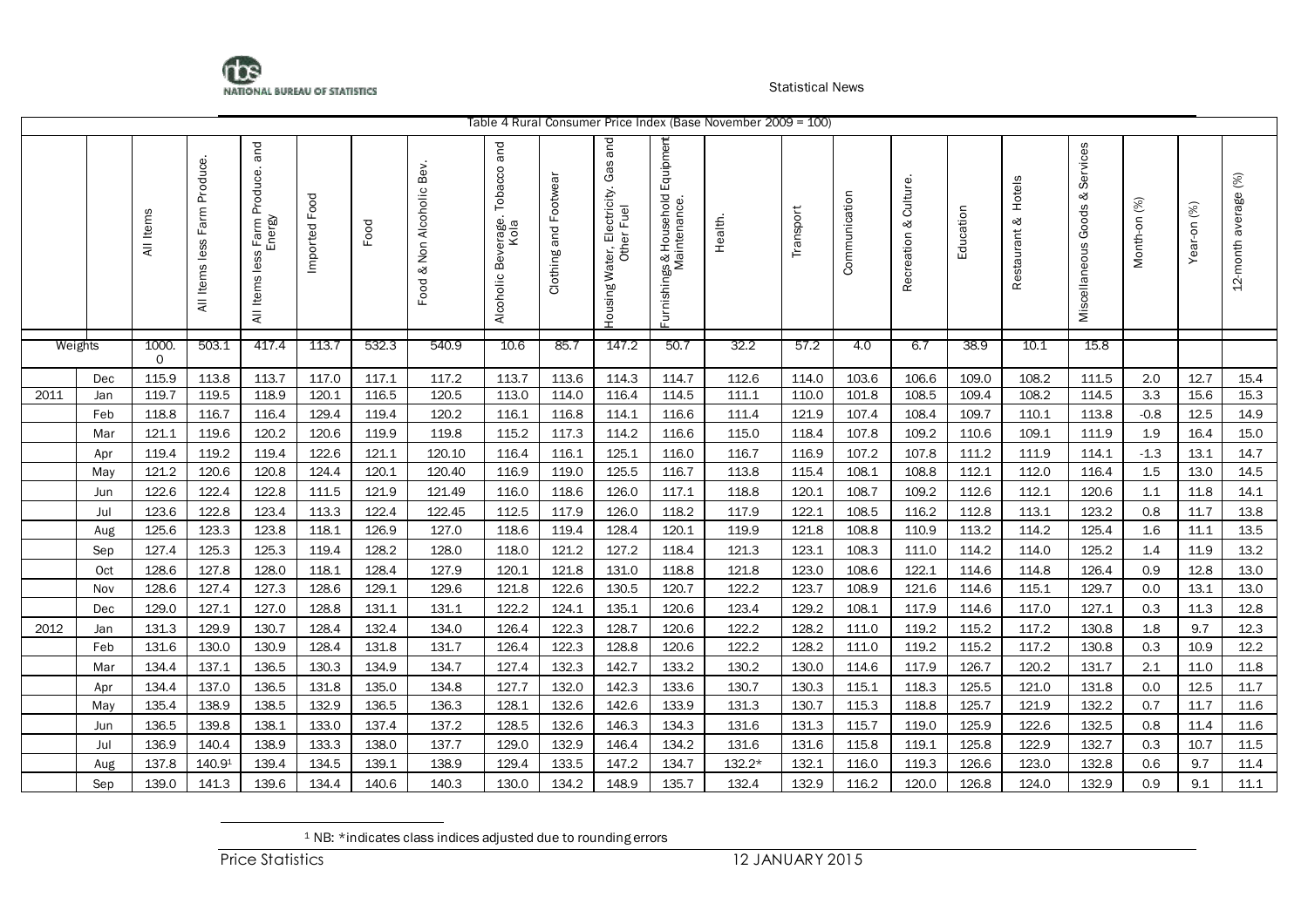

|      |         |            |                                          |                                               |                  |       |                              |                                            |                       |                                                                     |                                                     | Table 4 Rural Consumer Price Index (Base November 2009 = 100) |           |               |                             |           |                        |                                         |              |                |                      |
|------|---------|------------|------------------------------------------|-----------------------------------------------|------------------|-------|------------------------------|--------------------------------------------|-----------------------|---------------------------------------------------------------------|-----------------------------------------------------|---------------------------------------------------------------|-----------|---------------|-----------------------------|-----------|------------------------|-----------------------------------------|--------------|----------------|----------------------|
|      |         | All Items  | <b>Produce</b><br>Farm<br>All Items less | Farm Produce. and<br>Energy<br>All Items less | Food<br>Imported | Food  | & Non Alcoholic Bev.<br>Food | and<br>Alcoholic Beverage. Tobacco<br>Kola | Clothing and Footwear | and<br>Gas<br>Electricity.<br>Housing Water, Electric<br>Other Fuel | Equipmen<br>Furnishings & Household<br>Maintenance. | Health.                                                       | Transport | Communication | Culture.<br>જ<br>Recreation | Education | Hotels<br>Restaurant & | Services<br>ಳ<br>Goods<br>Miscellaneous | Month-on (%) | (%)<br>Year-on | 12-month average (%) |
|      | Weights | 1000.<br>0 | 503.1                                    | 417.4                                         | 113.7            | 532.3 | 540.9                        | 10.6                                       | 85.7                  | 147.2                                                               | 50.7                                                | 32.2                                                          | 57.2      | 4.0           | 6.7                         | 38.9      | 10.1                   | 15.8                                    |              |                |                      |
|      | Oct     | 140.2      | 141.9                                    | 140.1                                         | 136.0            | 142.0 | 141.8                        | 131.0                                      | 135.5                 | 149.9                                                               | 136.0                                               | 133.0                                                         | 134.0     | 116.6         | 120.7                       | 128.2     | 124.3                  | 134.0                                   | 0.9          | 9.1            | 10.8                 |
|      | Nov     | 141.1      | 142.5                                    | 141.0                                         | 137.7            | 143.2 | 142.9                        | 132.0                                      | 136.3                 | 150.3                                                               | 136.7                                               | 133.7                                                         | 134.2     | 116.8         | 120.8                       | 129.0     | 124.5                  | 134.5                                   | 0.6          | 9.8            | 10.5                 |
|      | Dec     | 142.1      | 143.5                                    | 141.9                                         | 138.3            | 144.5 | 144.2                        | 132.8                                      | 137.1                 | 151.1                                                               | 136.9                                               | 134.1                                                         | 135.7     | 117.0         | 121.2                       | 129.1     | 125.2                  | 135.0                                   | 0.7          | 10.2           | 10.5                 |
| 2013 | Jan     | 143.2      | 144.9                                    | 142.4                                         | 139.5            | 145.7 | 145.4                        | 133.6                                      | 138.4                 | 152.0                                                               | 138.5                                               | 134.5                                                         | 136.1     | 117.1         | 121.4                       | 129.2     | 125.6                  | 135.2                                   | 0.7          | 9.1            | 10.4                 |
|      | Feb     | 144.1      | 144.9                                    | 142.7                                         | 140.1            | 146.4 | 146.1                        | 134.7                                      | 139.7                 | 153.4                                                               | 139.7                                               | 135.6                                                         | 137.3     | 117.6         | 122.4                       | 129.9     | 126.6                  | 136.2                                   | 0.7          | 9.5            | $10.3\,$             |
|      | Mar     | 145.3      | 147.1                                    | 145.9                                         | 140.0            | 148.2 | 147.9                        | 135.4                                      | 139.8                 | 153.9                                                               | 139.8                                               | 136.5                                                         | 137.5     | 117.9         | 122.6                       | 131.0     | 126.5                  | 137.7                                   | 0.8          | 8.1            | $10.0\,$             |
|      | Apr     | 146.4      | 146.5                                    | 144.4                                         | 140.5            | 149.2 | 148.9                        | 136.2                                      | 141.2                 | 154.7                                                               | 142.2                                               | 137.9                                                         | 139.0     | 118.0         | 124.5                       | 132.8     | 127.3                  | 139.1                                   | 0.8          | 8.9            | 9.7                  |
|      | May     | 147.1      | 147.2                                    | 144.5                                         | 140.9            | 149.8 | 149.5                        | 137.1                                      | 142.3                 | 155.3                                                               | 143.0                                               | 139.3                                                         | 139.9     | 118.4         | 125.2                       | 133.5     | 128.1                  | 139.9                                   | 0.5          | 8.6            | 9.5                  |
|      | Jun     | 147.9      | 147.6                                    | 144.8                                         | 142.2            | 150.8 | 150.5                        | 137.5                                      | 142.7                 | 155.9                                                               | 143.9                                               | 140.0                                                         | 140.2     | 118.7         | 125.8                       | 133.6     | 128.4                  | 140.3                                   | 0.5          | 8.3            | 9.2                  |
|      | Jul     | 148.6      | 148.8                                    | 146.9                                         | 143.2            | 151.7 | 151.4                        | 138.4                                      | 143.4                 | 156.6                                                               | 144.2                                               | 140.6                                                         | 140.6     | 119.0         | 126.0                       | 133.8     | 129.2                  | 140.7                                   | 0.5          | 8.6            | 9.1                  |
|      | Aug     | 148.9      | 150.2                                    | 148.2                                         | 143.7            | 152.3 | 152.0                        | 138.8                                      | 143.5                 | 156.2                                                               | 144.3                                               | 140.7                                                         | 140.6     | 119.1         | 126.1                       | 134.1     | 129.2                  | 140.8                                   | 0.2          | 8.1            | 8.9                  |
|      | Sep     | 150.0      | 151.9                                    | 149.9                                         | 144.7            | 153.6 | 153.3                        | 139.5                                      | 144.3                 | 157.1                                                               | 145.0                                               | 141.4                                                         | 141.5     | 119.6         | 126.5                       | 135.2     | 130.2                  | 141.6                                   | 0.7          | 8.0            | 8.8                  |
|      | Oct     | 151.1      | 152.8                                    | 150.8                                         | 145.9            | 154.8 | 154.5                        | 140.7                                      | 145.4                 | 157.9                                                               | 146.2                                               | 142.5                                                         | 142.5     | 120.5         | 127.4                       | 136.4     | 131.2                  | 142.8                                   | 0.7          | 7.8            | 8.7                  |
|      | Nov     | 152.2      | 153.8                                    | 151.9                                         | 146.8            | 156.0 | 155.7                        | 141.3                                      | 146.4                 | 158.8                                                               | 147.3                                               | 143.2                                                         | 143.2     | 120.9         | 128.2                       | 137.2     | 132.1                  | 144.1                                   | 0.7          | 7.8            | 8.6                  |
|      | Dec     | 153.3      | 155.2                                    | 153.4                                         | 148.0            | 157.4 | 157.0                        | 142.0                                      | 147.5                 | 159.5                                                               | 148.5                                               | 144.1                                                         | 144.1     | 121.3         | 129.0                       | 138.0     | 133.3                  | 145.2                                   | 0.8          | 7.9            | 8.4                  |
| 2014 | Jan     | 154.4      | 155.5                                    | 153.3                                         | 149.0            | 158.6 | 158.3                        | 142.7                                      | 148.4                 | 160.2                                                               | 149.2                                               | 144.9                                                         | 145.3     | 122.1         | 130.2                       | 138.7     | 134.0                  | 146.1                                   | 0.7          | 7.8            | 8.3                  |
|      | Feb     | 155.1      | 156.1                                    | 154.2                                         | 149.6            | 159.5 | 159.2                        | 143.2                                      | 149.2                 | 160.7                                                               | 149.9                                               | 145.4                                                         | 145.9     | 122.3         | 131.3                       | 138.9     | 134.4                  | 146.4                                   | 0.5          | 7.7            | 8.1                  |
|      | Mar     | 156.4      | 156.8                                    | 154.9                                         | 150.7            | 161.2 | 160.8                        | 144.0                                      | 149.9                 | 161.6                                                               | 150.8                                               | 146.4                                                         | 146.9     | 122.8         | 131.8                       | 139.5     | 135.2                  | 147.2                                   | 0.8          | 7.6            | 8.1                  |
|      | Apr     | 157.3      | 157.6                                    | 155.7                                         | 151.5            | 162.3 | 162.0                        | 144.7                                      | 150.7                 | 162.3                                                               | 151.3                                               | 146.9                                                         | 147.6     | 123.4         | 132.5                       | 139.9     | 135.7                  | 147.4                                   | 0.6          | $7.5\,$        | 8.0                  |
|      | May     | 158.5      | 158.6                                    | 156.7                                         | 152.8            | 163.6 | 163.2                        | 145.6                                      | 152.1                 | 163.4                                                               | 152.6                                               | 148.0                                                         | 148.6     | 124.0         | 133.5                       | 141.0     | 136.9                  | 148.6                                   | 0.8          | 7.8            | 7.9                  |
|      | Jun     | 159.7      | 159.7                                    | 157.6                                         | 154.0            | 164.9 | 164.5                        | 146.6                                      | 153.2                 | 164.7                                                               | 153.7                                               | 148.9                                                         | 149.6     | 124.7         | 134.3                       | 141.4     | 137.8                  | 149.7                                   | 0.7          | 8.0            | 7.9                  |
|      | Jul     | 160.7      | 159.8                                    | 157.9                                         | 154.4            | 166.0 | 165.6                        | 147.5                                      | 154.1                 | 165.8                                                               | 154.2                                               | 149.5                                                         | 150.0     | 124.8         | 134.9                       | 141.6     | 138.7                  | 150.4                                   | 0.6          | 8.1            | 7.8                  |
|      | Aug     | 161.4      | 160.3                                    | 158.5                                         | 155.1            | 166.8 | 166.5                        | 148.2                                      | 154.9                 | 166.2                                                               | 155.0                                               | 150.3                                                         | 150.7     | 125.0         | 135.5                       | 142.5     | 139.2                  | 151.2                                   | 0.5          | 8.4            | 7.9                  |
|      | Sep     | 162.4      | 161.5                                    | 159.8                                         | 156.3            | 167.9 | 167.5                        | 149.0                                      | 156.0                 | 167.1                                                               | 156.3                                               | 150.9                                                         | 151.2     | 125.2         | 136.1                       | 143.8     | 139.9                  | 152.2                                   | 0.6          | 8.2            | 7.9                  |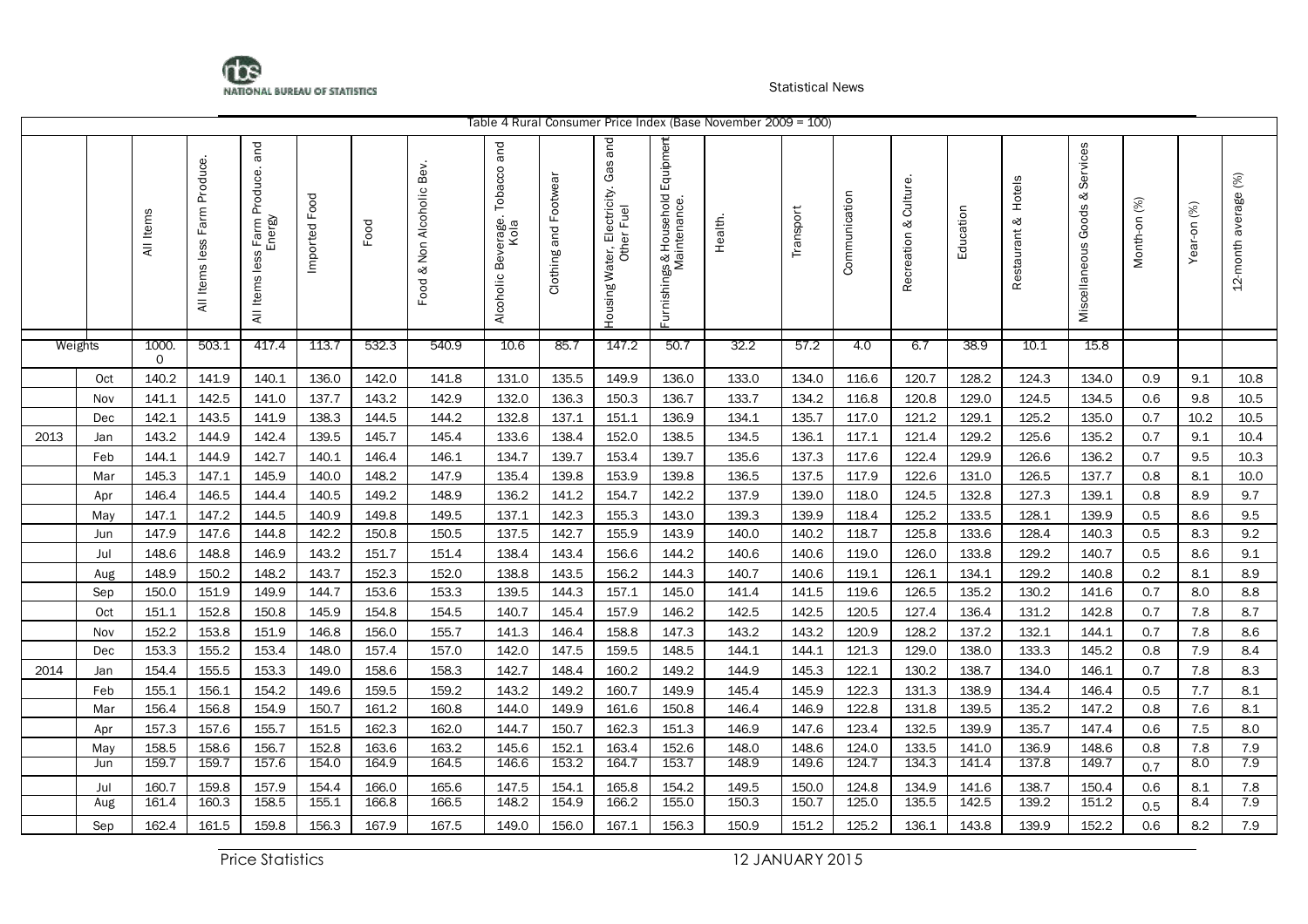

|         |                |                       |                                                                                       |                         |                         |                             |                                                                             |                          |                                                    |                                                                       | Table 4 Rural Consumer Price Index (Base November 2009 = 100) |                         |                                                              |                                                                          |                           |             |                                                                               |                                            |                    |                                                                               |
|---------|----------------|-----------------------|---------------------------------------------------------------------------------------|-------------------------|-------------------------|-----------------------------|-----------------------------------------------------------------------------|--------------------------|----------------------------------------------------|-----------------------------------------------------------------------|---------------------------------------------------------------|-------------------------|--------------------------------------------------------------|--------------------------------------------------------------------------|---------------------------|-------------|-------------------------------------------------------------------------------|--------------------------------------------|--------------------|-------------------------------------------------------------------------------|
|         | ₫<br>$\bar{a}$ | ਨ<br>Œ<br>œ<br>≅<br>ਕ | pq<br>σ<br>C)<br>Ō<br>킁<br>$\circ$<br>௳<br>: Farm<br>Energy<br>ess<br>∸<br>Items<br>₹ | ರ<br>ட<br>ರ<br>$\Omega$ | ರ<br>Ō<br>$\circ$<br>ட் | ≃<br>₹<br>$\circ$<br>ź<br>∞ | P<br>Ō<br>ت<br>ω<br>ä<br>╾<br>erage<br>Kola<br>Φ<br>∞<br>ပ<br>ijor<br>Alcoh | $\sigma$<br>۵O<br>옵<br>ਨ | 몯<br>C<br>⋧<br>'ರ<br>Ë<br>靣<br>こま<br>ة ق<br>۵<br>÷ | quipn<br>ш<br>ngs & Household E<br>Maintenance.<br>shi<br>≔<br>$\Box$ | 主<br>σ<br>오                                                   | $\circ$<br>ă<br>Sp<br>σ | $\Box$<br>$\circ$<br>ω<br>ပ<br>Έ<br>=<br>$\overline{ }$<br>⌒ | $\mathbf \omega$<br>έ<br>જ<br>⊂<br>$\circ$<br>Φ<br>ω<br>Φ<br>ត<br>Φ<br>œ | $\circ$<br>Φ<br>duca<br>ш | ÷<br>H<br>જ | S<br>C)<br>Ō<br>≪<br>ಕ<br>◠<br>৩<br>◠<br>Φ<br>$\sigma$<br>⋍<br>$\bigcap$<br>Σ | (%)<br>$\mathsf{S}^{\mathsf{C}}$<br>Month- | (%)<br>◠<br>σ<br>Φ | (%)<br>8<br>$\omega$<br>$\omega$<br>$\sigma$<br>こ<br>=<br>$\circ$<br>$\Delta$ |
| Weights | 1000.<br>0     | 503.1                 | 417.4                                                                                 | 113.7                   | 532.3                   | 540.9                       | 10.6                                                                        | 85.7                     | 147.2                                              | 50.7                                                                  | 32.2                                                          | 57.2                    | 4.0                                                          | 6.7                                                                      | 38.9                      | 10.1        | 15.8                                                                          |                                            |                    |                                                                               |
| Oct     | 163.3          | 162.4                 | 160.7                                                                                 | 157.3                   | 168.8                   | 168.4                       | 149.9                                                                       | 157.1                    | 167.7                                              | 157.2                                                                 | 152.0                                                         | 151.8                   | 125.7                                                        | 136.5                                                                    | 144.8                     | 141.0       | 153.3                                                                         | 0.5                                        | 8.0                | 7.9                                                                           |
| Nov     | 164.2          | 163.3                 | 161.6                                                                                 | 158.3                   | 169.7                   | 169.3                       | 150.5                                                                       | 158.2                    | 168.6                                              | 158.2                                                                 | 153.0                                                         | 152.3                   | 126.0                                                        | 137.0                                                                    | 145.8                     | 141.9       | 154.2                                                                         | 0.6                                        | 7.9                | 7.9                                                                           |
| Dec     | 165.5          | 164.6                 | 162.9                                                                                 | 159.7                   | 171.2                   | 170.9                       | 151.6                                                                       | 159.6                    | 169.7                                              | 159.4                                                                 | 154.2                                                         | 153.4                   | 126.2                                                        | 137.7                                                                    | 146.6                     | 143.1       | 155.4                                                                         | 0.8                                        | 8.0                | 7.9                                                                           |